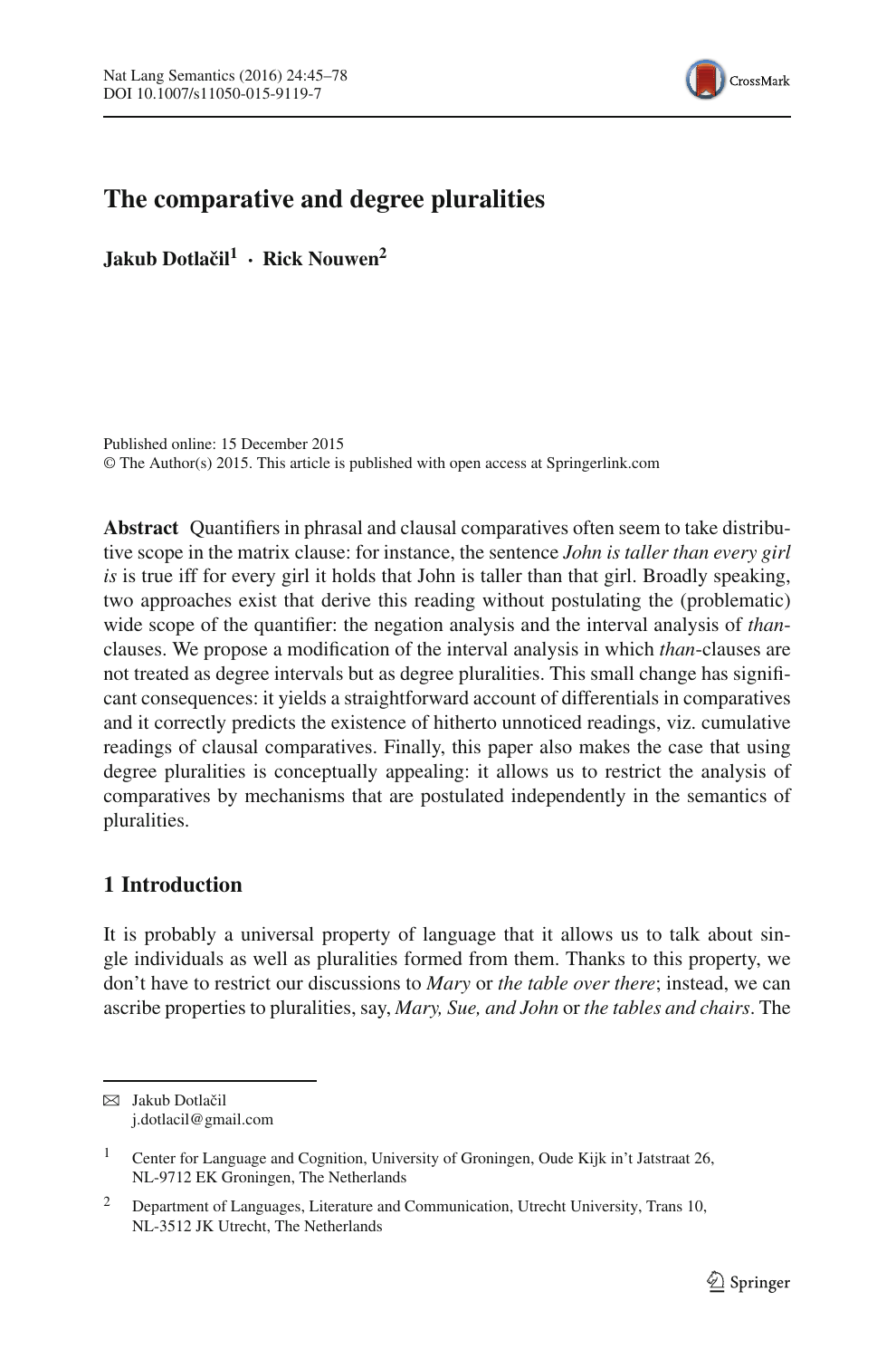semantic literature that studies pluralities often postulates the existence of entities that are n[on-atomic](#page-32-0) [in](#page-32-0) [nature,](#page-32-0) [whether](#page-32-0) [these](#page-32-0) [be](#page-32-0) [implemented](#page-32-0) [in](#page-32-0) [terms](#page-32-0) [of](#page-32-0) [sets](#page-32-0) [\(e.g.](#page-32-0) Hoeksema [1983,](#page-32-0) [Gillon 1987](#page-32-1), [Schwarzschild 1996,](#page-33-0) [Winter 2002\)](#page-33-1) or algebraic sums/joins (e.g. [Link 1983,](#page-32-2) [Krifka 1989,](#page-32-3) [Landman 1989](#page-32-4), [1996](#page-32-5), [2000](#page-32-6)). In addition, the literature has recognised the semantic mechanisms that govern the relations such pluralities engage in. For instance, (1) below can be read in various ways. A distributive reading says that both women separately wrote twelve books (i.e. twenty-four in total). A collective reading says that Mary and Sue collaborated on a total of twelve books. Finally, a cumulative reading says that there is a total of twelve books written by either Mary or Sue, where some were written by Mary and some were written by Sue. On top of postulating sum (or set) denotations for *Mary and Sue* and *twelve books*, the semantics for (1) will thus need to provide various ways in which these sums enter into the *write* relation.

(1) Mary and Sue wrote twelve books.

There is a good case to be made that plural individuals and semantic mechanisms that operate on plural structures are domain-independent and, consequently, the postulation of pluralities is not limited to the domain of entities. In the literature, one can find arguments for plural events [\(Krifka 1989;](#page-32-3) [Schein 1993;](#page-33-2) [Landman 2000](#page-32-6); [Kratzer 2003](#page-32-7)), plural information states [\(van den Berg 1996](#page-33-3); [Krifka 1996;](#page-32-8) [Nouwen 2003,](#page-32-9) [2007](#page-32-10); [Brasoveanu 2008\)](#page-31-0), plural times [\(Artstein and Francez 2003\)](#page-31-1), and plural propositions [\(Beck and Sharvit 2002](#page-31-2)). Missing from this list are plural degrees. Although degree pluralities do make an appearance in a handful of places [\(Matushansky and Ruys](#page-32-11) [2006;](#page-32-11) [Fitzgibbons et al. 2008;](#page-32-12) [Beck 2012\)](#page-31-3), as far as we know there has so far been no dedicated argument in the literature in favour of a parallel between the semantic structures available for entities and those available for degrees. In this paper, we will provide a motivation for a framework of degree pluralities. Up to a certain extent our rationale is simple. Degrees behave very much like entities and, so, they will partake in exactly the kind of semantic structures as entities do. For instance, (2) clearly has a cumulative reading, where John is 20 years old, Peter is 22, and Mary is 26. (The distributive reading would be non-sensical since it requires each of the three men to have multiple ages.)

(2) John, Peter, and Mary are 20, 22, and 26 years old.

Any analysis of this example will have to resort to a cumulative relation between two pluralities: on the one hand the plural entity consisting of John, Peter, and Mary, and on the other hand the degree sum consisting of 20, 22, and 26 years. In other words, sentences like (2) already seem to commit the semanticist to the assumption that, like the domain of entities, the domain of degrees contains both atoms and sums.

Our claims go further than this resemblance between entity and degree ontology. The force of our proposal will rest in the semantics of the comparative. We put forward an approach where the comparative is interpreted as a relation between degree pluralities, which entails that the comparative can be read both distributively and cumulatively. We will support our proposal for a plural comparative in two distinct ways. On the one hand, we will provide data that suggest a necessarily plural (i.e. cumulative)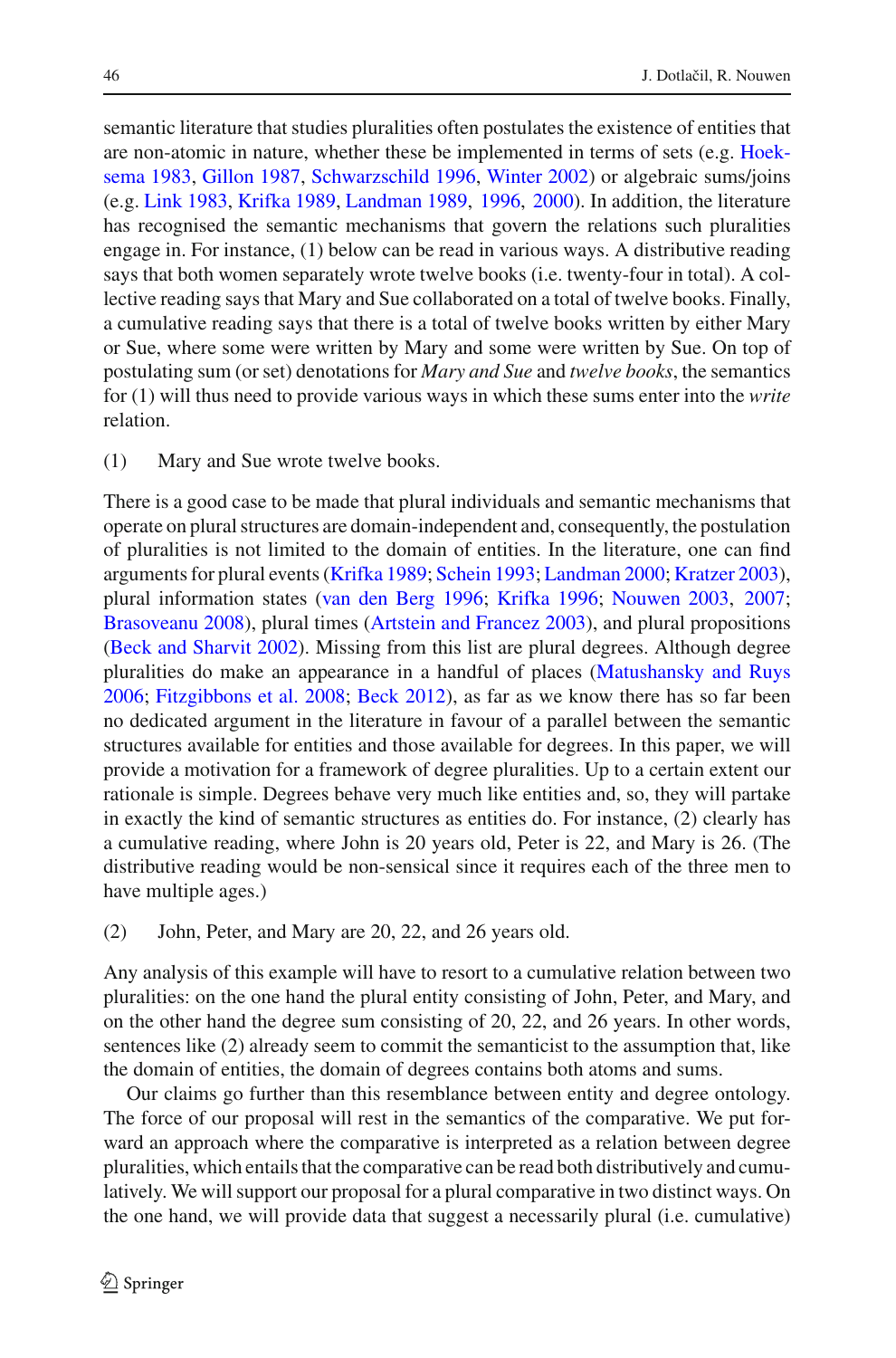interpretation of the relation between degrees expressed by comparative morphology. On the other hand, we will show that the plural degree framework allows for a reinterpretation of existing interval-based theories of degree morphology. Replacing intervals with pluralities will give a more natural analysis of quantifiers in *than*-clauses and it also solves a hitherto open problem concerning differentials.

In the semantic literature on the comparative, the interpretation of *than*-clauses takes a central role, and it equally does so in this paper. We start in the next section with an introduction to the issues central to comparative degree semantics and the semantics of *than*-clauses. We also give a sneak preview to our take on these issues (Sects. [2](#page-2-0) and [3\)](#page-5-0). After that, we postulate a simple framework for plural degree semantics (Sect. [4\)](#page-7-0). We show that a plural degree semantics can relatively straightforwardly handle the crucial issues of comparative degree semantics, including the interplay of comparatives with differentials, which poses a challenge to all existing semantic theories (Sect. [5\)](#page-14-0). Furthermore, plural degree semantics predicts a reading that has so far played hardly any role in the discussion of comparatives. We call that reading a *cumulative comparison* and argue that it strongly supports our analysis (Sect. [6\)](#page-17-0). Section [7](#page-24-0) discusses open issues.

Before we start, we should add that Sigrid Beck has independently developed an account of quantified *than*-clauses that is in some ways similar to ours [\(Beck 2014](#page-31-4)). This is not very surprising, since, as will become clear, our own approach leans heavily on Beck's earlier work. We will offer a comparison to [Beck](#page-31-4) [\(2014\)](#page-31-4) along the way.

#### <span id="page-2-0"></span>**2 Background: quantifiers in** *than***-clauses**

At least since [von Stechow](#page-33-4) [\(1984](#page-33-4)), semanticists have used quantifiers in *than*-clauses as a testing ground to find the correct interpretation of comparatives. We illustrate this point by discussing two types of approaches to the comparative, which we will call, following previous literature, the *negation* and the *interval* approach respectively. Our starting point is the interpretation that the two approaches would assign to a run-of-themill case of comparison, (3), shown in (3a) and (3b). Before we proceed to discussing this example, one warning to the reader: our semantics captures the essence of the two approaches, but it glosses over a lot of detail and does not show the many varieties that exist in both approaches. The same is not only true for  $(3)$ , but for the rest of this section as well. We introduce these simplifications to make a general point about the empirical prospects of either approach, regardless of the details of their implementation.

(3) John is taller than Mary (is).

| a. $\exists d[tall(j,d) \wedge \neg tall(m,d)]$            | negation approach        |
|------------------------------------------------------------|--------------------------|
| b. $max(\lambda d.tall(j, d)) > max(\lambda d.tall(m, d))$ | <i>interval approach</i> |

(3a) and (3b) share the assumption that adjectives express monotone relations between individuals and degrees. The monotonicity lies in the fact that if John's height corresponds to  $d_i$ , then not only is John tall to degree  $d_i$  (i.e. *tall*( $j$ ,  $d_j$ ) is true), but John is also tall to any lower degree  $d < d<sub>i</sub>$ . The monotonicity is explicitly expressed by assuming (4) as the interpretation of *tall* (and similarly for other gradable adjectives).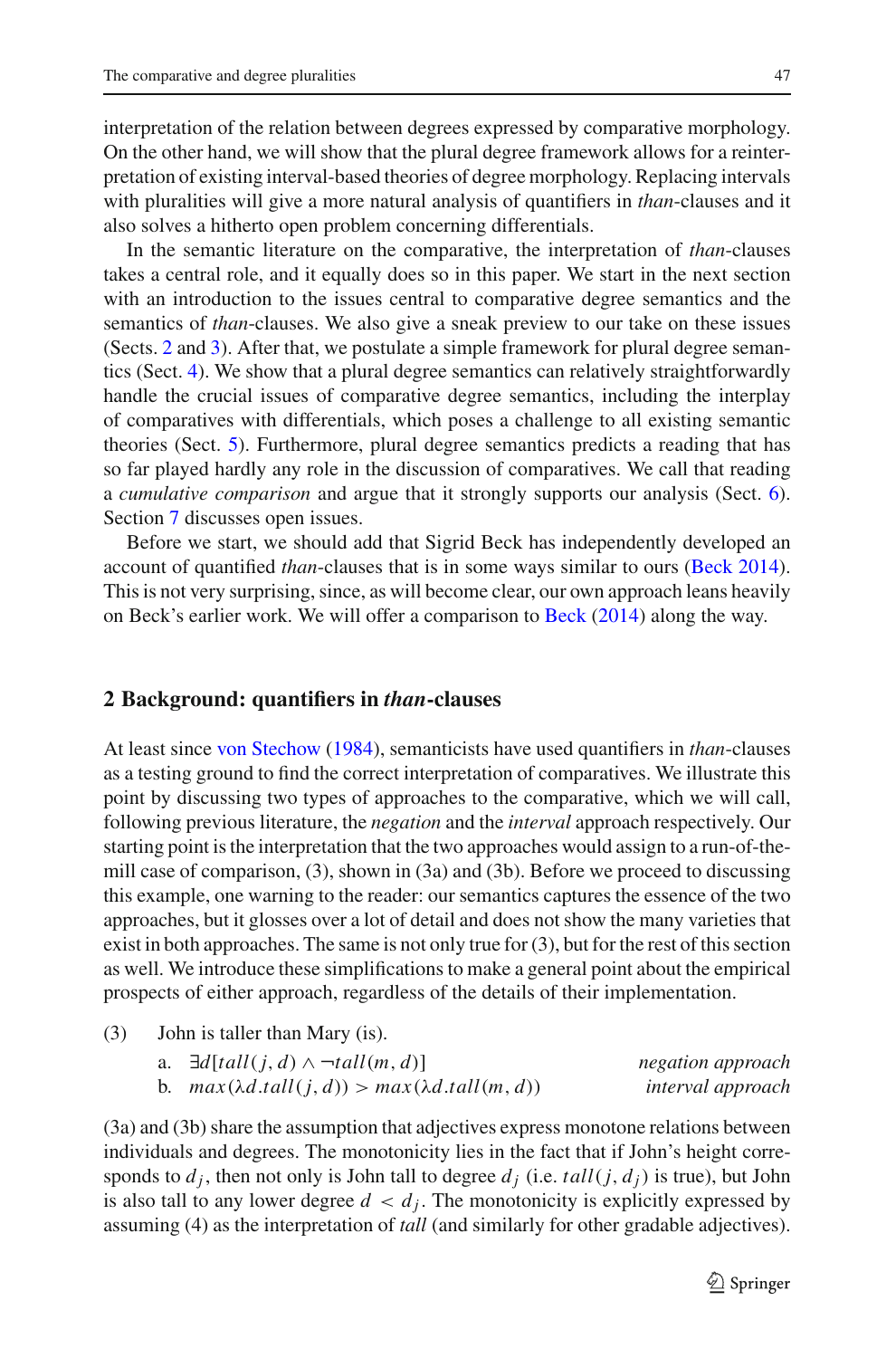Here, we use  $\mu$  as the relevant measure function for the adjective. In this case,  $\mu(x)$ returns *x*'s height. So for example in (3b), λ*d*.*tall*(*j*, *d*) corresponds to the interval (0,John's height].

 $(4)$  $[\text{tall}] = \lambda d\lambda x. \mu(x) > d$ 

Coupled with the monotonicity assumption, (3a) looks at the complement of Mary's interval of height, (Mary's height, $\infty$ ), and says that this overlaps with (0,John's height]. (3b) states that *max*(0,John's height] > *max*(0,Mary's height], i.e., John's height  $>$  Mary's height.

In their basic forms, both approaches make surprisingly problematic predictions once we turn to apparently simple examples that have a universal quantifier in the *than*-clause, as in (5).

(5) John is taller than every girl is.

- a. ∃*d*[*tall*(*j*, *d*) ∧ ¬∀*x*[*girl*(*x*) → *tall*(*x*, *d*)]]
- b.  $max(\lambda d.tall(j, d)) > max(\lambda d.\forall x [girl(x) \rightarrow tall(x, d)])$

Both (5a) and (5b) express that John is taller than the shortest girl. The required reading is much stronger, namely that John's height exceeds that of the tallest girl. What is striking is that this stronger reading can be obtained if we assume that the quantifier *every girl* takes wide scope [\(von Stechow 1984](#page-33-4)).

(6) a. 
$$
\forall x [girl(x) \rightarrow \exists d[tall(j, d) \land \neg tall(x, d)]]
$$

\nb.  $\forall x [girl(x) \rightarrow max(\lambda dtall(j, d)) > max(\lambda dtall(x, d))]$ 

An analysis along the lines of (6) is an unlikely solution, however, given that it is generally assumed that quantifier raising is clause-bound [\(May 1985;](#page-32-13) [Reinhart 1997](#page-33-5)), which means that we would have obtained (6a) and (6b) via an island violation. In the past decade or so, developments of the two approaches have avoided the need to resort to such violations by assuming that the relevant scope relation is located within the *than*-clause. This is most easily illustrated using the negation approach, which often postulates that at some level of description the *than*-clause contains an actual negation operator [\(Gajewski 2008;](#page-32-14) [van Rooij 2008;](#page-33-6) [Schwarzschild 2008\)](#page-33-7). In our simplified setup, *than every girl is* could be represented as follows (assuming that the ellipsis is recovered in interpretation):

(7)  $[$  than  $[$  NOT $[$   $[$  every girl  $]$  $[$  is  $[$  tall  $]$   $]$   $]$   $]$ 

<span id="page-3-0"></span>Such a setup makes it possible for the quantifier *every girl* to get scope over negation:

(8) [ than [ [ every girl ] 1 NOT [ *t*<sup>1</sup> [ is [ tall ] ] ] ] ]

Following standard assumptions, this would give us the term  $\lambda d.\forall x [girl(x) \rightarrow$  $\neg$ *tall*(*x*, *d*)], which corresponds to the interval that extends upwards from just above the tallest girl's height. The whole construction *John is taller than every girl is* can now be interpreted as saying that there exists a degree in that interval to which John is tall. In other words, John is taller than the tallest girl.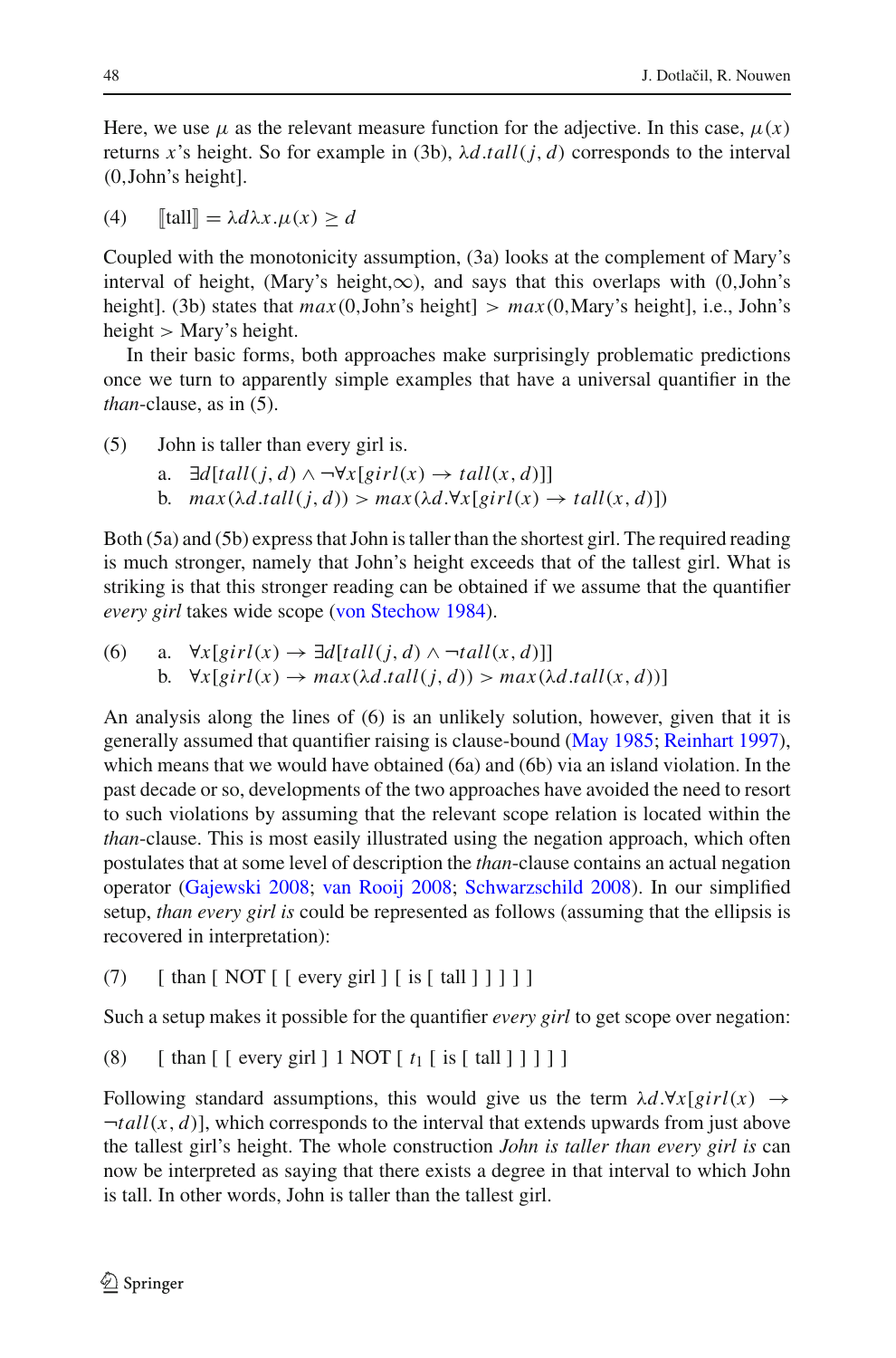Although this derives the desired interpretation, there are some interesting and serious problems with this view. Most importantly, if (8) has come about by quantifierraising the subject, then we would expect to see ambiguity, or at least we would like to have some rationale for why universal quantifiers always seem to take wide scope with respect to negation.<sup>[1](#page-4-0)</sup> Worse, one would have to explain why constructions that normally do not display movement are necessarily interpreted in a high position, whereas others are not. For instance, for (9) only the low negation reading is available, whilst for  $(10)$  only the high negation reading is found.

(9) John is taller than Bill and Peter.

| a. $\exists d[tall(j,d) \wedge \neg(tall(b,d) \wedge tall(p,d))]$       | unavailable |
|-------------------------------------------------------------------------|-------------|
| b. $\exists d[tall(j,d) \wedge (\neg tall(b,d) \wedge \neg tall(p,d))]$ | available   |

#### (10) John is taller than Bill or Peter.

a.  $\exists d[tall(j, d) \land \neg(tall(b, d) \lor tall(p, d))]$  available<br>b.  $\exists d[tall(i, d) \land (\neg tall(b, d) \lor \neg tall(p, d))]$  unavailable  $\exists d[fall(j, d) \land (\neg tall(b, d) \lor \neg tall(p, d))]$ 

As we will see below, the fact that no actual ambiguity is observed is motivation for [Beck](#page-31-5) [\(2010\)](#page-31-5) to aim for an analysis that involves a fixed scope relation for all *than*clauses. Before we turn to such ways of improving on the basic interval and negation approach, we would like to mention another aspect that makes these approaches problematic.

The issue we sketched above is that the two standard approaches predict a morethan-minimum reading rather than the required more-than-maximum reading for *than*clauses with a universal quantifier. In general, comparatives always seem to provide the latter rather than the former reading (but see below). For instance, (9) and (10) are synonymous - they both mean that John is taller than whoever is tallest amongst Bill and Peter. One could think, then, that the mechanism we are after is simply one which returns the maximum degree of all the individuals in the domain of quantification in the *than*-clause, independent of the quantifier relation that is involved. Such a mechanism, however, would be too simple for the case of differentials, where the desired readings are a bit trickier still. Consider (11).

(11) John is exactly 3 inches taller than every girl.

As before, the correct interpretation for (11) can be paraphrased by giving the quantifier wide scope, as in (12).

(12) Every girl is such that John is exactly 3 inches taller than her.

Not only does (11) say that John is exactly 3 inches taller than the tallest girl; it requires John to be exactly 3 inches taller than any of the other girls too. In other words, (11) entails that all the girls are of the same height.

The issue is that nothing in either the negation or the interval approach allows us to refer to the individual heights of the entities in the domain of quantification. Take

<span id="page-4-0"></span> $1$  [van Rooij](#page-33-6) [\(2008](#page-33-6)) proposes such a rationale, using the Strongest Meaning Hypothesis of [Dalrymple et al.](#page-31-6) [\(1998](#page-31-6)). But see Sect. 2.3.3 of [Beck](#page-31-5) [\(2010\)](#page-31-5) for problems with this line of avoiding ambiguity.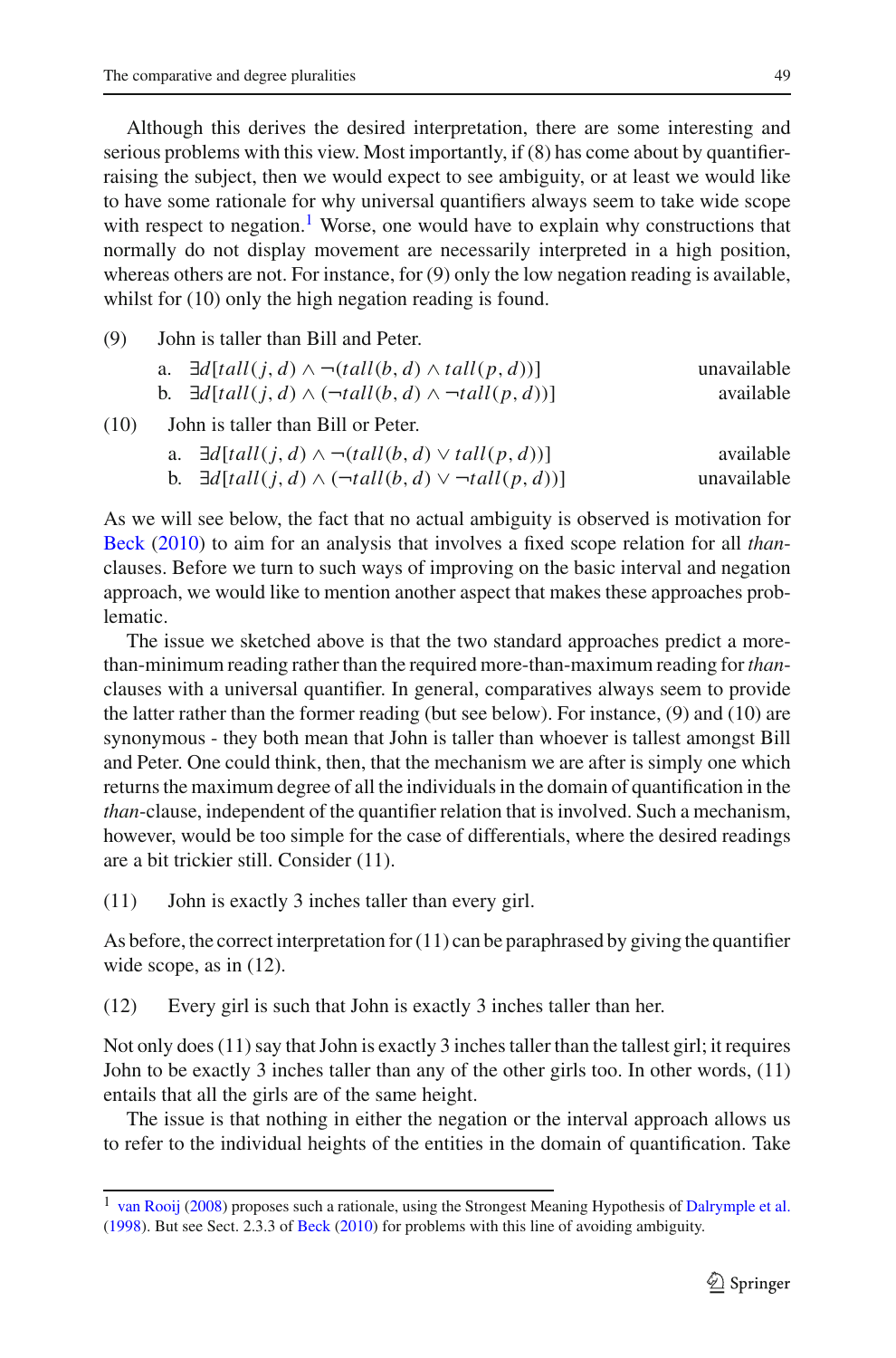the form in [\(8\),](#page-3-0) for instance, which provided the correct interpretation for a regular comparative by letting the *than*-clause denote  $\lambda d \cdot \forall x [girl(x) \rightarrow \neg tall(x, d)]$ . As we said above, this is an interval extending upward from the tallest girl's height. Crucially, this interval does not contain the heights of any of the girls and, so, there is no way the ultimate truth conditions are going to include the entailment that the girls are all equally tall.

For the interval strategy, a way may have been found to associate *than every girl is* with the interval (0,[the](#page-33-8) [tallest](#page-33-8) [girl's](#page-33-8) [height](#page-33-8)]. For example, Schwarzschild and Wilkinson [\(2002](#page-33-8)) represent a case of an interval strategy which can derive the correct interpretation of comparatives with differentials. However, accounting for differentials in the interval strategy is commonly done by stipulating extra conditions on comparative clauses that are not needed otherwise, be these conditions on sub-intervals [\(Schwarzschild and Wilkinson 2002](#page-33-8)), LFs [\(Heim 2006\)](#page-32-15), or scale granularity [\(Beck](#page-31-5) [2010\)](#page-31-5) (see Fleisher, to appear, for details). Our goal is to solve the puzzle of quantifiers in *than*-clauses in such a way that the solution automatically yields an appropriate semantics of differentials. We do so by reinterpreting modern versions of the interval strategy, in particular that of [Beck](#page-31-5) [\(2010\)](#page-31-5), to which we turn now.

#### <span id="page-5-0"></span>**3 Beck's selection approach**

The main innovation in [Beck](#page-31-5) [\(2010\)](#page-31-5) is, we believe, to assume that standard clauses involve a selection mechanism akin to the one found in the semantics of definite descriptions or questions. Her analysis is based on a variation of what we called the interval strategy that is due to [Schwarzschild and Wilkinson](#page-33-8) [\(2002\)](#page-33-8) and [Heim](#page-32-15) [\(2006](#page-32-15)). In this approach, *than*-clauses are lifted to express sets of intervals, rather than simply intervals. To illustrate the strength of the approach, it suffices to assume that intervals are introduced at the level of the adjective as in  $(13)$ , but see [Beck](#page-31-5)  $(2010)$  $(2010)$  and especially [Heim](#page-32-15) [\(2006\)](#page-32-15) for alternative possibilities.

<span id="page-5-1"></span>
$$
(13) \quad \text{[[tall]]} = \lambda D_{\langle d,t \rangle}.\lambda x_e. \mu(x) \in D
$$

The combination of (13) with the semantics of quantifiers and the abstraction over intervals leads to the following meaning for *than*-clauses of the form *than Q is/are tall*.

$$
(14) \quad \lambda D. Q(\lambda x. \mu(x) \in D)
$$

For a non-quantificational *than*-clause like *than Bill is tall* this yields all the sets of degrees that contain Bill's height. For*than every girl is tall* it gives all the sets of degrees that contain the height of every girl. Beck now assumes that the final denotation of the *than*-clause comes about in two steps:

(15) Step 1—Select the most informative sets in the set of sets of degrees Step 2—Select the highest degree out of these most informative sets

<span id="page-5-2"></span>Step 1 is implemented by defining a function *min* that picks those sets from a collection of sets that do not contain subsets that are themselves a member of the collection, and combines these into a single new set: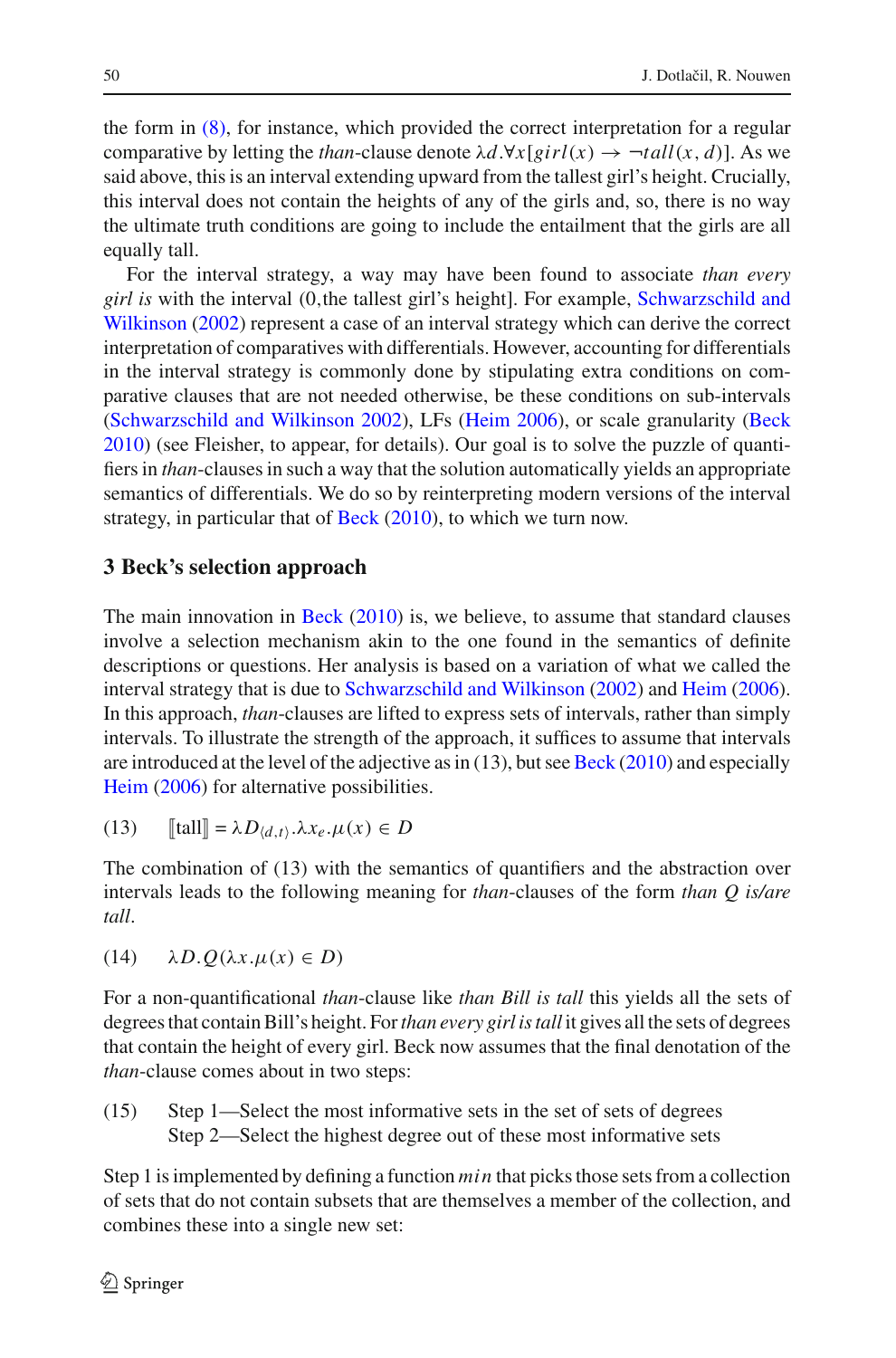(16) *min*(*D*) = ∪λ*D*.*D* ∈ *D* ∧ ¬∃*D* [*D* ∈ *D* ∧ *D* ⊂ *D*]

Step 2 is now a regular maximality operator that picks the highest value from the set  $min(D)$ . Thus, the two steps select the maximal point of all the minimal interval(s). The results of this selection procedure are illustrated with the following examples:<sup>[2](#page-6-0)</sup>

- $(17)$  a.  $[$ than Bill is tall $] = \{D \mid D \text{ contains } B$ ill's height $\}$ b.  $min([\text{than Bill is tall}]) = {\text{Bill's height}}$ c.  $max(min([\text{than Bill is tall}]) = \text{Bill's height})$
- (18) a. [than every girl is tall] =  $\{D \mid D \text{ contains the heights of each girl}\}$ 
	- b.  $min([t_{\text{than}}]$  every girl is tall  $]) =$  the set containing the height of the shortest girl, the height of the tallest girl, and all the degrees in between
	- c.  $max(min([\text{than every girl is tall}])) = \text{the height of the taller girl})$
- (19) a. [than Bill and Peter are tall] =  $\{D \mid D \text{ contains both Bill's and Peter's}$ height }
	- b.  $min([\text{than Bill and Peter are tall}]) = \text{the set containing Bill's height},$ Peter's height, and all the degrees in between
	- c.  $max(min([\text{than Bill and Peter are tall}])) = \text{the height of whose vertices.}$ from Bill and Peter
- (20) a. [than Bill or Peter are tall] =  $\{D \mid D \text{ contains Bill's height or Peter's height}\}$ or both}
	- b.  $min([t_{\text{than}} \text{ Bill} \text{ or Peter} \text{ are tall}]) = \text{the set containing just Bill's height and}$ Peter's
	- c.  $max(min([\text{than Bill or Peter are tall}])) = \text{the height of whose vertex is the number of the vertex.}$ from Bill and Peter

All these calculations yield the correct result. Below, in Sect. [7,](#page-24-0) we will look at some further details of this selection mechanism and turn to cases where the result is less clearly favourable. For now, however, let us focus on the merits of Beck's theory. Via the selection mechanism, Beck has done away with any scope ambiguity, making clear predictions as to which reading surfaces where. In the following section we will build further on Beck's approach. Before we do so, we need to point out an important aspect of her selection mechanism.

The selection procedure we discussed above is two-tiered. This allows*than*-clauses, which are originally assigned type  $\langle \langle d, t \rangle, t \rangle$ , to yield the degree (type *d*) to which the matrix-clause degree is compared. In this way, Beck's analysis is a combination of the approaches operating with sets of intervals and the interval approaches: the composition inside the *than*-clause is done along the lines of the former accounts,

<span id="page-6-0"></span><sup>2</sup> To understand the derivations, it helps to keep in mind that *D* is an interval (if two points *a* and *b* are in *D*, then all points between *a* and *b* are in *D*, too). In contrast, the set created by the application of *min* is just a set of points and does not need to satisfy the mentioned condition. The restriction of *D* to intervals is commonly held in the interval strategy (see [Schwarzschild and Wilkinson 2002](#page-33-8), [Beck 2010\)](#page-31-5). [Heim](#page-32-15) [\(2006](#page-32-15)) takes *D* to be just a set of points (degrees), but for her this choice is merely a matter of simplicity (sets are in a way more primitive than intervals) and, as she acknowledges, it is not empirically driven. To preview our own account, we will argue that there are empirical reasons to think that *than*-clauses involve non-dense sets (or rather, pluralities) of degrees.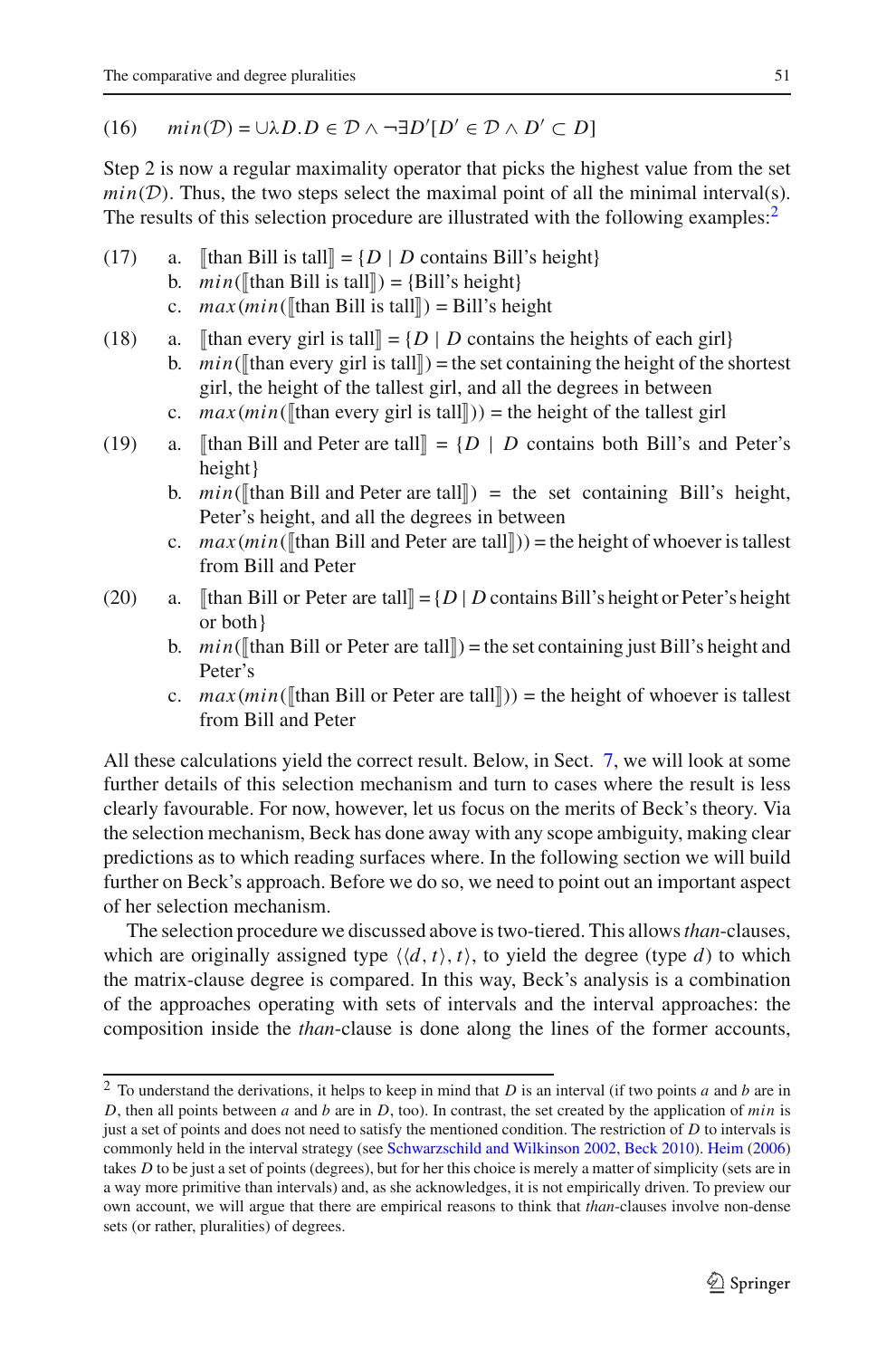while the final object is just a single degree, as in the latter accounts. Beck sees this as an advantage because, in her words, "it remains a strength [of the interval approaches] that degree operators combine directly with expressions referring to degrees, and that differentials in particular [as in *John is 2 inches taller than Bill is*] can be accounted for in a direct and straightforward way" (Beck [2010](#page-31-5), p. 27). We agree with Beck that differentials are far from straightforward in the approaches working with sets of intervals and they are particularly problematic for negation accounts. However, we disagree with her conjecture that *than*-clauses should therefore yield one degree. As we remarked above, differentials like (21) entail that all the girls have the same height. If the *than*-clause expresses a single degree (say, that of the tallest girl's height) there is no hope of deriving this entailment.

(21) John is exactly 2 inches taller than every girl.

In the next section, we will develop an analysis of *than*-clauses within a framework of degree pluralities. We will argue that this approach simplifies the selection mechanism to a single operation (since there is no longer any need for *than*-clauses to yield a single degree), yet it can straightforwardly deal with differentials. Crucially, all this can be achieved with the standard machinery of the semantics of pluralities.

#### <span id="page-7-0"></span>**4 A framework for degree pluralities**

We would now like to propose a minimal variation on theories operating with sets of intervals, one which incorporates a notion of *degree plurality*. As we will argue in the sections below, the shift from an interval theory to an analysis revolving around plurals improves the empirical coverage.

The idea is, first of all, to extend the domain of degrees to contain degree sums, in addition to degree atoms. For the domain of entities it is standard to assume that it has the structure of the powerset of the domain of atomic entities, with the empty set removed. One can see this as the requirement that the domain be closed under sum formation: it is the smallest set that contains all the atoms and all possible sums that can be formed using these atoms [\(Link 1983](#page-32-2), [Landman 1996](#page-32-5); see [Nouwen 2015](#page-32-16) for an overview of plural semantic frameworks). Some useful notions borrowed from the literature on plurality:

- (22) a. We will use  $a \sqcup b$  (the *sum* of a and b) to represent the plural individual that has *a* and *b* as its parts.
	- b. We will use \* to represent closure under sum of a set, and we will refer to this as *predicate cumulation*:  $*X :=$  the smallest set such that  $*X \supseteq X$ and  $\forall x, y \in {^*X}[x \sqcup y \in {^*X}].$
	- c. We will use \*\* to represent closure under sum of a binary relation, and we will refer to this as *relation cumulation*: \*\* $R :=$  the smallest set such that \*\**R* ⊇ *R* and  $\forall x, x', y, y'$ [ $\langle x, x' \rangle, \langle y, y' \rangle \in$ \*\**R* →  $\langle x \sqcup y, x' \sqcup y' \rangle \in$ \*\**R*].
	- d. We will use  $\subseteq$  as the part-of relation:  $a \subseteq b : \Leftrightarrow a \sqcup b = b$ .
	- e. We will use *Atom* to return the atoms in a set of pluralities:  $Atom(X) :=$  $\lambda x. X(x) \wedge \neg \exists y[y \sqsubseteq x].$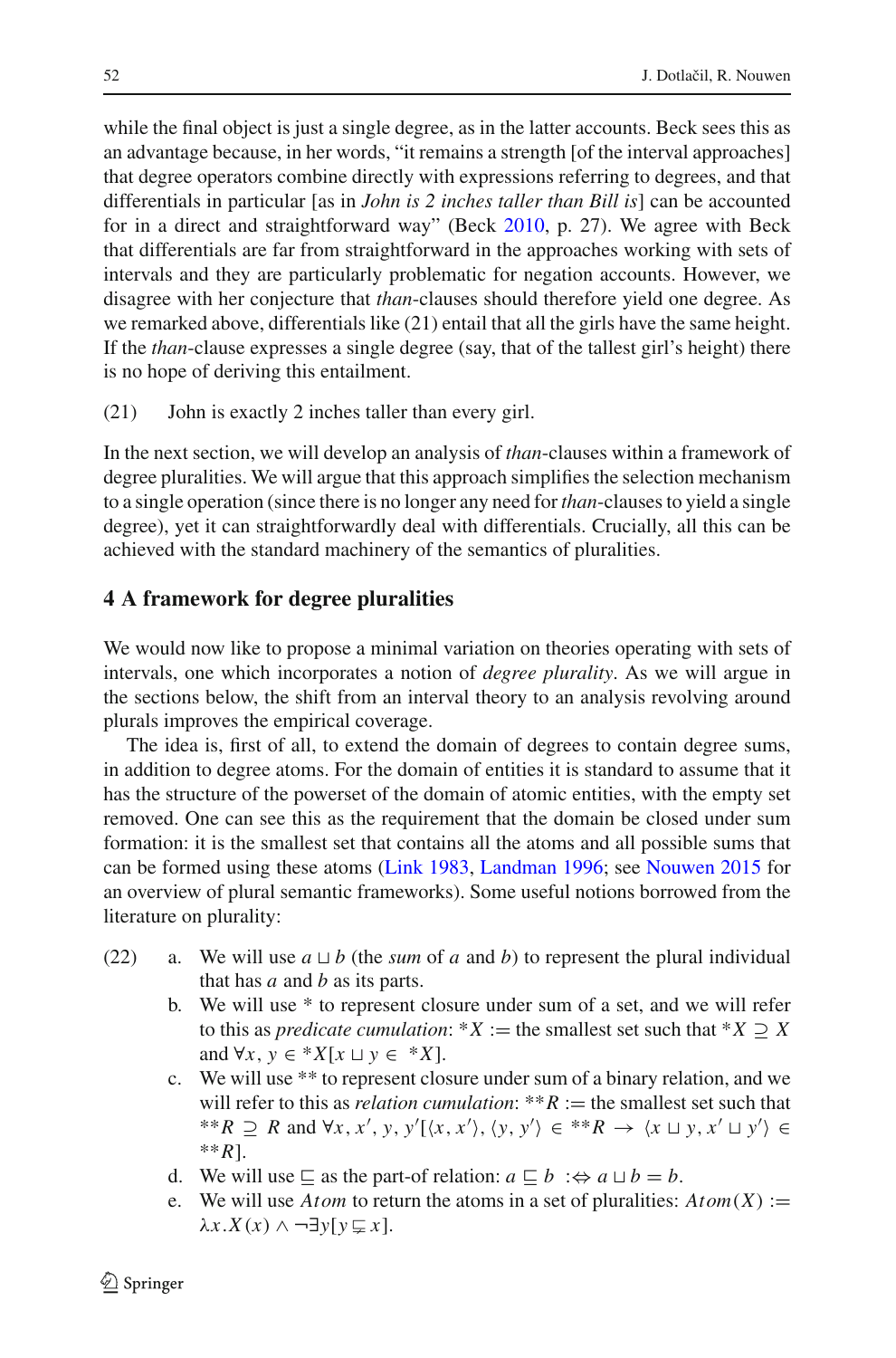For the domain of degrees *D*, we now make exactly the same assumptions. *D* contains all the atomic degrees, as well as all the sums you can form on the basis of those. And it contains nothing else.

Atomic degrees are scalar in nature. This scale, however, is still only defined on atoms:  $S = \langle Atom(\mathcal{D}), \rangle$ . So, if *d* and *d'* are in  $\mathcal{D}$  we can only guarantee that  $d > d'$ makes sense if both *d* and *d'* are atomic. That is, a statement like  $a \Box b > c$  is undefined. Nevertheless, in parallel to the mechanisms we use in the nominal domain, we can form a plural version of  $>$  by using the double star operator. Let us illustrate how this works with the following example. Say that both  $x > z$  and  $y > z$  and both  $z > v$  and  $z > w$ . In that case,  $x \sqcup y$ <sup>\*\*</sup>>  $z$  and  $z$ <sup>\*\*</sup>>  $v \sqcup w$ , but also  $x \sqcup y$ <sup>\*\*</sup>>  $v \sqcup w$ . Slightly less straightforwardly, if we have a linear order  $w > x > y > z$ , then  $w \sqcup y^{**} > x \sqcup z$ , since for each part in  $w \sqcup y$  there is a part in  $x \sqcup z$  that is lower in the ranking, and for each part in  $x \sqcup z$  there is a part in  $w \sqcup y$  that is higher in the ranking. In this way,  $>$  is parallel to many, if not all, lexical predicates applying to entities, which are commonly treated as partial functions, applicable to atoms only, unless they are pluralized [\(Landman 1989](#page-32-4); [Kratzer 2003\)](#page-32-7).

We propose that adjectives are interpreted as relations between degree pluralities and entities. So rather than (13) (repeated here), we assume (23):

 $(13)$  $\text{tall}$  =  $\lambda D_{\langle d,t \rangle}$ . $\lambda x_e$ . $\mu(x) \in D$ 

(23) 
$$
\llbracket \text{tall} \rrbracket = \lambda d_d \cdot \lambda x_e \cdot \mu(x) \sqsubseteq d
$$

In other words, *tall* relates individuals to all the degree pluralities that have the individual's height as an atomic part. This creates spuriously large pluralities and, in parallel to Beck's analysis, sets of degree pluralities will have to be reduced to more informative subsets. We do this by defining a minimality operator that operates on pluralities. Whereas Beck proposes (16) (repeated here), we propose (24).

 $\langle (16)$  $\langle (16)$   $\qquad \min(\mathcal{D}_{\langle \langle d,t \rangle,t \rangle}) = \cup \lambda D \cdot D \in \mathcal{D} \land \neg \exists D' [D' \in \mathcal{D} \land D' \subset D]$ 

$$
(24) \quad min(D_{\langle d,t\rangle}) = \iota d \cdot d \in D \land \neg \exists d'[d' \in D \land d' \sqsubset d]
$$

It should be clear that we are simply implementing ideas of interval approaches within a framework in which intervals have been replaced by pluralities. There are, however, some interesting nuances that differ, as we will show shortly. First, however, let us illustrate how the plural framework works by focusing on the simplest example that we discussed above. We will also use this opportunity to be as specific as possible about all the steps in the analysis, which should make it easier to understand more complex examples as we proceed.

(25) John is taller than Bill is.

We assume, as is standard, that the adjective *tall* is elided in the *than*-clause and will be recovered in interpretation.

The semantically annotated syntactic structure for (25) is given in Figure [1.](#page-9-0) We assume that the comparative morpheme forms a constituent with its adjective, although we are aware of the fact that two traditions exist. One postulates the same constituency in this respect as we do [\(Larson 1988;](#page-32-17) [Kennedy 1997](#page-32-18), [2002](#page-32-19); [Alrenga and Kennedy](#page-31-7)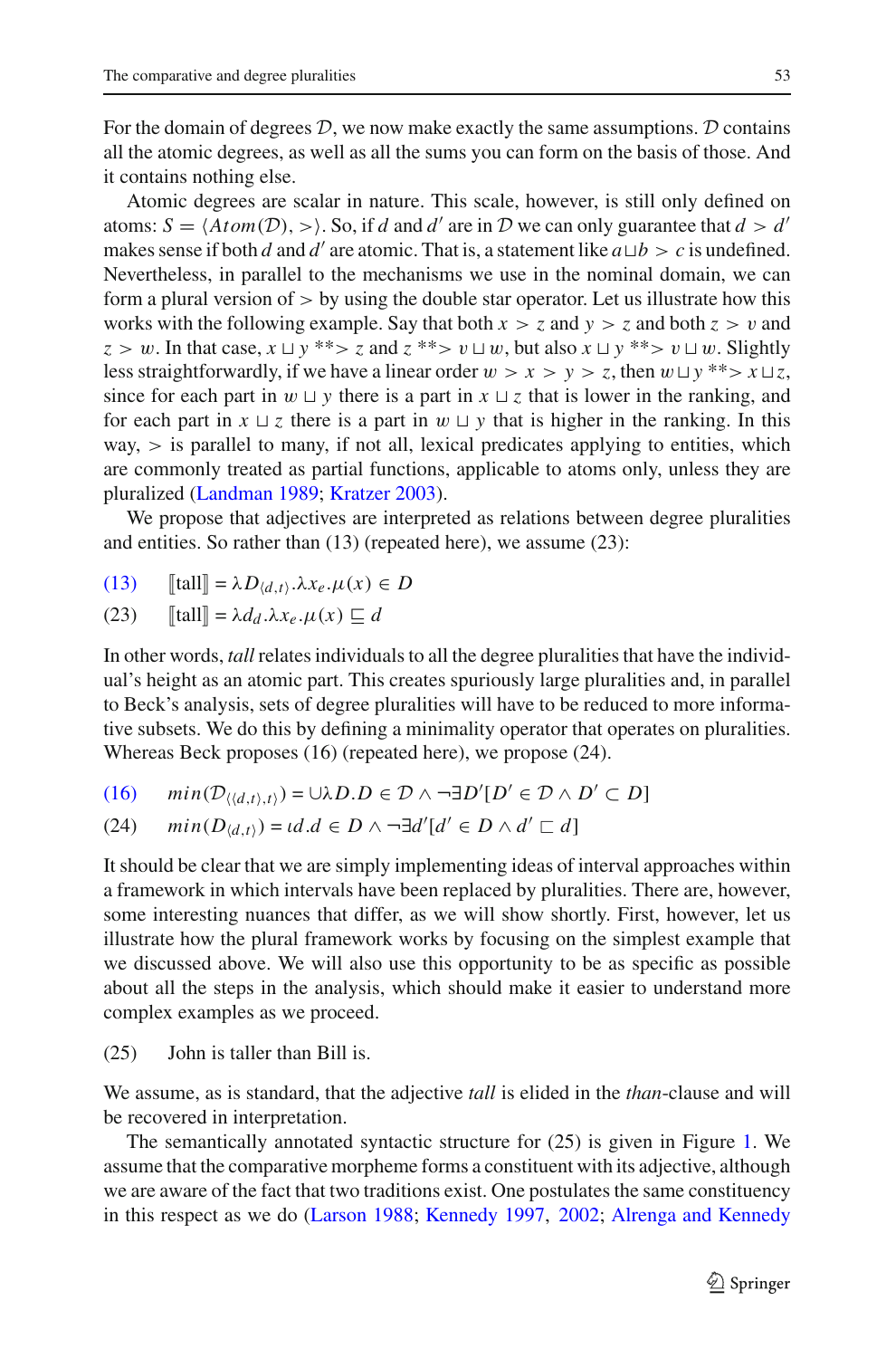

<span id="page-9-0"></span>**Fig. 1** Syntax and interpretation of (25)

[2014\)](#page-31-7). Alternatively, the comparative morpheme might form a constituent with the *than*-clause and only later combine with the adjective [\(Bresnan 1973](#page-31-8); [Carlson 1977](#page-31-9); [von Stechow 1984](#page-33-4); [Heim 2000;](#page-32-20) [Bhatt and Pancheva 2004](#page-31-10)). The choice is largely orthogonal to our study, but the former option makes the combination of degree and plural semantics slightly easier, hence our choice, which leads us to the following interpretation of the comparative:

$$
(26) \quad \left[ \left[ -\text{er} \right] \right] = \lambda g_{\langle d, \langle e, t \rangle \rangle} \lambda d_d \lambda x_e \min(\lambda d'.g(d', x)) > d
$$

Turning our attention now to the interpretation of the *than*-clause, we note that its semantic composition includes operator movement [\(Chomsky 1977\)](#page-31-11), resulting in lambda abstraction over degrees, and, as in Beck's analysis, the *min* operator. Unlike Beck, we dispense with the second selection step (her *max* operator). Notice that the *than*-clause of Fig. [1](#page-9-0) is going to collect all pluralities that contain Bill's height. So this is a set that has among its members spurious plural individuals like Mary's height $\Box$ Bill's height, or the individual that contains everyone's height. Applying the minimality operator *min* yields a single individual, namely Bill's height. Similarly, the matrix adjective would be true of spurious plural individuals that include, among their members, John's height. Here again, applying *min* yields a single individual, namely John's height. Thus, *min* selects the most informative plurality both in the matrix clause and in the *than*-clause, and can be compared to the work of *min* and *max* operators selecting the most informative element in a set, as commonly posited in analyses of comparatives [\(von Stechow 1984](#page-33-4); [Heim 2006](#page-32-15); [Beck 2010](#page-31-5)).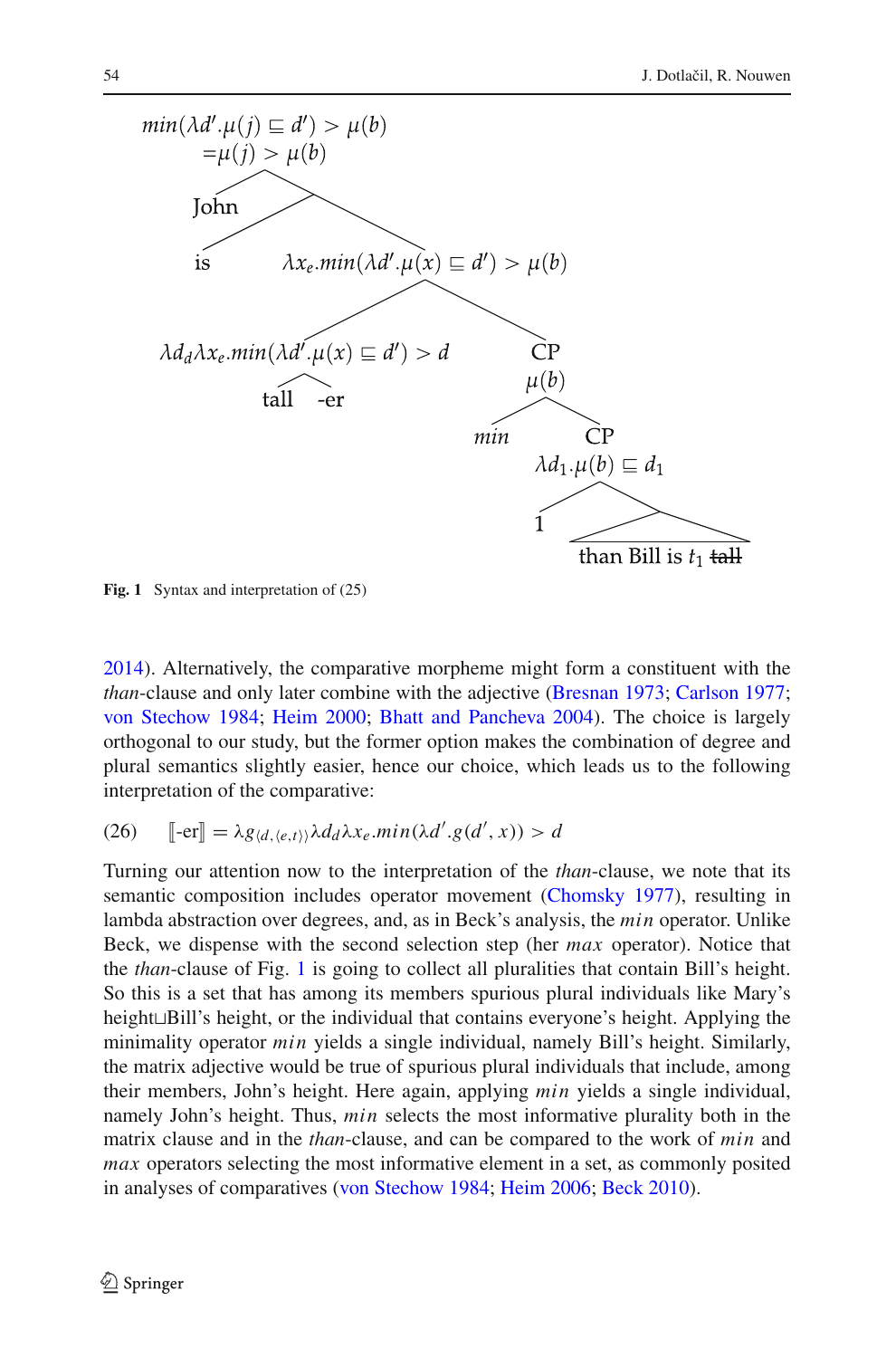In the example above, there is no reason to apply plurality semantics to degrees since the matrix clause and the *than*-clause denote atomic individuals. Things change once we turn to quantified examples:

(27) John is taller than every girl is.

In (28), we give the interpretation of *than every girl*.

(28) 
$$
\lambda d.\forall x[\text{girl}(x) \to \mu(x) \sqsubseteq d]
$$

This is the set of pluralities that contain at least the heights of all the girls. So, if there are three girls who are respectively 150, 160, and 190 centimetres tall, then this set contains  $150 \sqcup 160 \sqcup 190$  and all sums that contain this particular sum as a proper part. Minimality reduces this set to the individual  $150 \sqcup 160 \sqcup 190$  itself:

(29) 
$$
\begin{aligned} \llbracket min(\text{than every girl}) \rrbracket &= \min(\lambda d. \forall x [\text{girl}(x) \to \mu(x) \sqsubseteq d]) \\ &= 150 \sqcup 160 \sqcup 190 \end{aligned}
$$

If we proceeded with composition in the same way as in Figure [1,](#page-9-0) the sentence would end up meaning (30).

$$
(30) \tJohn's height > 150 \sqcup 160 \sqcup 190 \t(undefined)
$$

The expression in  $(30)$  is undefined because  $>$  only relates atomic entities. Previous accounts avoid analogous meaningless comparisons in various ways. As discussed above, [Beck](#page-31-5) [\(2010\)](#page-31-5) uses a special selection mechanism, which selects just one degree, so that the comparison can go through. We could follow suit and use some sort of maximality operator to select the highest atom in the plurality denoted by the *than*-clause, in which case the truth conditions for (27) will correctly become John's height  $> 190$ .

But there is no need for such special mechanisms. Examples completely parallel to (30) are the bread and butter of semanticists working on pluralities, and several operations have been developed to deal with cases in which a plurality combines with a predicate restricted to atoms. One of them is to pluralise the predicate roughly corresponding to *John is taller*. Such pluralisation results in:

(31)  $*\lambda d.min(\lambda d_2.John's height \sqsubseteq d_2) > d$ 

This expression can straightforwardly combine with  $150\sqcup 160\sqcup 190$ . Given the nature of  $*$  and the atomic requirement of  $\geq$ , the resulting interpretation is true iff each of the atoms of  $150 \sqcup 160 \sqcup 190$  is smaller than John's height; that is, John is taller than any of the girls. The semantic composition of this derivation, shown in Fig. [2,](#page-11-0) assumes nothing beyond standard mechanisms of the semantics of pluralities. The only difference from Fig. [1](#page-9-0) is that now, we also have to postulate movement of the *than*-clause, so that a predicate is created to which the ∗-operator can be applied. This step is not postulated *ad hoc*: in the semantics of pluralities, this kind of movement is generally required for distributive readings of any arguments other than subjects (but see [Lasersohn 1998](#page-32-21) for an account of distributivity that dispenses with this movement, which we do not follow here to keep our semantics relatively simple).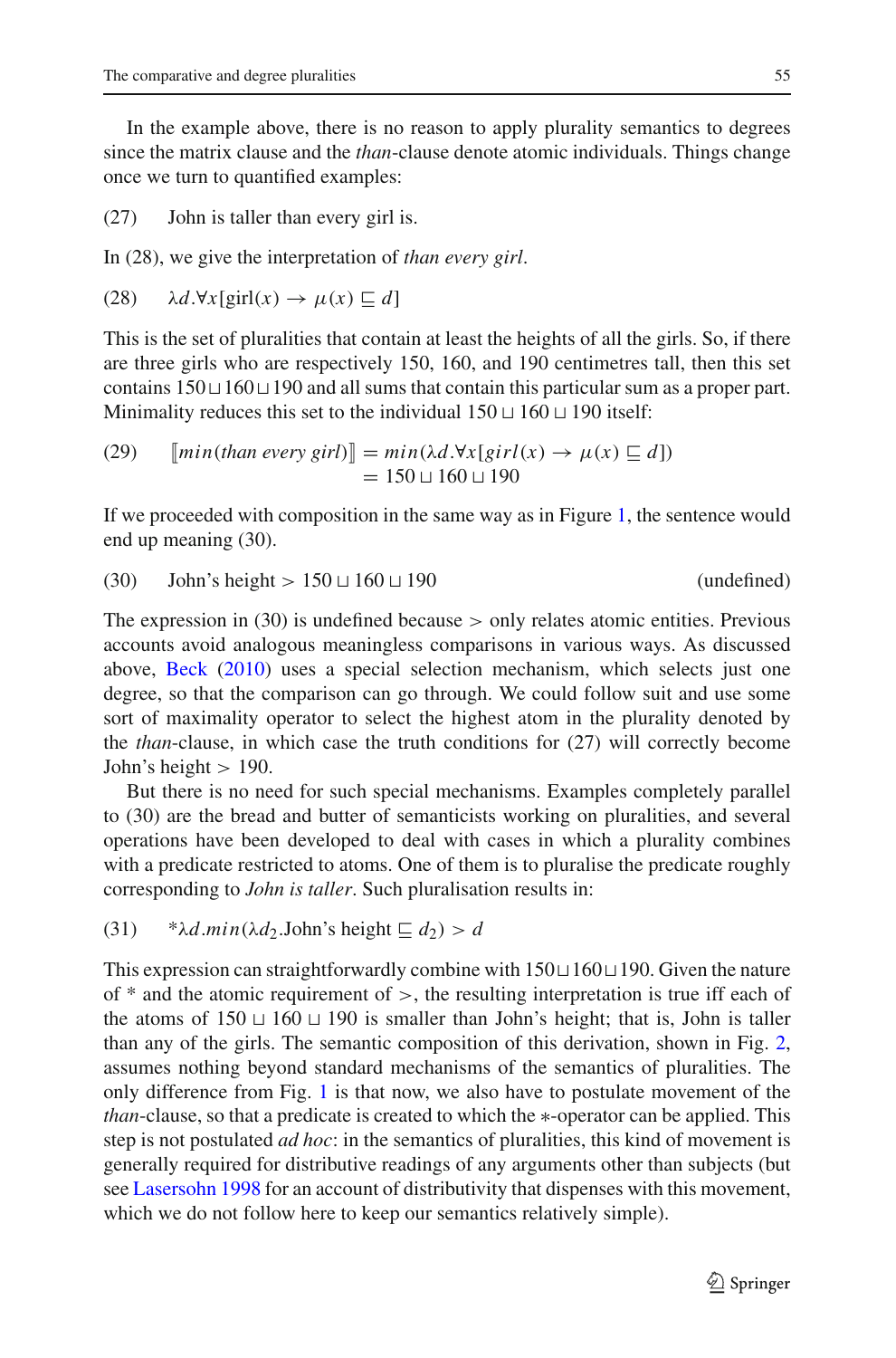

<span id="page-11-0"></span>**Fig. 2** Syntax and interpretation of (27)

An alternative option is to pluralise relations, not predicates. In our scenario, this boils down to pluralising the comparative after it has applied to the adjective. (This means we would analyse the sentence as *John is \*\*(tall er) than every girl*.) This yields the following statement:

$$
(32) \quad \langle 150 \sqcup 160 \sqcup 190, \text{John} \rangle \in {**} \lambda d_d \lambda x_e \min(\lambda d' . \mu(x) \sqsubseteq d') > d
$$

Since John is an atomic individual, (32) is equivalent to (33), which in turn is the interpretation of the root node of Fig. [2.](#page-11-0)

$$
(33) \quad 150 \sqcup 160 \sqcup 190 \in {^* \lambda} d_d.min(\lambda d'.\mu(j) \sqsubseteq d') > d
$$

Note that (32) and (33) are equivalent to (34), which captures a truly cumulative interpretation of the comparative relation.

(34) John's height  $**$  > 150  $\sqcup$  160  $\sqcup$  190

In summary, our plural degrees framework provides two natural and equivalent interpretations for (27): one where the *than*-clause plurality is the subject of a distributive predicate and one where it enters into a cumulative comparison relation with the subject. In both derivations, John has to be taller than the *tallest* girl. This is also the result of the accounts discussed in Sect. [2.](#page-2-0) However, we obtained the correct interpretation without postulating an island-violating QR. Moreover, unlike Beck, we did not need to invoke a combination of a minimality operator (*min*) and a maximality operator (*max*, picking the top degree in an interval). Instead we used minimality in tandem with an independently motivated pluralisation operator. In this sense, our approach is simpler, since it does away with the two-tier selection procedure of Beck's in favour of a single informativity-optimising operation. By leaning on Beck's selection innova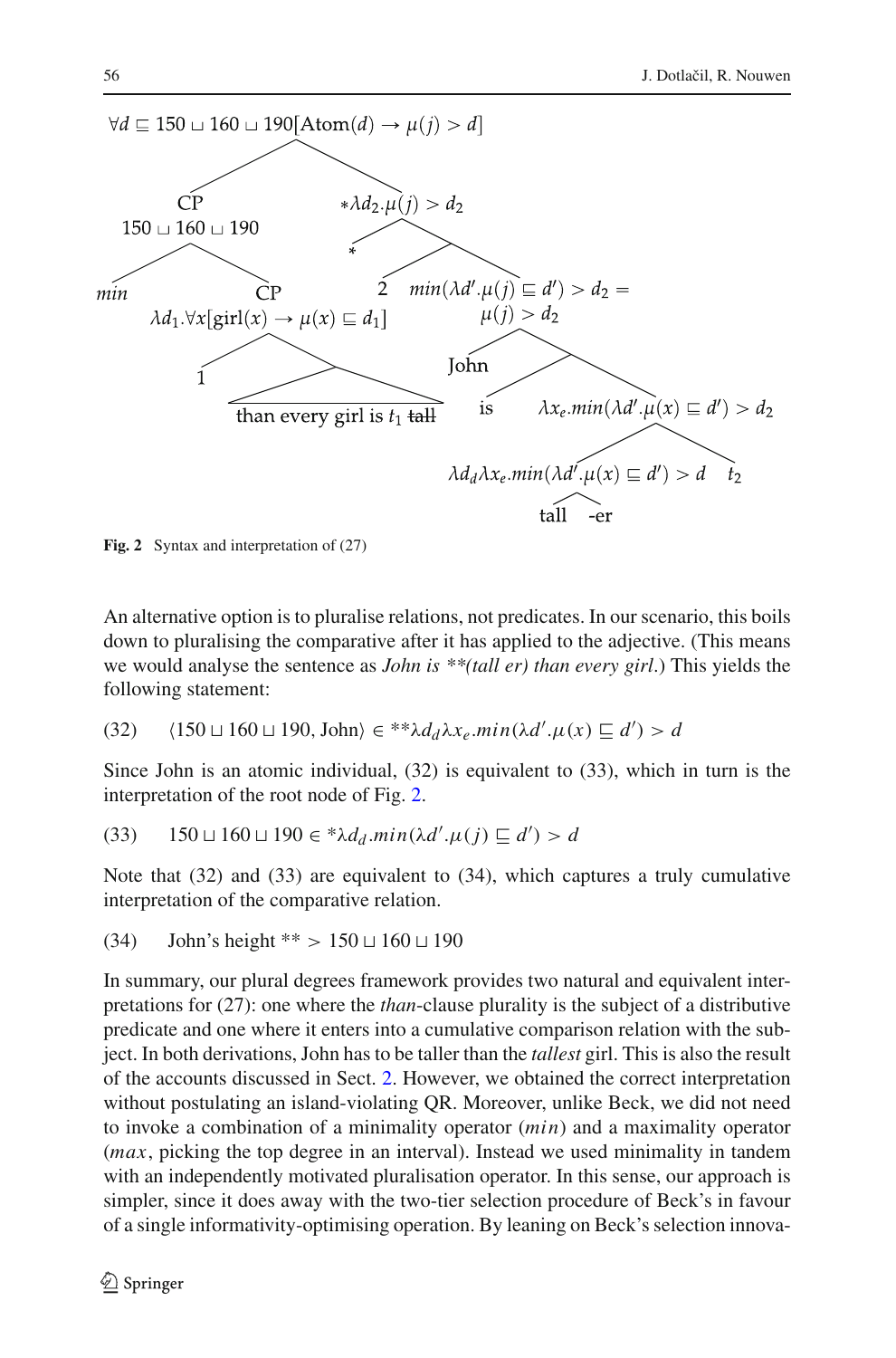tion, we also avoid the problem of the negation approaches discussed in Sect. [2—](#page-2-0)that is, how to exclude an empirically absent interpretation – since we derive a single, unambiguous reading.

We hasten to add that we are not the first to suggest this modification of [Beck](#page-31-5) [\(2010\)](#page-31-5). In fact, it was Beck herself, in [Beck](#page-31-4) [\(2014](#page-31-4)), who realized that using degree pluralities would yield a simpler, single-layer analysis of *than*-clauses. There is considerable overlap between the framework presented there and the ideas that have been (independently) developed by us in this paper. Specifically, just as we did here, Beck also proposes that the illusion of a wide-scope interpretation of the quantifier in a *than*-clause is due to a cumulative interpretation. One key difference, however, is how the pluralities are introduced into the semantics. Beck's analysis crucially relies on the assumption that we can assign group interpretations to quantifiers like *every NP*: for instance, *every girl* ends up referring to the plurality of all girls. While there is some e[vidence](#page-31-12) [for](#page-31-12) [such](#page-31-12) [interpretations](#page-31-12) [with](#page-31-12) *every* [\(Schein 1993;](#page-33-2) [Kratzer 2003](#page-32-7); Champollion [2010a\)](#page-31-12), it seems to be the case that the universal quantifier can be interpreted non-distributively only when it is not the highest argument (e.g., when it is an object). This option would not be available for the example discussed above. Furthermore, *each NP* is even less likely to be interpreted as a group. Beck acknowledges that her assumption leads to potentially problematic predictions. (See [Beck 2014](#page-31-4), pp. 101–102 for discussion.) $3$ 

In contrast to [Beck](#page-31-4) [\(2014](#page-31-4)), in our approach the pluralities involved in the distributive and cumulative interpretations above are only indirectly formed by the *than*-clause quantifier.We posit that adjectives express relations between entities and degree pluralities. In *than*-clauses, quantifiers scoping over the adjective cause the minimal degree denoted by the *than*-clause to be non-atomic. A crucial difference, then, between our approach and that of [Beck](#page-31-4) [\(2014\)](#page-31-4) is that we assume adjectives to be inherently plural.

One could wonder, as did one of our reviewers, whether we could do without this assumption. As pointed out by this referee, there is a potentially interesting parallel to the discussion in [Heim](#page-32-15) [\(2006\)](#page-32-15). Heim holds on to the simple degree relation interpretation of adjectives in (35) and proposes an optional operator, the so-called point-to-interval operator  $\Pi$ , that lifts a property of degrees to a property of intervals. (Heim attributes the idea for this operator to Roger Schwarzschild, who in turn built on earlier unpublished work by Heim.)

- $(35)$  $[\text{tall}] = \lambda d_d \cdot \lambda x_e \cdot \text{height}(x) \geq d$
- $(36)$  $\Pi$   $\mathbb{I} = \lambda D_{\langle d,t \rangle} \cdot \lambda D'_{\langle d,t \rangle} \cdot max(D') \in D$

We could follow suit and take  $(35)$  to be the interpretation of adjectives, while introducing an operator that parallels  $\Pi$ , such as  $\Pi$  (point-to-plurality) in (37).

<span id="page-12-0"></span><sup>3</sup> Our analysis is also reminiscent of [Beck](#page-31-3) [\(2012\)](#page-31-3), who like us introduces a mechanism of distributive quantification over atoms in a degree plurality. However, Beck only uses this mechanism for cases involving existential quantifiers (in particular, existential modals), where her selection mechanism yields a set of minimal intervals, rather than a single atomic minimal interval. In effect, apart from a superficial similarity between the mechanisms used, there is no overlap whatsoever in the analyses we offer for particular cases. In particular, [Beck](#page-31-3) [\(2012](#page-31-3)) does not aim to provide an extensive argument in favour of a plural semantics, which we do aspire to here.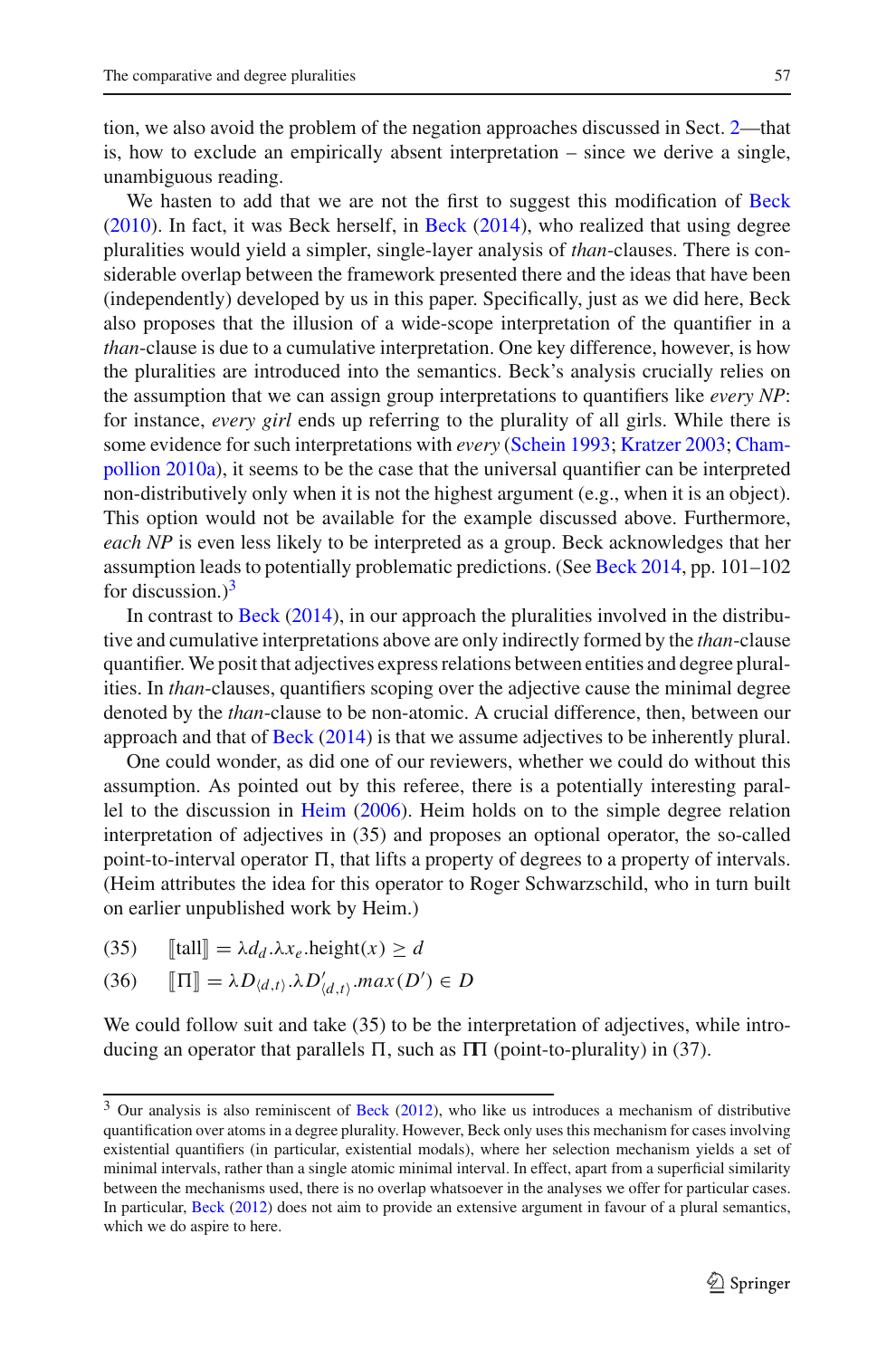$$
(37) \quad [\![\Pi]\!] = \lambda d_d \cdot \lambda D_{\langle d,t \rangle}.max(D) \sqsubseteq d
$$

Using the interpretation for adjectives in (35) and  $\Pi$  in (37), we can obtain the same result as before. In particular, as before, we can derive the term  $\lambda d.\forall x[girl(x) \rightarrow$  $\mu(x) \sqsubset d$  as the interpretation of the CP node that is fed to the minimality operator in the *than*-clause, as illustrated in (38).



This is not the only derivation that is possible, however. We could choose to scope  $\Pi$  over the quantifier, in which case we get (39), which returns the set of degree pluralities that contain the height of the shortest girl. As should be more than clear from the discussion above, such a derivation is undesirable. For a semantics based on (35) to work, we would therefore need to somehow limit the scope options of  $\Pi$ .

(39) 
$$
\lambda d_2.(\Pi(\{d_2\})) (\lambda d.\forall x [girl(x) \rightarrow \mu(x) \ge d])
$$
  
=  $\lambda d_2.max(\lambda d.\forall x [girl(x) \rightarrow \mu(x) \ge d]) \sqsubseteq d_2$ 

This makes the parallel to [Heim](#page-32-15) [\(2006](#page-32-15)) complete, since Heim too needs to assume that  $\Pi$  comes with a set of very specific scope constraints. This seems a good enough reason for us to stick with our approach of making adjectives inherently plural, thereby avoiding the introduction of an additional covert operator in tandem with an additional set of constraints. That said, as pointed out by Heim, there are also advantages to the complications brought by  $\Pi$  when dealing with certain modal quantifiers. We will therefore briefly return to analyses along the line of (38) when we turn to modals in the final section of this paper.

Before doing so, we will assess the more immediate consequences of degree pluralities. First of all, if the comparative may express cumulative relations between entities and plural degrees, then we expect to see more outlandish readings involving plural subjects. In particular, we expect to see cases where the cumulative and distributive reading are truth-conditionally distinct. We will present a careful argument in Sect. [6](#page-17-0)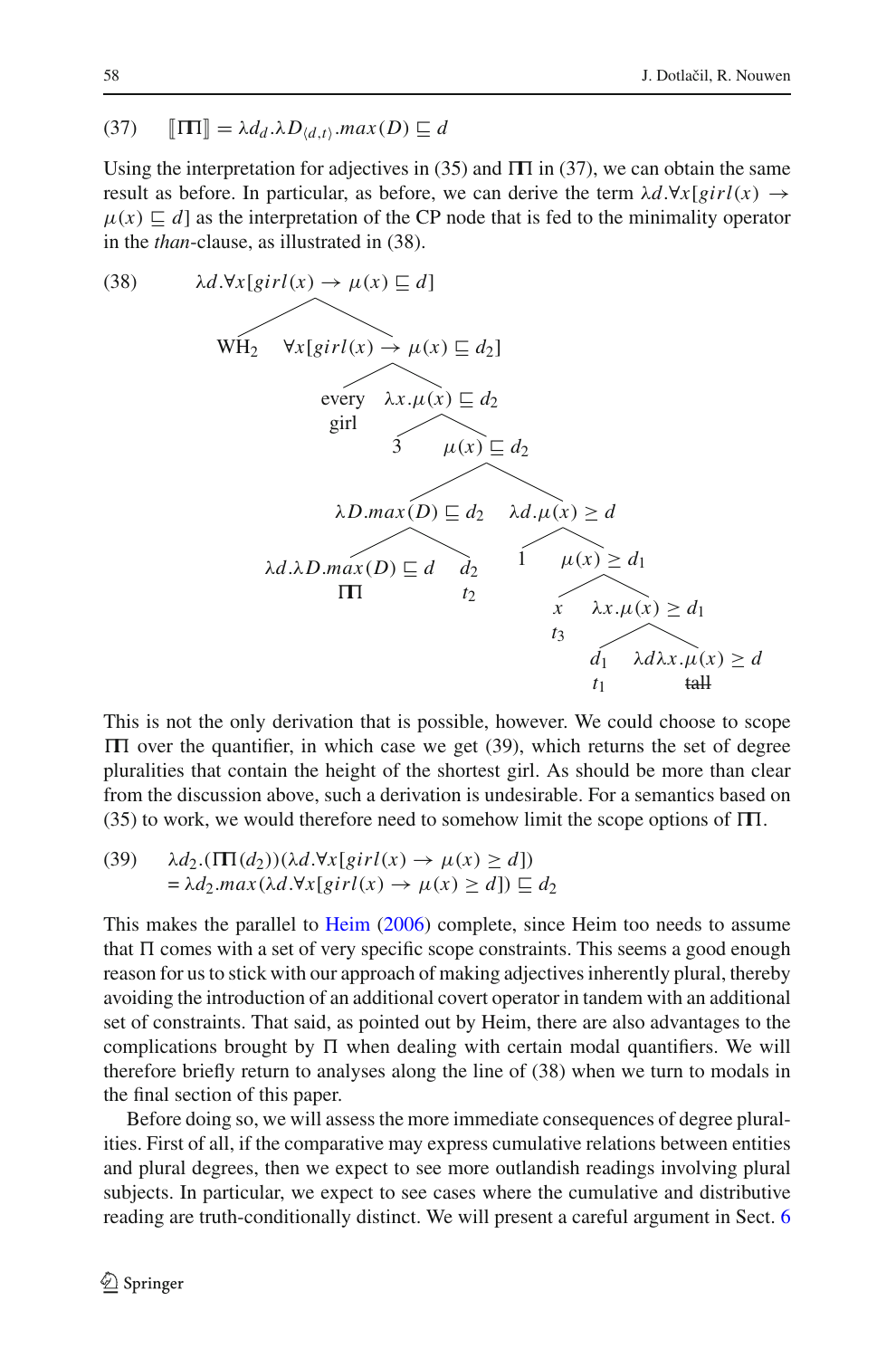that there exist examples that require a cumulative interpretation and that these examples are highly problematic for frameworks that lack reference to degree pluralities. In the next section, we will start, however, with a second advantage: our framework straightforwardly extends to differentials.

#### <span id="page-14-0"></span>**5 Differentials**

Beck discusses a problem with her theory with respect to sentences like (40) [\(Beck](#page-31-5) [2010,](#page-31-5) Sect. 3.4). The intuitive interpretation is as in (41).

- (40) John is exactly 2 inches taller than every girl is.
- (41) For every girl *x*: John is exactly 2 inches taller than *x*.

That is, (40) entails that the girls all have the same height. This does not follow from Beck's analysis, however. The reason is that on her account, the *than*-clause selects the maximum degree out of the individual girls' heights. John's height is then compared to that degree, irrespective of the height of the other girls. If the girls' heights are 150, 160, and 190 cm, we get:

(42) John is exactly 2 inches taller than *max*([150 ... 190])

The result is that there is no hope for this analysis to predict an entailment that the girls in question have the same height. Our theory certainly holds more potential in this regard. Pseudo-formally, the semantics we predict will be along the lines of (43).

(43) 150⊔160⊔190 ∈ \* $\lambda d$ .John is exactly 2 inches taller than *d* 

If the girls have different heights, as in this scenario, (43) can clearly never be true, and so we predict that differentials such as (40) entail that the girls have equal height. In other words, we predict that such sentences can only be true if the *than*-clause denotes an atomic degree.

Le[t](#page-33-7) [us](#page-33-7) [see](#page-33-7) [in](#page-33-7) [somewhat](#page-33-7) [more](#page-33-7) [detail](#page-33-7) [how](#page-33-7) [we](#page-33-7) [derive](#page-33-7) [this](#page-33-7) [result.](#page-33-7) [We](#page-33-7) [follow](#page-33-7) Schwarzschild [\(2008\)](#page-33-7) in assuming (i) that measure phrases express predicates over intervals (type  $\langle \langle d, t \rangle, t \rangle$ ), and (ii) that the differential construction applies the measure phrase to the gap between the matrix and the *than*-clause degree. If  $d$  and  $d'$  are two degrees, then we write  $d \rightarrow d'$  for the interval that spans from *d* upwards to *d*':  $d \to d' := \{d'' \mid d \leq d'' < d'\}.$  (Note that the interval is empty if  $d > d'$ .)

Based on this mechanism, we propose the semantics of differential comparison in ([4](#page-14-1)5). Compare this to the original entry for comparative morphology repeated in  $(44)$ .<sup>4</sup>

<span id="page-14-1"></span> $\frac{4}{\pi}$  Crucially, (44) and (45) are related in the following way:  $[-er](g)(d)(x) \Leftrightarrow \exists m[\emptyset \notin m \wedge \emptyset]$ -−*er*diff(*g*)(*d*)(*m*)(*x*) (under a few natural assumptions for *m*, the measure phrase). This is because if  $min(\lambda d'.g(d',x)) > d$  then  $d \rightarrow min(\lambda d'.g(d',x))$  is non-empty. Assuming that *m*, the measure phrase, can be of any size, it follows that  $m(d \rightarrow min(\lambda d'.g(d', x)))$  is true for some (non-empty) *m*. Similarly, if  $m(d \rightarrow min(\lambda d'.g(d', x))$  is true for some non-empty *m*, which can be of any size but greater than zero, it follows that  $d \rightarrow min(\lambda d'.g(d', x))$  is not empty. Since *m* is non-zero, it follows that  $d \rightarrow min(\lambda d'.g(d', x))$  has at least two endpoints, and consequently  $min(\lambda d'.g(d', x)) > d$ .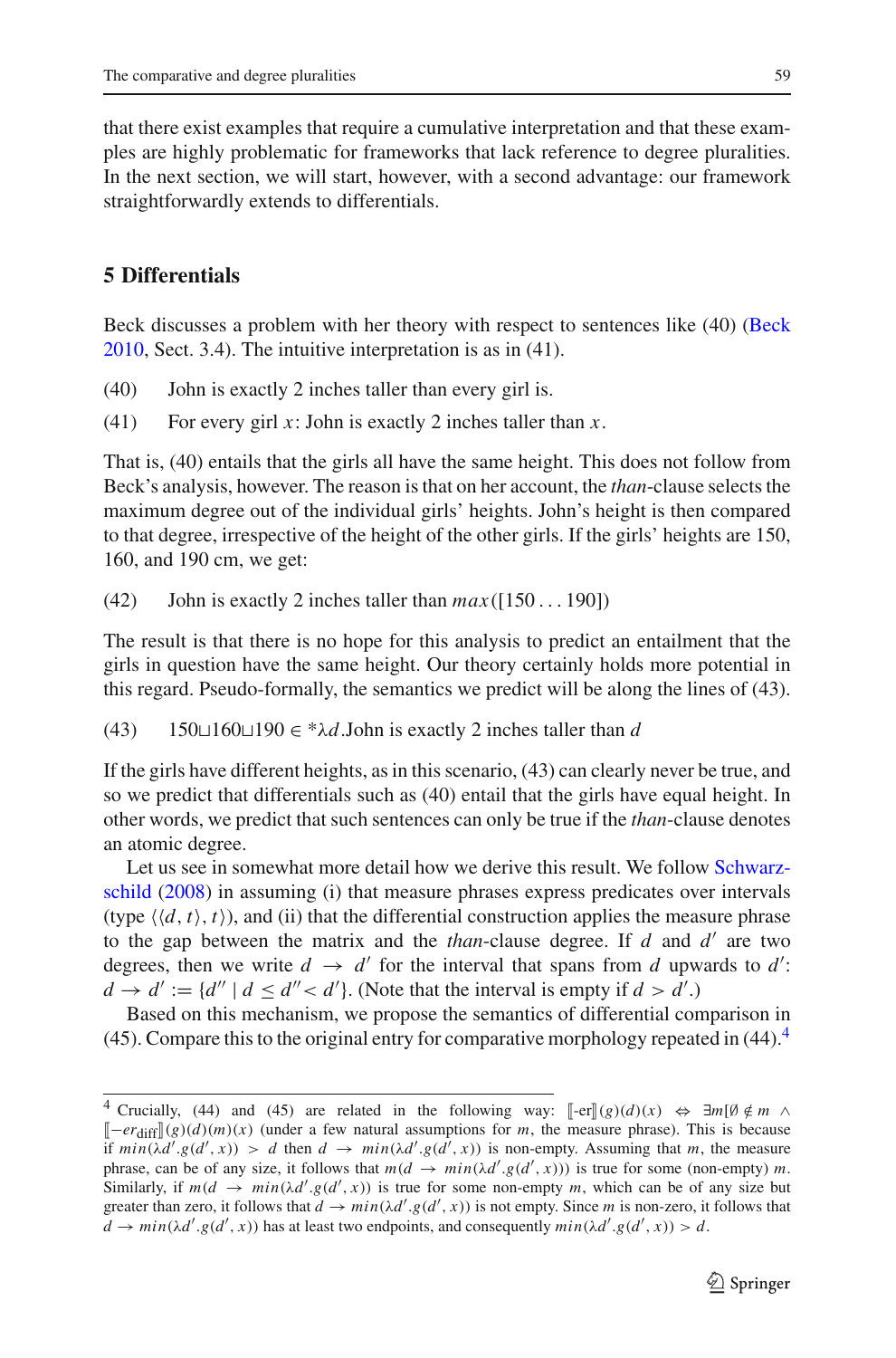

<span id="page-15-0"></span>**Fig. 3** Structure of (40)

 $(44)$  $\text{er}$  $\parallel = \lambda g_{\langle d, \langle e, t \rangle \rangle} \cdot \lambda d_d \cdot \lambda x_e \cdot min(\lambda d' \cdot g(d', x)) > d$ 

(45) 
$$
\llbracket -\mathrm{er}_{\mathrm{diff}} \rrbracket = \lambda g_{\langle d, \langle e, t \rangle \rangle} \cdot \lambda m_{\langle dt, t \rangle} \cdot \lambda d_d \cdot \lambda x_e.m(d \rightarrow min(\lambda d'.g(d', x)))
$$

The basic structure we assume is that in Fig. [3.](#page-15-0) Here, the CP corresponding to the *than*clause has moved out. This is not strictly necessary, but it does become necessary if we assume that the comparative is read distributively.

Let 2*IN* express a predicate over degree intervals such that it returns true if and only if the endpoints of the interval are 2 inches apart. This will be how we interpret the measure phrase. Correspondingly, the DegP is interpreted as follows:



Note that DegP only makes sense if *x* is an atom:  $min(\lambda d'.g(d', x))$  may return a non-atomic degree plurality if *x* is a plural entity but the interval constructor  $\rightarrow$ is not defined on plural degrees. Effectively, this means that if the subject of the differential is plural, one would need to cumulate the predicate it combines with. In this sense, differentials are inherently distributive predicates, just like comparatives are. (Alternatively, we could say they are inherently cumulative.)

The next step in the derivation is to combine the DegP with the trace of the *than*clause and then fill in the subject slot. Let  $d_{th}$  be the degree plurality denoted by the *than*-clause. Then the end result is: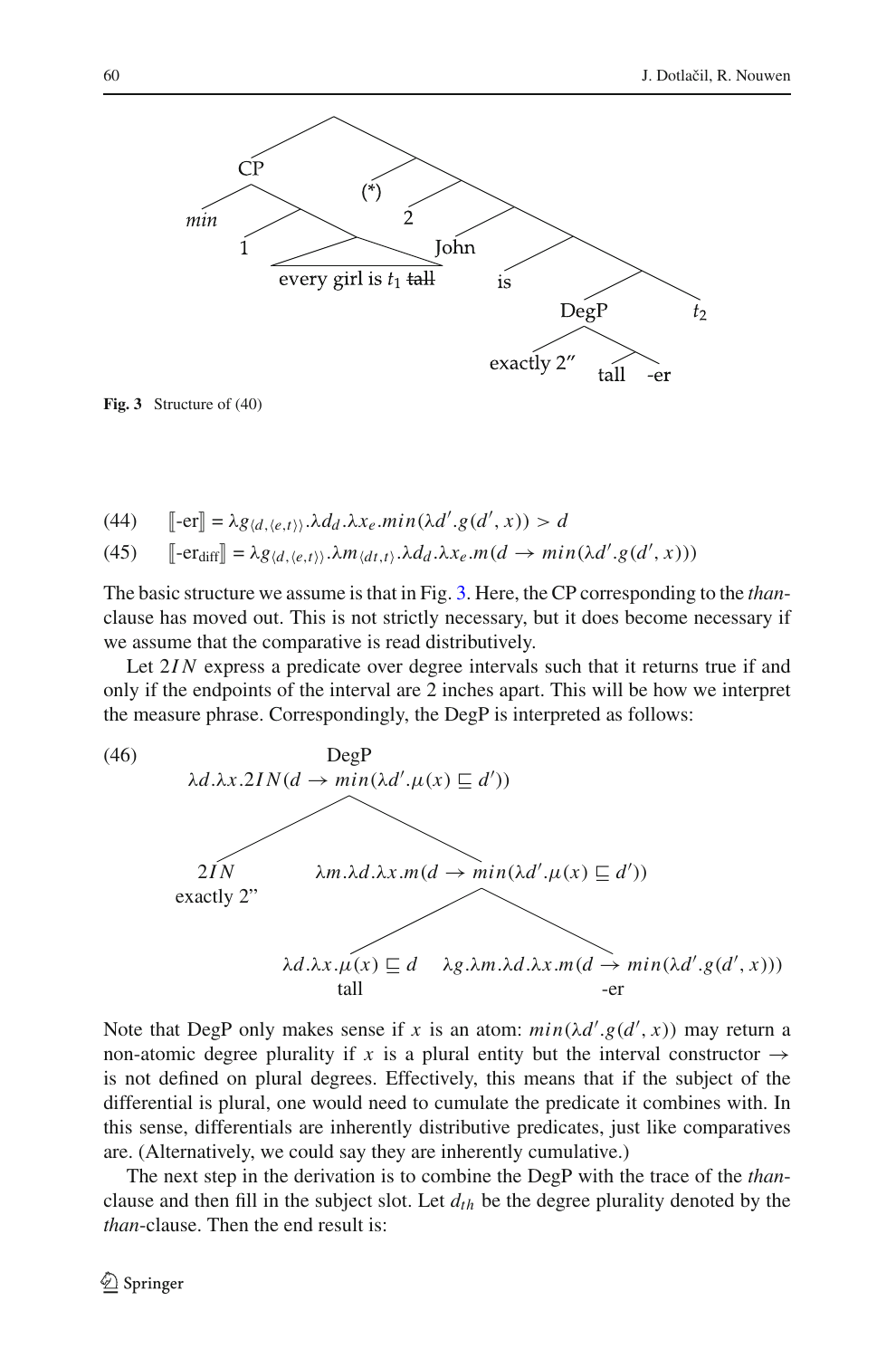(47)  $d_{th} \in {}^*\lambda d.2IN(d \rightarrow min(\lambda d'.\mu(j) \sqsubseteq d'))$  $\equiv d_{th} \in {}^* \lambda d.2 IN(d \rightarrow \mu(i))$ 

This is only true if all the atoms in  $d_{th}$  are exactly 2 inches below John's height. In other words, this is only true if  $d_{th}$  is itself an atom. That, in turn, is only possible if the girls in question all have the same height, namely John's height minus 2 inches  $^5$ 

We have now shown that our proposal can successfully analyse non-monotonic differentials. This is not the only type of differential where our account provides a natural solution to the data. To show this, let us first characterise the data a bit more clearly.

As we claimed above, just as normal comparatives give the impression of wide scope quantification by the quantifier in the *than*-clause, so do differentials. This is irrespective of the kind of measure phrase we find in the differential slot, as can be seen by the wide-scope paraphrases in (51)–(53) of the respectively upward, nonmonotonic, and downward monotone differentials in (48)–(50).

- (48) John is more than 2 inches taller than every girl.
- (49) John is exactly 2 inches taller than every girl.
- (50) John is less than 2 inches taller than every girl.
- (51) Every girl is such that John is more than 2 inches taller than her.
- (52) Every girl is such that John is exactly 2 inches taller than her.
- (53) Every girl is such that John is less than 2 inches taller than her.

In our approach so far, we have accounted for (49) not by quantifying over girls, but rather by distributing over the plural degree slot corresponding to the *than*-clause. Importantly, this analysis extends to the other cases. That is, (48) is interpreted in our account as (54), while (50) is interpreted as (55). Here, >2*I N* and <2*I N* express the set of intervals of which the endpoints are more than 2 inches and less than 2 inches apart, respectively.

- $(54)$  $[than$ -clause $] \in$  \* $\lambda d.$  >2*IN*( $d \rightarrow \mu(j)$ )
- $(55)$  $[than$ -clause $] \in$  \* $\lambda d$ . <2*IN*( $d \rightarrow \mu(j)$ )

While other existing accounts have no problems with (48), the downward-monotone differential in (50) is problematic for several of them. We refer to Fleisher (to appear)

<span id="page-16-0"></span><sup>5</sup> As in the previous section, since there is but one plural argument in the *-er* relation, the distributive and cumulative reading collapse. This means we could, in principle, arrive at the same result assuming cumulation of *-er*. However, since differentials require a three-place comparison relation, we would need to assume an operator that cumulates three-place predicates: \*\*\**R* is the smallest superset of *R* such that if  $\langle a, b, c \rangle \in$  \*\*\**R* and  $\langle a', b', c' \rangle \in$  \*\*\**R*, then also  $\langle a \sqcup a', b \sqcup b', c \sqcup c' \rangle \in$  \*\*\**R*. (An independent example where we may need such an operator would be: *John, Bill, and Mary are exactly 2, exactly 4, and exactly 6 inches taller than their mothers*.)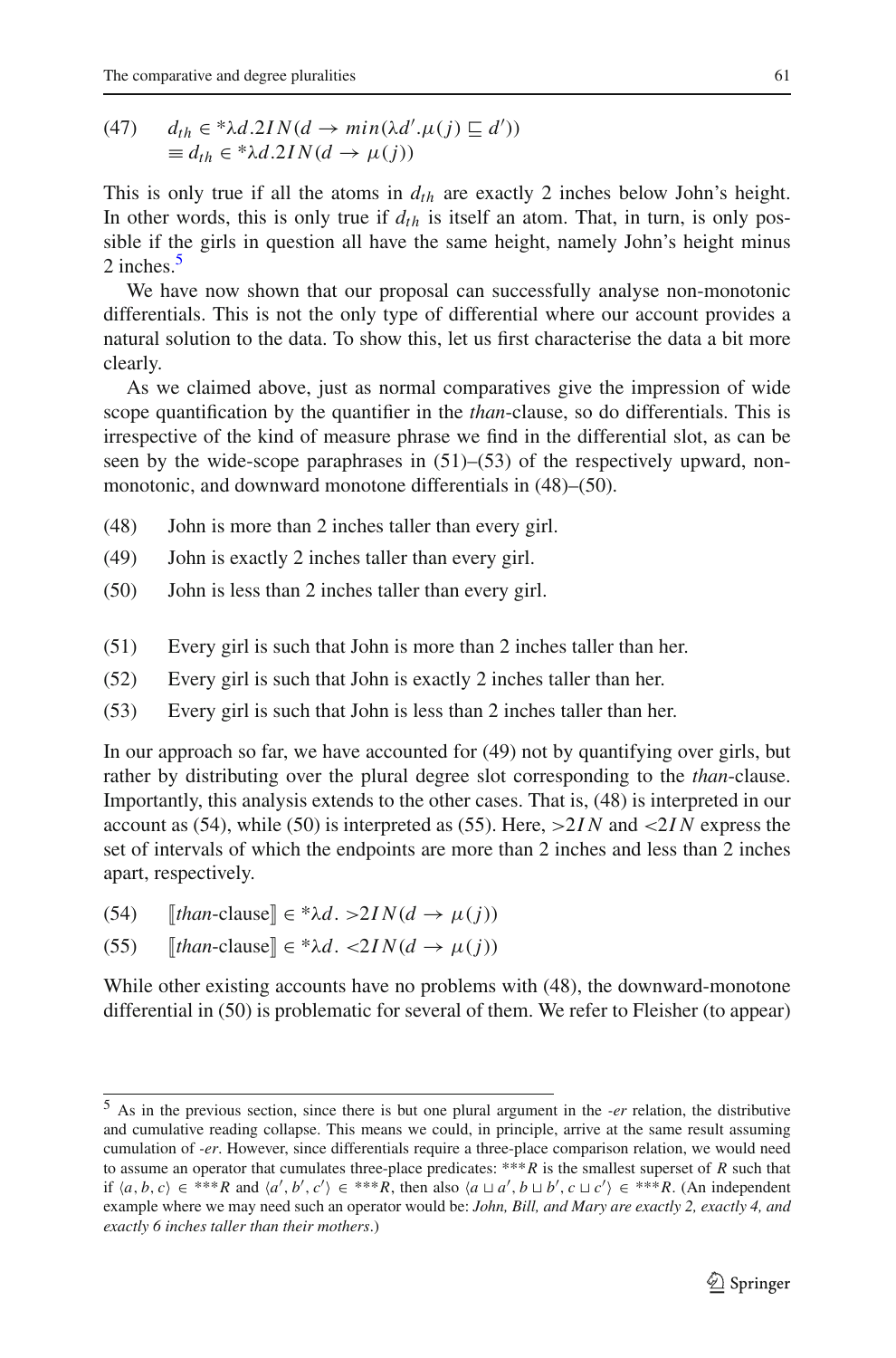for an extensive exposé of the issues all of the contestants in the current theoretical landscape are running into. Here we will briefly lay out how differentials constitute an area where our relatively conservative variation on Beck's theory yields an altogether different set of predictions. As we showed, the quirky interpretation of differentials follows neatly from our approach. The reason for this is that, contrary to Beck's analysis, we have not assumed that *than*-clauses contain a maximality operator. The problem created by such an operator is that in sentences like (48)–(50), John's height is going to be (differentially) compared to a single degree. As seen by the paraphrases in (51)–(53), the data show something different, though. John needs to be in the differential relation expressed by the measure phrase to all entities in the domain of quantification, not just to its maximal, minimal, or any other specific individual. That Beck's approach fares well in (48) is a happy coincidence, due to the fact that if John's height exceeds the height of the tallest girl by at least some measure, his height will also exceed the height of any of the other girls by at least that measure. In contrast, our account can accommodate all of the examples in (48)–(50) because the *than*-clauses retain the information about every girl's height.<sup>[6](#page-17-1)</sup>

### <span id="page-17-0"></span>**6 Cumulative comparison**

The plural machinery we adopt creates the prediction that we should find a variety of plural-related readings. In particular, we predict that genuine cumulative readings exist—that is, cumulative readings that are not equivalent to distributive construals in the way we saw above. In this section, we show that this prediction is correct.

We start by noting that some mention of such readings already appears in previous literature [\(Scha and Stallard 1988](#page-33-9); [Schwarzschild 1996](#page-33-0); [Matushansky and Ruys 2006](#page-32-11)). For instance, Scha and Stallard give the following example, which does not require that every frigate was faster than any carrier; it suffices that every frigate was faster

(ii) Ben was almost a year older than everyone else in his class.

We leave further investigation of this possibility to future research.

<span id="page-17-1"></span><sup>&</sup>lt;sup>6</sup> [Beck](#page-31-5) [\(2010\)](#page-31-5) discusses examples in which differentials seem to measure the gap only from the maximal point of the set of degrees. For example, *4 seconds* in (i) measures the gap between the winner of the race and the second-fastest cyclist.

<sup>(</sup>i) WOW! Almost 4 seconds faster than everyone else, and a 9-second gap on Lance.

This example would follow under our account if the numeral in the differential was understood as uppermonotonic. (Beck mentions that she did not find any clear examples of the same type with an *exactly*differential.) However, our analysis of *than*-clauses opens up another possibility for analysing cases such as (i). We have argued that degree pluralities can participate in distributive and cumulative readings. But if the parallel to pluralities is complete, there might also be collective readings for degree pluralities—i.e., readings in which the plurality of degrees is understood as a collection. Given the requirement of atomicity on  $\ge$ , the collection would have to be an atomic degree that is somehow a representative of the whole plurality. It seems conceivable to us that the highest degree in races would be a natural representative, and this would capture the right interpretation of (i). In other examples, a different degree might be considered to be the right representative; in (ii), for instance (from [Beck 2010,](#page-31-5) p. 55), it might be an average.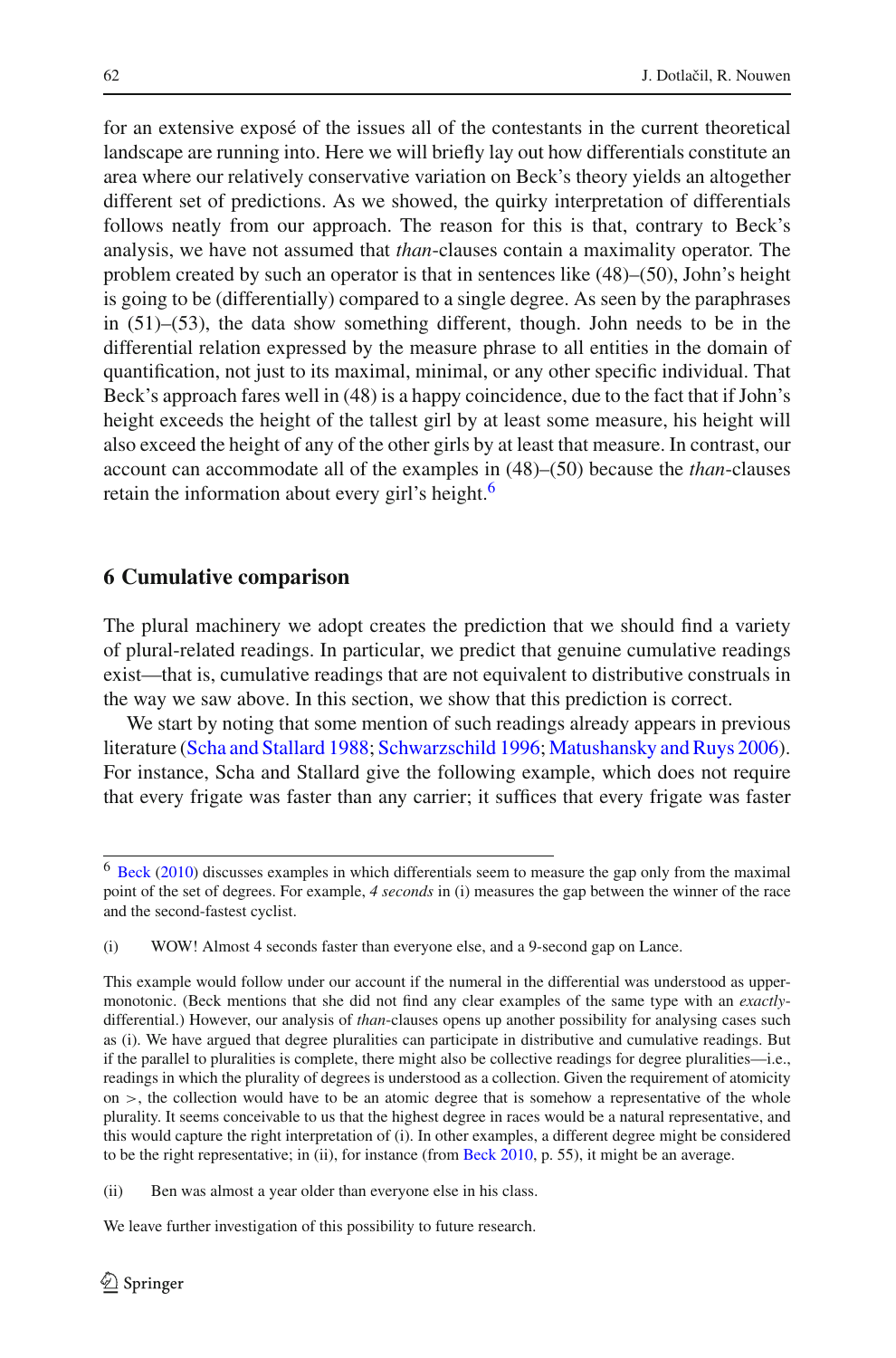than some carrier, and every carrier slower than some frigate. In other words, this is a cumulative reading. (See [Schwarzschild 1996,](#page-33-0) p. 89, for further discussion of this reading.)

(56) The frigates were faster than the carriers.

One could potentially analyse (56) as a cumulative relation between two plural *entities*, viz. the frigates and the carriers. This is indeed what [Scha and Stallard](#page-33-9) [\(1988](#page-33-9)), [Schwarzschild](#page-33-0) [\(1996\)](#page-33-0), and [Matushansky and Ruys](#page-32-11) [\(2006\)](#page-32-11) do. However, we can now offer an analysis in terms of a cumulative relation between degrees. The idea is that the sentence will yield a degree plurality made up of all and only the speeds of the individual frigates, call this plurality *f*, while the *than*-phrase denotes the sum of all the carrier speeds, *c*. Sentence (56) is now true if and only if  $f^{**} > c$ . What this means is that for each atomic speed in  $f$ , there is an atomic slower speed in  $c$ , and for each atomic speed in *c* there is an atomic speed in *f* that is faster. This is equivalent to saying that the frigates and carriers stand in the cumulative relation \*\*λ*x*.λ*y*.*x*'s speed  $> y$ 's speed.

The fact that there is an equivalence between an analysis of (56) in terms of a cumulative relation between degrees and one in terms of a cumulative relation between entities means that we cannot use such examples as an argument that our approach is on the right track. Clearly, one does not need to assume the existence of degree pluralities to account for examples like (56). However, as we will show now, there exist examples that, if we are right, can only be analysed using the kind of framework we are proposing.

We start by considering a minimal variation on (56), namely its clausal comparative counterpart.

(57) The frigates were faster than the carriers were.

For such a clausal comparative, an interpretation using a cumulative relation between entities is problematic. The reason is that the only way to get at such an interpretation is by quantifier raising the subject of the *than*-clause, as in (58). For a number of reasons, which we will explain in more detail below, such a derivation goes against normal assumptions on movement.

(58) [ The frigates  $\lceil \text{ the carriers } \rceil^* \lceil \text{1} \rceil$  were faster than  $t_1$  were fast  $\lceil \text{1} \rceil$  ]  $\lceil \text{1} \rceil$ 

A way out would be to deny that (57) is cumulative in the first place. We could follow the reasoning in [Winter](#page-33-10) [\(2000](#page-33-10)) for other purported cumulative readings and claim that (57) is a distributive reading where the definite description *the carriers* functionally depends on quantification over the frigates. Informally:

(59) The frigates EACH*i* were faster than the carriers*i* were.

The idea would be that (59) allows a reading where each frigate is only faster than *its* carriers. The possessive relation could then be specified in pragmatics (the sentence could, for example, mean that each frigate is faster than the carriers in the area of the frigate, which is the cumulative reading discussed in [Schwarzschild 1996\)](#page-33-0). Thus, this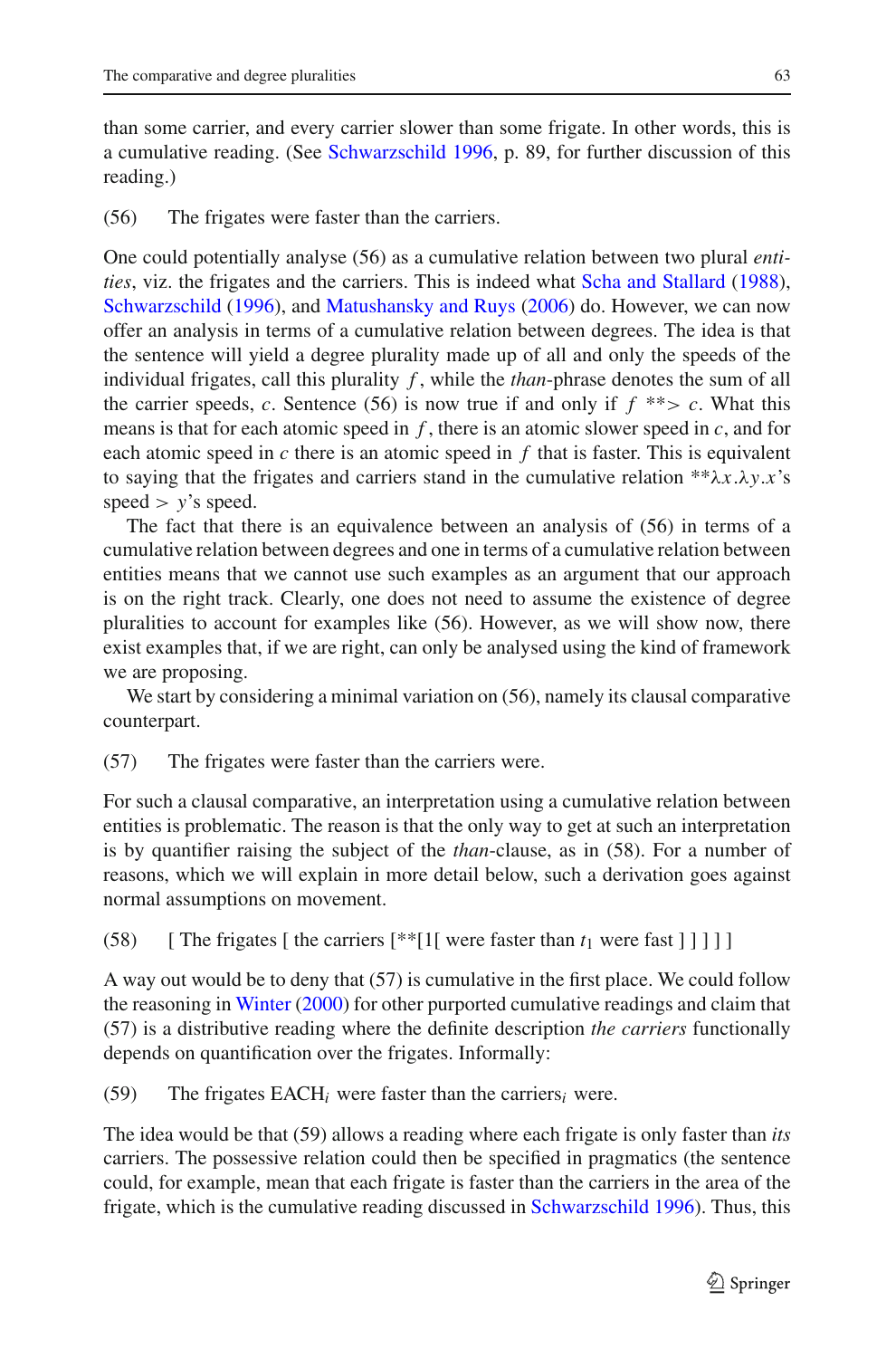would create the illusion of a cumulative relation. As Winter extensively argues for the examples in his paper, such an analysis is not unlikely, given the fact that examples like (60) exist. Here, the most salient reading is one in which each student hands in only the essays that (say) he or she wrote.

(60) Each student managed to hand the essays in on time.

So, although (57) has a cumulative-like reading and although it is impossible to derive that reading as a cumulative relation between frigates and carriers, this is still not enough to argue for the need of a cumulative comparison relation between degree pluralities, for it could simply be that the proper interpretation for such sentences is a Winter-style dependency analysis. To support our approach, we should therefore be on the lookout for examples that have cumulative-like readings, but for which a dependency analysis is unavailable. We believe  $(61)^7$  $(61)^7$  is such an example.

(61) The state economies of Ireland, the Netherlands, and Australia all scored higher than they each did in the mid-1980s.

In the relevant reading, the state economy of Ireland scored higher now than it did in the 1980s, the state economy of the Netherlands showed similar improvement as compared to the mid-1980s, and so did Australia's economy. Crucially, on this reading the three economies are not compared to each other, so it could be that Ireland's state economy now does not score higher than Australia's economy in the mid-1980s, etc.

What makes this sentence interesting is that a dependency analysis, as in (62), is out of the question.

(62) The state economies of Ireland, the Netherlands, and Australia EACH*i* scored higher than they*i* each did in the mid-1980s.

The problem with (62) is the occurrence of *each* in the *than*-clause. In the relevant reading, *they* will refer to a singular economy (bound by distributive quantification over the matrix subject), and so *each* is vacuous and infelicitous. One can see this effect by looking at examples that resemble the analysis in (62).

- (63) a. The boys all think they won the race.
	- b. #The boys all think they each won the race.
	- c. The boys all think that they each failed the course.

The example in (65a) has a dependent reading: each boy thinks that he won the race. This reading disappears once we add the distributive quantifier *each*. In fact, the only reading available for (65b) is one in which the boys each have the contradictory thought that each of them is the winner of the race. A similar observation can be made for (65c). The reading that *is* available is one in which the boys all have the same thought: all the boys failed. What is missing is a dependent reading, in which each boy only thinks of himself that he has failed the course.

<span id="page-19-0"></span><sup>7</sup> Simplified from www.oapen.org/download?type=document&docid=340206.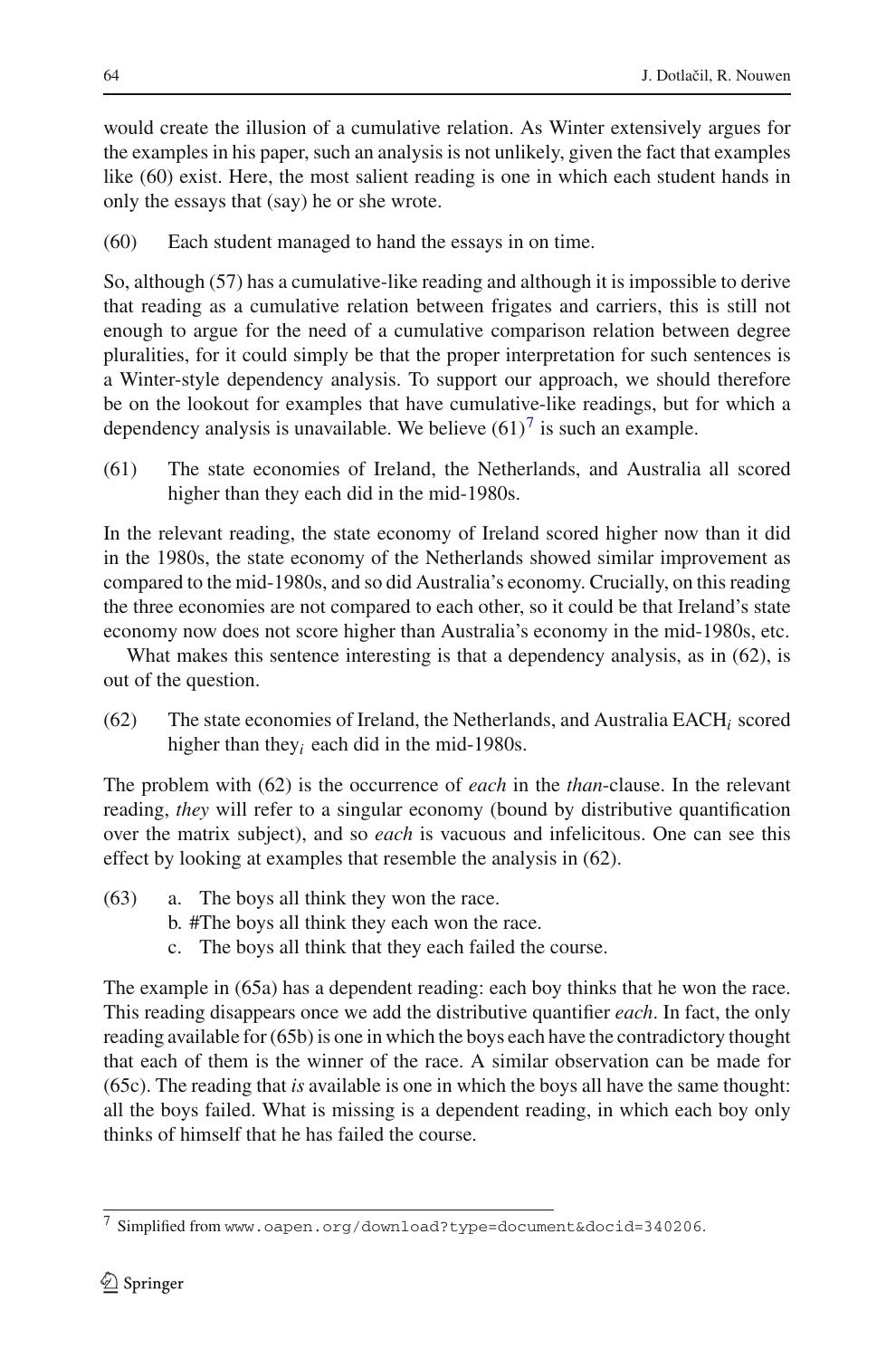Given these observations, we can conclude that the cumulative-like reading of (61) cannot be due to a dependent interpretation of the plural pronoun, but that this sentence is genuinely cumulative. Given that, once more, at no point in the composition there is a cumulative relation between entities, we conclude that (61) is an instance of a cumulative relation that involves a degree plurality, namely the one corresponding to the denotation of the *than*-clause.[8](#page-20-0)

Let us now see what our analysis of example (61) consists of in detail. Its*than*-clause (prior to applying minimality) is interpreted as follows.

 $(64)$   $\lambda$ *d*. the state economies of Ireland, the Netherlands, and Australia each scored *d*-high in the mid-1980s.

This is the set of degree pluralities that at least contain the three economies' scores in the mid-1980s. For ease of exposition, let's write IE, NL, and AU for the three state economies in question and IE80, NL80, and AU80 for the respective scores in the mid-1980s (as well as, accordingly, IE15, NL15, AU15 for the current scores). That is, (64) is  $\lambda d.\forall d'[[d'] \sqsubseteq \text{IESOLNL80}\sqcup \text{AUS0} \wedge \text{Atom}(d')] \rightarrow d' \sqsubseteq d]$ , which can be simplified as  $\lambda d$ .IE80 $\cup$ NL80 $\cup$ AU80  $\subseteq$  *d*. Applying minimality gives us the plurality that contains nothing but the three scores:  $min(\lambda d \text{.IE80} \cup \text{NLS0} \cup \text{AUS0} \subseteq d) = \text{IE80} \cup \text{NLS0} \cup \text{AUS0}.$ 

The structure of the rest of the derivation is now:

<span id="page-20-0"></span><sup>8</sup> Examples like (61) are not very common, but more of the same kind can be found, e.g., the two sentences in (i).

<sup>(</sup>i) a. the Petes (...) scored at least one try more than every opponent (in the games of the season) (from [http://www.thesundayleader.lk/2010/09/12/the-unbeaten-peterite-rugby-team](http://www.thesundayleader.lk/2010/09/12/the-unbeaten-peterite-rugby-team-of-2010/)[of-2010/\)](http://www.thesundayleader.lk/2010/09/12/the-unbeaten-peterite-rugby-team-of-2010/)

b. The Baltimore Ravens scored more points than each of their opponents (at three playoff games). (from[http://thirddownconversion.com/2013/01/23/one-reason-why-baltimore-is-in-the-super](http://thirddownconversion.com/2013/01/23/one-reason-why-baltimore-is-in-the-super-bowl/)[bowl/,](http://thirddownconversion.com/2013/01/23/one-reason-why-baltimore-is-in-the-super-bowl/) simplified)

In both cases, the cumulative interpretation is probably the intended interpretation. In the context of (i-a), it is mentioned that the Petes scored four or more tries and that they beat each opponent at least by one try, including the opponents that scored four tries. For (i-b) it is relevant that the actual scores were 24–9, 38–35, and 28–13 (the first element in each pair is what the Baltimore Ravens scored, the second element what the opponent scored). Thus, the distributive reading would be false since one of the opponents scored 35 points, and the Baltimore Ravens scored less than that on two occasions. It appears, then, that there is a cumulative relation between the points the opponents scored and individual games in (i-a), and similarly, there is a cumulative relation between the number of tries and individual games in (i-a). We note that the examples might be analysed as phrasal comparatives, but the crucial readings remain if we change the sentences into clausal comparatives, by adding *scored* or *did* to the *than*-clauses.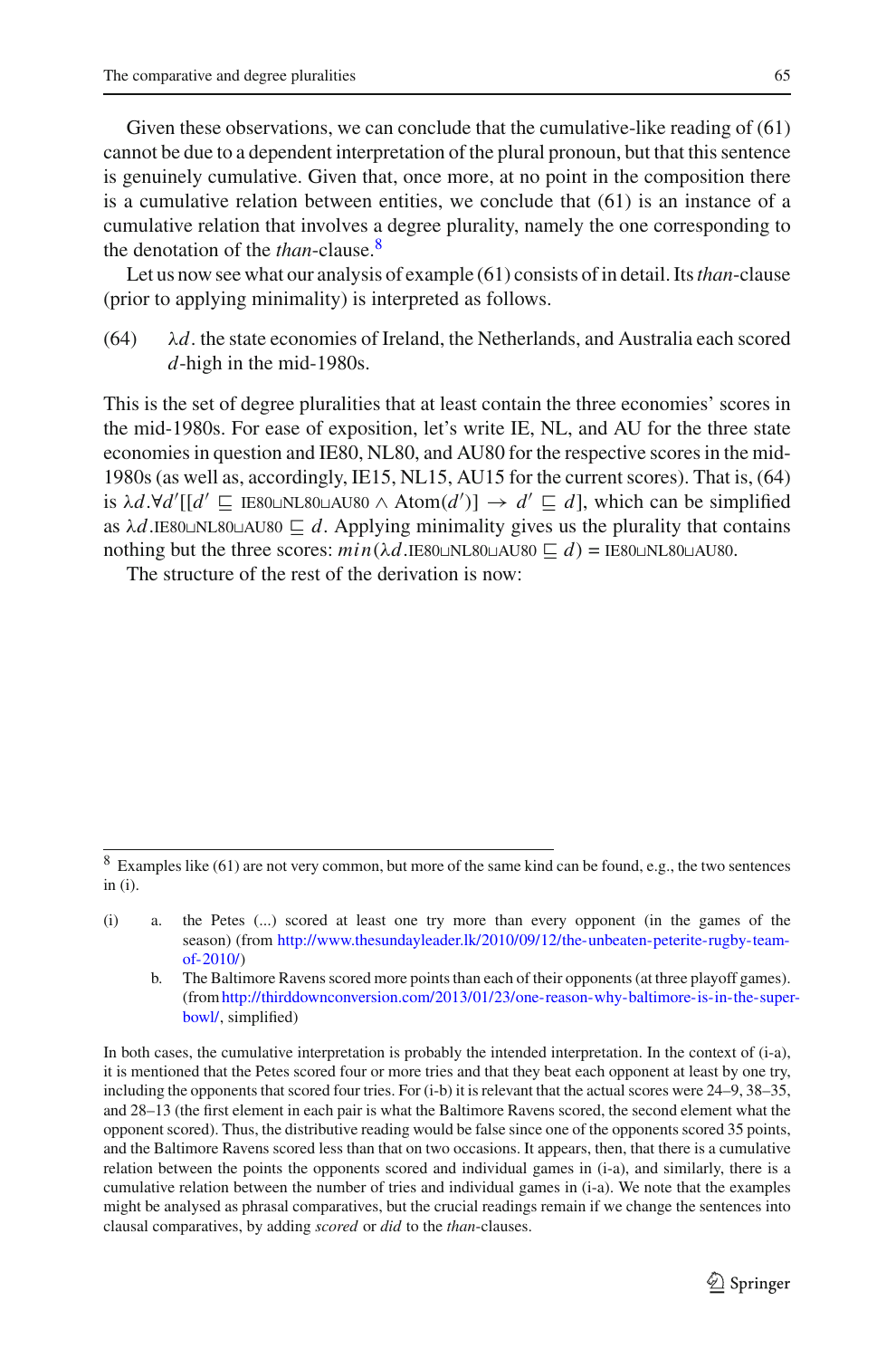

The cumulative relation in DegP expresses:

(66)  $**\lambda d_d\lambda x_e \text{ min}(\lambda d'.\mu(x) \sqsubseteq d') > d$ 

and so we get the following truth conditions for  $(61)$ :

(67)  $\langle$ IE80 $\Box$ NL80 $\Box$ AU80, IE $\Box$ NL $\Box$ AU $\rangle \in$  \*\* $\lambda d_d \lambda x_e$ .*min*( $\lambda d'.\mu(x) \sqsubseteq d'$ ) > *d* 

which in turn is equivalent to:

 $(68)$  IE15 $\cup$ NL15 $\cup$ AU15<sup>\*\*</sup>> IE80 $\cup$ NL80 $\cup$ AU80

The most salient state of affairs that makes (68) true is in case IE15  $>$  IE80, NL15  $>$  NL80, and AU15  $>$  AU80, which coincides with the intended reading for (61). One could object at this point that the truth conditions in (68) are very weak, weaker than intuitions would let us believe are appropriate for such sentences, since there are many alternative situations that make (68) true as well. As we will show below, this is a general issue with cumulative readings; but we will argue that with the right kind of pragmatic strengthening in place, our predictions are still on target. Before we turn

(ii)  $\exists y[^{**}score(IE \cup NL \cup AU, y) \wedge \langle IES0 \cup NL80 \cup AU80, y \rangle \in {**} \lambda d_d \lambda x_e \ldots \text{min}(\lambda d' \ldots \mu(x) \sqsubseteq d') > d$ 

<span id="page-21-0"></span><sup>9</sup> We have ignored the contribution of the verb *to score* in the analysis. This is not directly relevant for our point, but to complete the derivation, we will indicate how its contribution could be analysed. One option is to assume that *to score* is a relation between entities and the points they scored, i.e.:  $\lambda y \lambda x$ .score $(x, y)$ . In (65), the object of *score* is:

<sup>(</sup>i)  $\lambda y.$  (IE80 $\Box$ NL80 $\Box$ AU80,  $y \rangle \in$  \*\* $\lambda d_d \lambda x_e \text{.}$ *min*( $\lambda d' . \mu(x) \sqsubseteq d'$ ) > *d* 

The verb and (i) can combine via predicate modification, either directly or, if we allow predicate modification to work only on type  $\langle e, t \rangle$  (cf. [Heim and Kratzer 1998\)](#page-32-22), after *score* combines with its subject and the object remains as the only argument. (This could be achieved, for example, by movement of DegP+CP out of its original position.) In either case, the resulting interpretation would be:

Note two things in (ii). First, we have to apply \*\* to the relation *score* as well. Second, *x* in (ii) now expresses scores, and the function  $\mu$  can consequently be seen as just the identity function or as a rather trivial mapping of scores to degrees. In the simplified (67), the function  $\mu$  would have to relate states to their scores.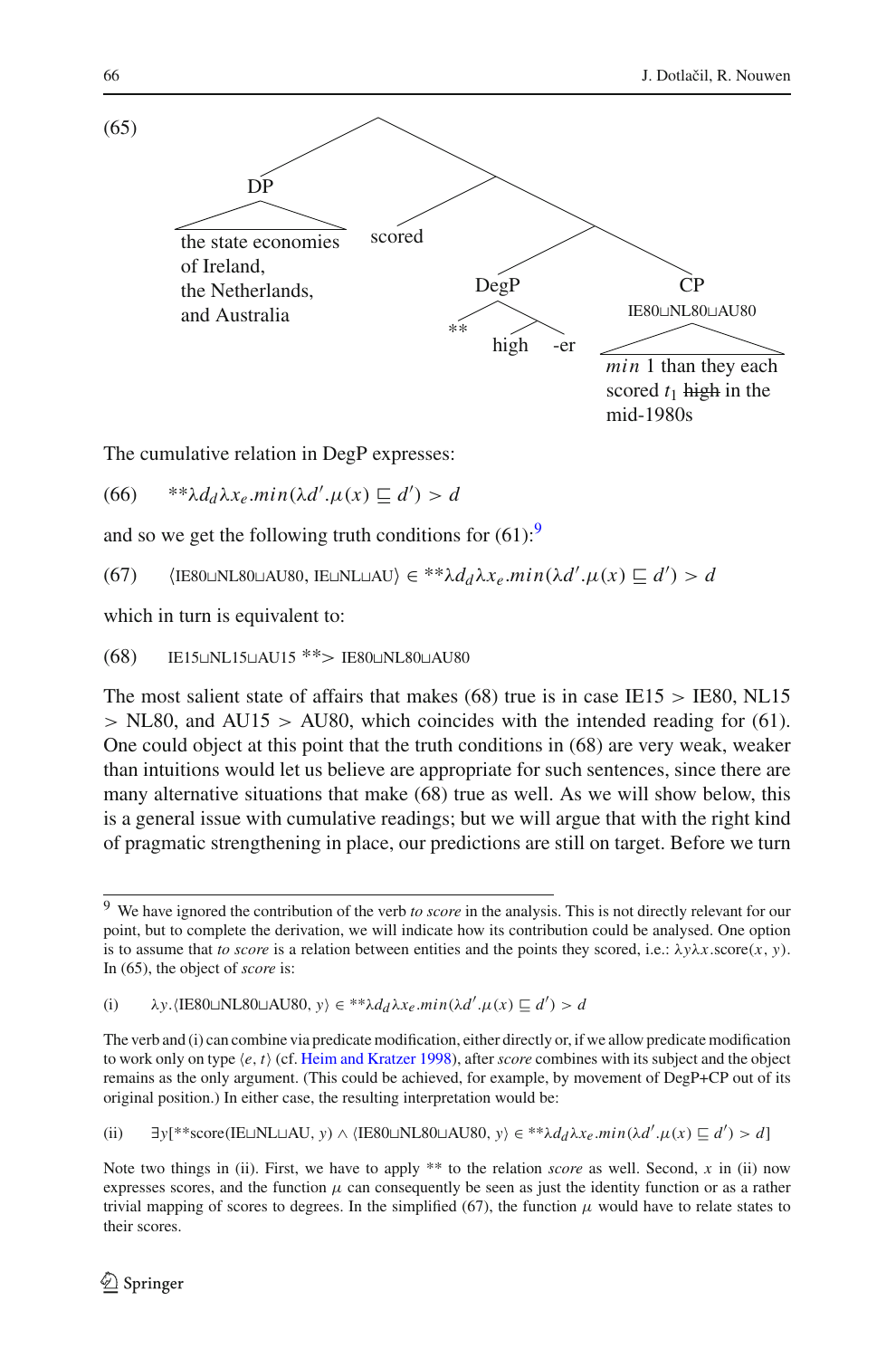to this, however, let us first explore how other theories of the comparative would fare with examples like  $(61)$  that require cumulative relations involving degrees.

Cumulating degrees is not possible in the other accounts of comparatives—the interval strategy and the negation strategy. Take, for example, Beck's selection approach. In that analysis, the *than*-clause of (61) yields only a single degree, the highest of {IE80, NL80, AU80}. The only available reading is that IE15, NL15, and AU15 are all higher than the highest score of the mid-1980s economies. In the negation strategy, the *than*-clause is interpreted as the interval that extends upward from the highest score in {IE80, NL80, AU80} (see Sect. [2\)](#page-2-0). Here again, the end result of the *than*-clause destroys the information regarding the individual degrees, IE80, NL80, AU80, and the \*\* operator cannot be successfully applied.

There is one possibility open to the previous accounts of comparatives, namely to cumulate directly on plural entities, following [Scha and Stallard](#page-33-9) [\(1988\)](#page-33-9), [Schwarzschild](#page-33-0) [\(1996\)](#page-33-0), and [Matushansky and Ruys](#page-32-11) [\(2006](#page-32-11)). We have already noted that this strategy should not be used in (61). Let us discuss its problems in more detail now. To capture the reading, one could let *they each* move to the matrix clause, so that the following cumulative relation between entities is obtained:

(69) 
$$
**\lambda x_e.\lambda y_e.min(\lambda d'.x's score \sqsubseteq d') > min(\lambda d.y's 1980-score \sqsubseteq d)
$$

This cumulative relation can then combine with the pair  $\langle \text{IE} \sqcup \text{NL} \sqcup \text{AU}$ , they each). If *they each* was interpreted in the same way as the first argument, the formula would yield the correct truth conditions.

There are two problems with this analysis. First, *they each* would have to move out of an island, the *than*-clause. Allowing this would nullify all of the research on comparatives since [von Stechow](#page-33-4) [\(1984\)](#page-33-4), which got rid of such syntactically illicit transformations in the interpretation of *than*-clauses. (See also [Beck and Sauerland](#page-31-13) [2000](#page-31-13) for evidence that DPs cannot move out of an island to enter cumulative readings.)

Second, it is not clear how the analysis can deal with the floating *each* in the *than*clause. Above, we assumed that *each* moves together with *they*. But then, how should it be interpreted? Floating *each* is commonly treated as a predicate modifier, specifying that the predicate is interpreted distributively [\(Dowty and Brodie 1984](#page-32-23); [Link 1987](#page-32-24); [Roberts 1987;](#page-33-11) [Schwarzschild 1996;](#page-33-0) [Champollion 2010b\)](#page-31-14). Here, however, *each* would have to combine with a cumulative relation, which is normally prohibited. Notice, for example, that (70) lacks the cumulative reading that John lifted one sofa and Mary lifted another sofa.

(70) John and Mary each lifted two sofas.

Alternatively, *each* could be stranded in the *than*-clause. This is problematic, too: the *than*-clause in (69) has an atomic subject, *y*. Since distributive and non-distributive predicates behave alike with atomic subjects, *each* modifying the predicate in the *than*-clause would become vacuous. But vacuous quantification of *each* is normally prohibited (see, e.g., [Roberts 1987;](#page-33-11) [Hoeksema 1996\)](#page-32-25):

(71) \*Every boy/John each left.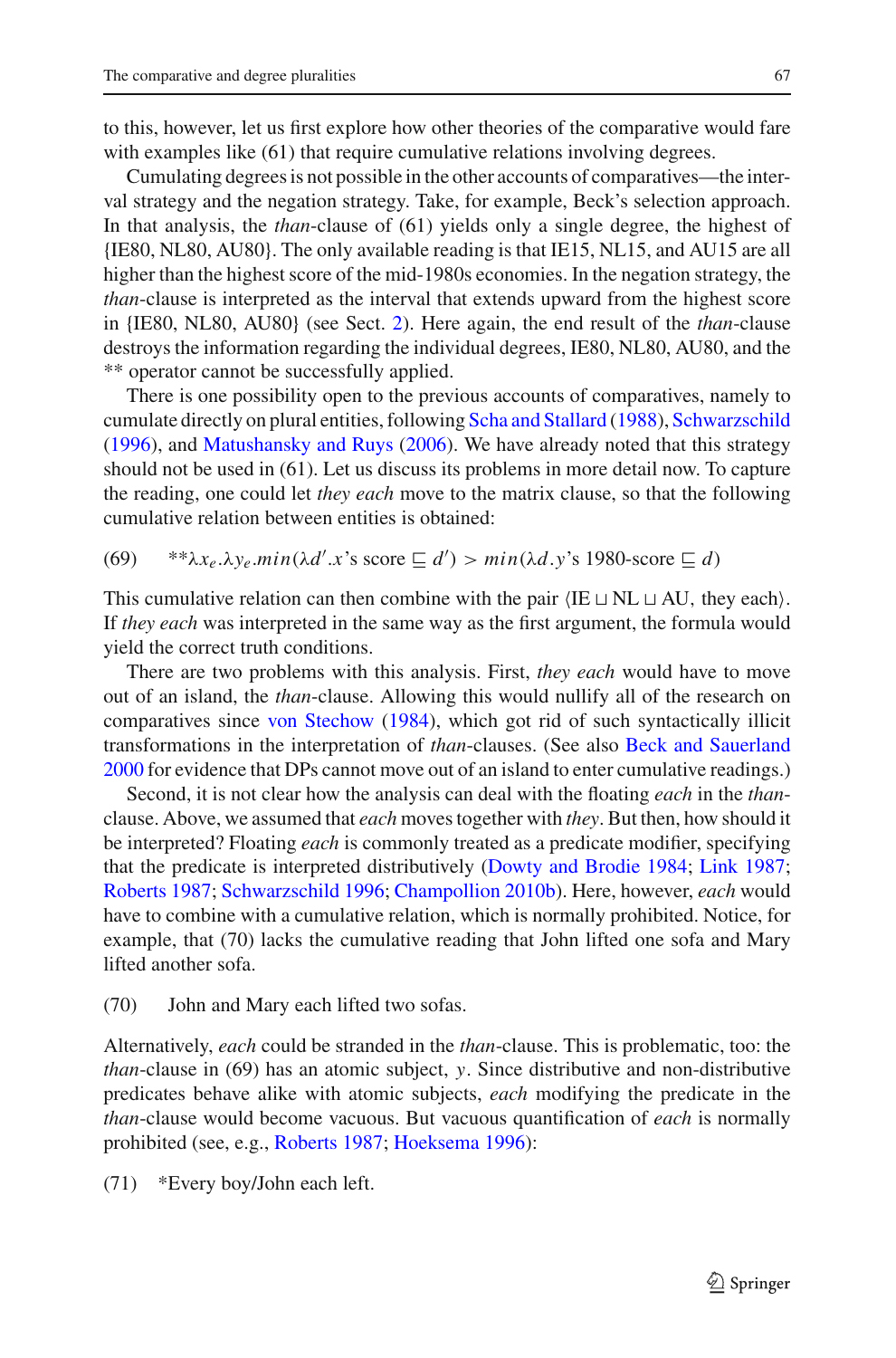To sum up, cumulation on degrees seems unavoidable. Examples like (61) strongly support our point that *than*-clauses should yield not just a single degree, or a degree interval, but a degree plurality. It is a virtue of an account working with degree pluralities that it correctly derives the most salient reading of (61).

As we hinted at above, our analysis derives more than the salient reading. All we require is that  $(72)$  be true. Given the definition of \*\*, this is the case if each state scored higher now than it did in the mid-1980s. But there are other possibilities. For instance, the sentence would be true in this situation:  $IE15 > AU80$ ,  $AU15 > NL80$ , and  $NL15 > IES0$ . But this is definitely not the reading that the writer of (61) had in mind.

 $(72)$  IE15 $\Box$ NL15 $\Box$ AU15 \*\*> IE80 $\Box$ NL80 $\Box$ AU80

It is not specific to our analysis of comparatives that we predict weaker interpretations than the sentence seems to have. Consider the variant of our example in (73a). In this case again, the most salient interpretation is that each state economy improved between the mid-1980s and now. Using \*\* to cumulate on *improve* does derive this reading, but it also makes the sentence true in other scenarios, including the (unlikely) situation noted above. A similar result obtains for (73b), which relates two plural individuals (state economies and images).

- (73) a. The state economies of Ireland, the Netherlands, and Australia improved their mid-1980s scores.
	- b. The state economies of Ireland, the Netherlands, and Australia improved their images.

A common solution to strengthening the cumulative reading is to restrict \*\* by a pair-restrictor (cf. the paired-cover in Chap. 5 of [Schwarzschild 1996](#page-33-0)), and we use it here. First, we have to modify the application of the cumulative operator, as follows: it does not apply directly to the relation *R*; it applies to  $(R \cap PR)$ , that is, the relation further restricted by **PR**.

Second, we have to define  $PR$ , a pair-restrictor, as done in  $(74)$ .<sup>[10](#page-23-0)</sup> Notice that this definition leaves relatively open which pairs will appear in **PR**. [Schwarzschild](#page-33-0) [\(1996\)](#page-33-0) argues at length that further specification is pragmatically driven and should be left open in the semantic definition.

(74) *T* , a set of pairs, is a pair-restrictor (**PR**) (of the domain *D*) iff: 1. *T* ⊂  $D^2$ 2.  $\forall x \in D \exists y \in D[\langle x, y \rangle \in T]$ 3.  $\forall y \in D \exists x \in D[\langle x, y \rangle \in T]$ 

The example in (73a) should now be analysed as follows:

 $(75)$  (IE⊔NL⊔AU, IE80⊔NL80⊔AU80 $\rangle \in$  \*\*(improve ∩ **PR**)

<span id="page-23-0"></span><sup>&</sup>lt;sup>10</sup> [Schwarzschild](#page-33-0) [\(1996\)](#page-33-0) uses a paired-cover, which restricts the members of pair-restrictors to the members of (unary) covers. This is needed in general, but not for our specific examples; hence we opted for a simplified definition to keep the discussion easier.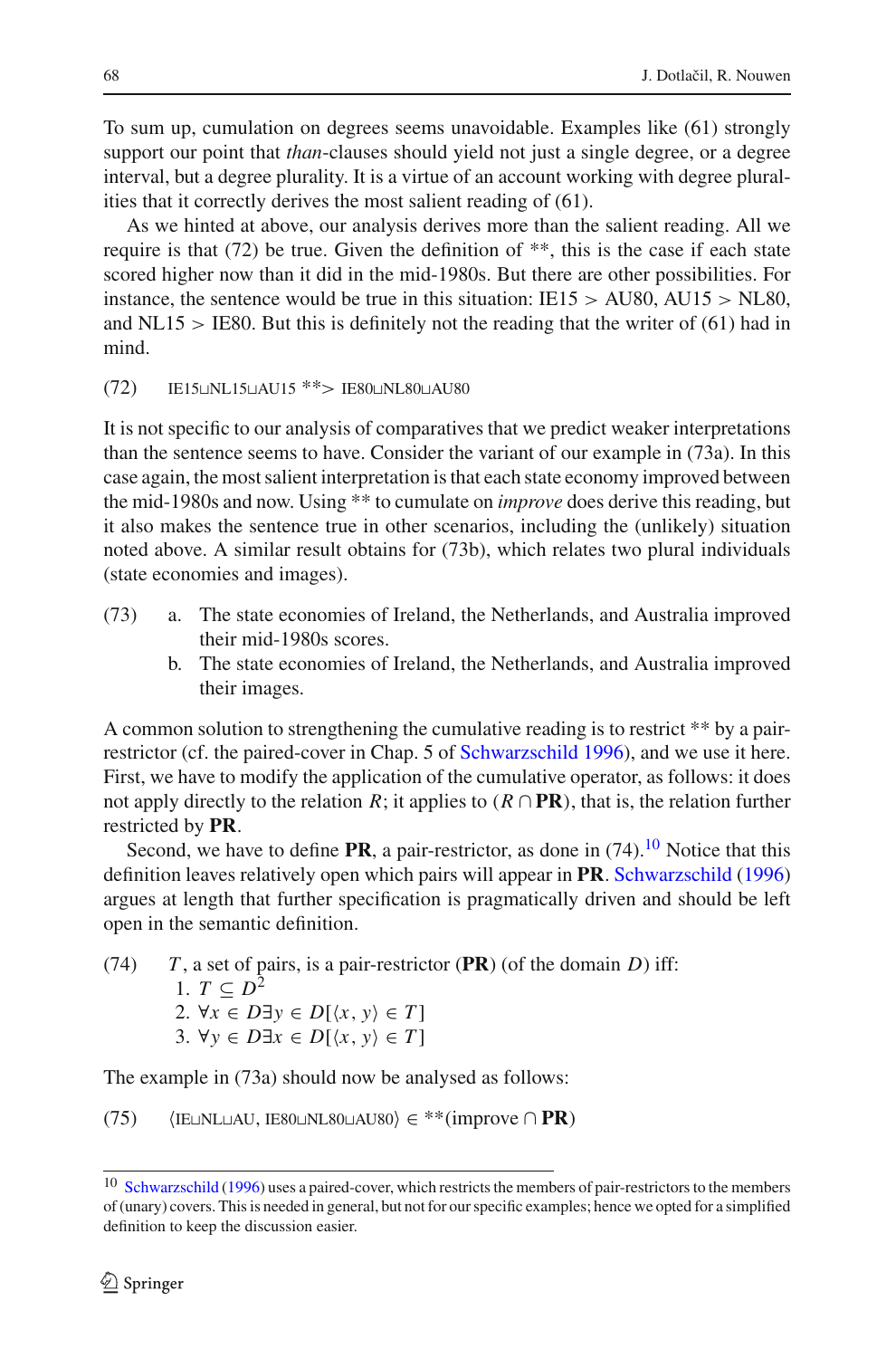We d[erive](#page-33-0) [the](#page-33-0) [most](#page-33-0) [likely](#page-33-0) [interpretation](#page-33-0) [if](#page-33-0) [we](#page-33-0) [assume,](#page-33-0) [following](#page-33-0) the [idea](#page-33-0) [of](#page-33-0) Schwarzschild [\(1996](#page-33-0)), that the **PR** by context and world knowledge has, among its members, pairs such as  $\langle$ IE,IE80 $\rangle$ ,  $\langle$ NL,NL80 $\rangle$ ,  $\langle$ AU,AU80 $\rangle$ , but not, crucially, elements like IE,AU80 etc. This derives that the state economies improved their own scores; however, it would be false if each economy improved compared to the economy of some other state in the mid-1980s. The same **PR** would correctly restrict the interpretation of (72), yielding the right truth conditions for (61) in our account.

But why should such **PR** be used here? Why would speakers consider these particular pair-restrictors and not others? Obviously, the first and the second element in the pairs of the most salient **PR** share more features (e.g., IE and IE80 involve the same state economy) than the pairs of less salient pair-restrictors. But matters are relatively complex here and not of immediate relevance to this article.<sup>11</sup> What is relevant, however, is the conclusion that pragmatic restrictions are not specific to cumulative comparisons, and there is no reason to expect that the solution to such cases cannot be extended from plural individuals to plural degrees.

#### <span id="page-24-0"></span>**7 Beyond universal quantifiers**

We have focused on the predictions that our analysis makes when *than*-clauses host distributive universal quantifiers. This contrasts with most research on comparatives, which studies how *any* quantifier (including modals) is interpreted in a *than*-clause. It turns out that our analysis makes similar predictions as [Beck](#page-31-5) [\(2010](#page-31-5)) regarding the variation in the interpretation of other quantifiers. We briefly summarize the facts here.

A peculiar feature of the *max*-mechanism in Beck's framework is that in most cases, a *than*-clause like *than Q is/are tall* will end up denoting the height of the tallest individual in the restrictor of Q. In other words, it appears that this mechanism rids the *than*clause of any quantificational forces that it may contain and instead simply considers the set of entities (and, in particular, their heights) that partake in the quantification.

Downward monotone quantifiers are an exception to this. If the *than*-clause contains such a quantifier, the selection mechanism will always return an infinite degree. This, Beck argues, is a good result because it correctly explains why negative quantifiers are ungrammatical in *than*-clauses. A sentence like (76) can never be true (no degree is taller than the infinite degree).

(76) \*John is taller than no girl is.

This result carries over to our analysis, in which the *than*-clause of (76) is interpreted as follows:

(77) λ*d*.¬∃*x*[girl(*x*) ∧ μ(*x*) *d*]

This gives us the set of all degrees other than the girls' heights (including all degrees exceeding the tallest girl's height). The application of *min* to this set will be undefined

<span id="page-24-1"></span><sup>&</sup>lt;sup>11</sup> See Chap. 5 of [Schwarzschild](#page-33-0) [\(1996](#page-33-0)) for many examples on restrictions in paired-covers, and Chap. 3 of Dotlačil [\(2010\)](#page-31-15) for the specification of some such restrictions in terms of the grouping principles uncovered in Gestalt psychology.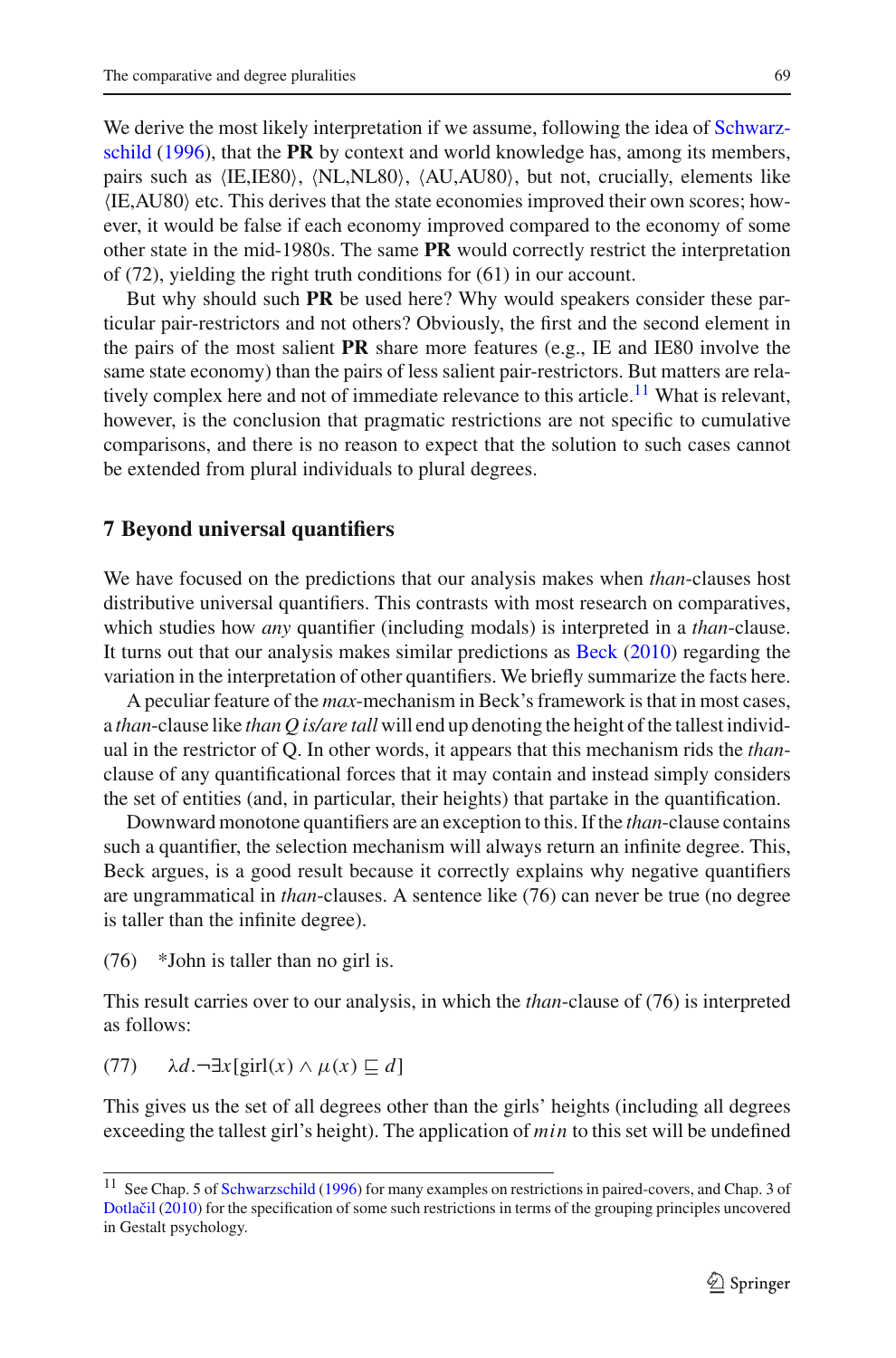since any degree aside from the girls' heights will satisfy (77), hence no minimal degree plurality can be found.

Its successes aside, there are two cases in which the selection mechanism misfires. The first problematic case is represented by modal quantifiers. Non-universal quantifiers (most prominently, indefinites and numerals) are the second.

We start with the first group. As background, note that some universal modal quantifiers behave as predicted (by Beck's and our analysis) and that we correctly derive the meaning of *than*-clauses with *be supposed to* and *should*. For example, assuming the background in (78) below, (78a) and (78b) will in our analysis mean that John's height exceeds the height of a male model in any world conforming to the stated conditions – in other words, that John is taller than 190 cm.

- (78) Background: John wants to become a model. Male models' height should be between 180 cm and 190 cm.
	- a. John is taller than he is supposed to be.
	- b. John is taller than he should be.

However, the universal modals *have to* and *be required to* are problematic. The examples in (79) (might) convey in the same context that John's height exceeds 180 cm. That is, the degree in the matrix clause has to exceed the minimal degree provided by the *than*-clause, not the maximal one. We don't derive this reading. To see this, recall that we let the degrees of the *than*-clause distribute over the matrix clause. This necessarily yields the reading that for every degree from 180 cm to 190 cm, John exceeds that degree, i.e., John is taller than 190 cm. The cumulative reading yields the same interpretation.

- (79) a. John is taller than he has to be.
	- b. John is taller than he is required to be.

We hasten to add a caveat. It has been noted repeatedly that the min-reading is more salient with the modals *have to* and *be required to* but the max-reading (John's height exceeds 190 cm) is possible, too [\(Heim 2006;](#page-32-15) [Krasikova 2008](#page-32-26); [Alrenga and Kennedy](#page-31-7) [2014\)](#page-31-7). Two naturally occurring examples are given below. (80a), from the Corpus of Contemporary American English (COCA, [Davies 2008\)](#page-31-16), expresses the fear of a doctor in an emergency room that a seriously ill person will need to wait longer than he should (not that there is some minimally required time to stay in an emergency room and a seriously ill patient will wait longer than that). (80b), found using  $Google, <sup>12</sup>$  says that the person exceeded his time to stay. These readings are straightforwardly derived in degree pluralities.

- (80) a. I'm always afraid that somebody who's seriously ill has to wait longer than they have to for a physician.
	- b. He stayed longer than he had to even though he was told he had to leave(.)

<span id="page-25-0"></span><sup>12</sup> [http://www.revengeofthebirds.com/2011/6/13/2222685/the-arizona-cardinal-i-would-like-to-meet](http://www.revengeofthebirds.com/2011/6/13/2222685/the-arizona-cardinal-i-would-like-to-meet-larry-fitzgerald)[larry-fitzgerald.](http://www.revengeofthebirds.com/2011/6/13/2222685/the-arizona-cardinal-i-would-like-to-meet-larry-fitzgerald)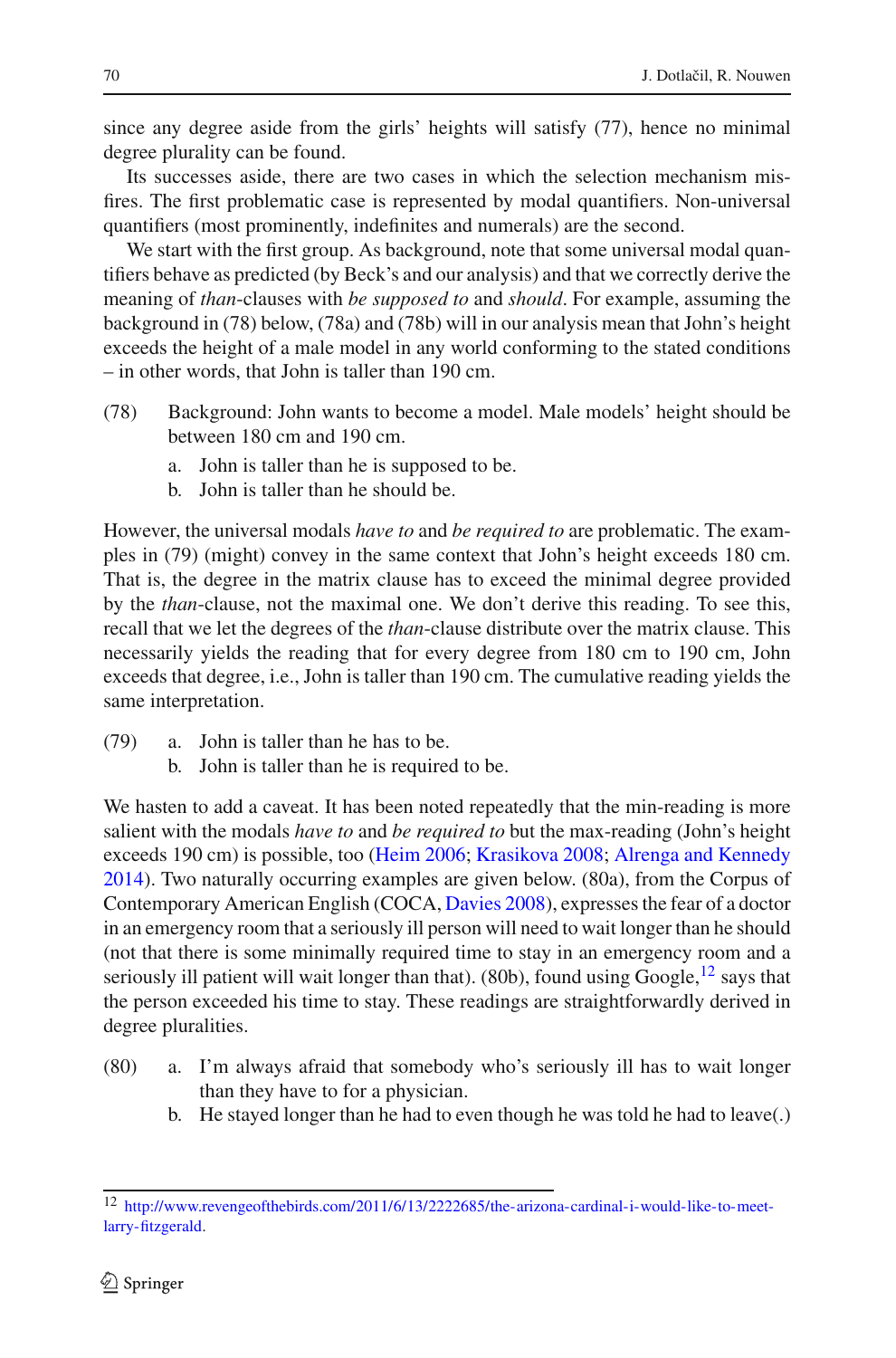That said, we would still need to explain where the salient minimal degree reading in examples like (79) comes from. We see two possible routes. First, we could retract our assumption that adjectives are inherently plural, and instead adopt the  $\Pi$  operator as a means of lifting predicates of degrees to predicates of degree pluralities. As we briefly mentioned in Sect. [4,](#page-7-0) such an approach would predict scope ambiguities. For modal examples like (79), the *than*-clause interpretation looks either like (81a) or like (81b), yielding (82a) and (82b), respectively. (Compare to (38).)

- (81) a.  $[WH_2 [MODAL [TT t_2]_1 [he [be [t_1 tall]]]]]$ b.  $\left[\begin{array}{c|c|c|c} W H_2 & \Pi & t_2 \end{array}\right]_1 \left[\begin{array}{c|c|c} MODAL & \vdots & b \end{array}\right]$  be  $\left[\begin{array}{c|c|c|c} t_1 & \text{tail} \end{array}\right]$
- (82) a.  $\lambda d. \Box[\mu(i) \Box d]$ b.  $\lambda d \cdot max(\lambda d' \cdot \Box[\mu(j) \geq d']) \sqsubseteq d$

The interpretation in (82a) collects pluralities that contain at least all the atoms in the dense interval ranging from the minimally allowed height to the maximum. In the context of (78) above, that includes all the pluralities that contain at least all atoms between (and including) 180cm and 190cm. The minimal plurality in that set is of course the dense plurality  $180 \text{cm} \sqcup ... \sqcup 190 \text{cm}$  itself. Pluralising the comparative will then yield an interpretation for the sentences in (79) where John is taller than each of the atoms in this plurality, and so John is said to be *too tall*.

In contrast, the interpretation in (82b) is based on pluralities containing the atom  $max(\lambda d' \square[\mu(j) \ge d'])$ , which is the minimum requirement for height. The minimal plurality is going to be the atomic degree that represents this minimum requirement, and so the sentences in (79) will now be interpreted as saying that John is more than *sufficiently tall*.

In order for an account along these lines to work, the scope of  $\Pi$  would need to be restricted. First of all, modals like *be supposed to* and *have to* should always attach at a node higher than  $\Pi$ , since these modals only generate more-than-the-maximum readings. Second,  $\Pi$  can never take scope over DPs either, since these also only generate more-than-the-maximum readings. It is hard to see where these restrictions come from.

The second route we could take follows [Beck](#page-31-5) [\(2010](#page-31-5)) in taking up a suggestion made by [Krasikova](#page-32-26) [\(2008\)](#page-32-26) that the modals that give rise to the more-than-minimum reading are the same modals that occur in the so-called sufficiency modal constructions. An example of such a construction is given in (83). This sentence expresses that you don't have to do anything harder than going to the Twijnstraat to reach your goal of getting good cheese.

(83) You only have to go to the Twijnstraat (to get good cheese).

Disregarding (difficult and unimportant) details, we can analyse *only*+*have to* as in (84a), where  $q \subseteq p$  expresses the relevant ordering of propositions. In this case, the ordering would reflect how much effort one makes to get good cheese, i.e. how far one travels. Let us assume that the addressee of (83) is in Utrecht, and that there are various options, ranging from traveling to the closest place to traveling to the most remote place: to Janskerkhof (JK), to the Twijnstraat (TW), to the Haarlemmerstraat (HA), or to North End (NE). The propositions are ordered as NE  $\subset$  HA  $\subset$  TW  $\subset$  JK.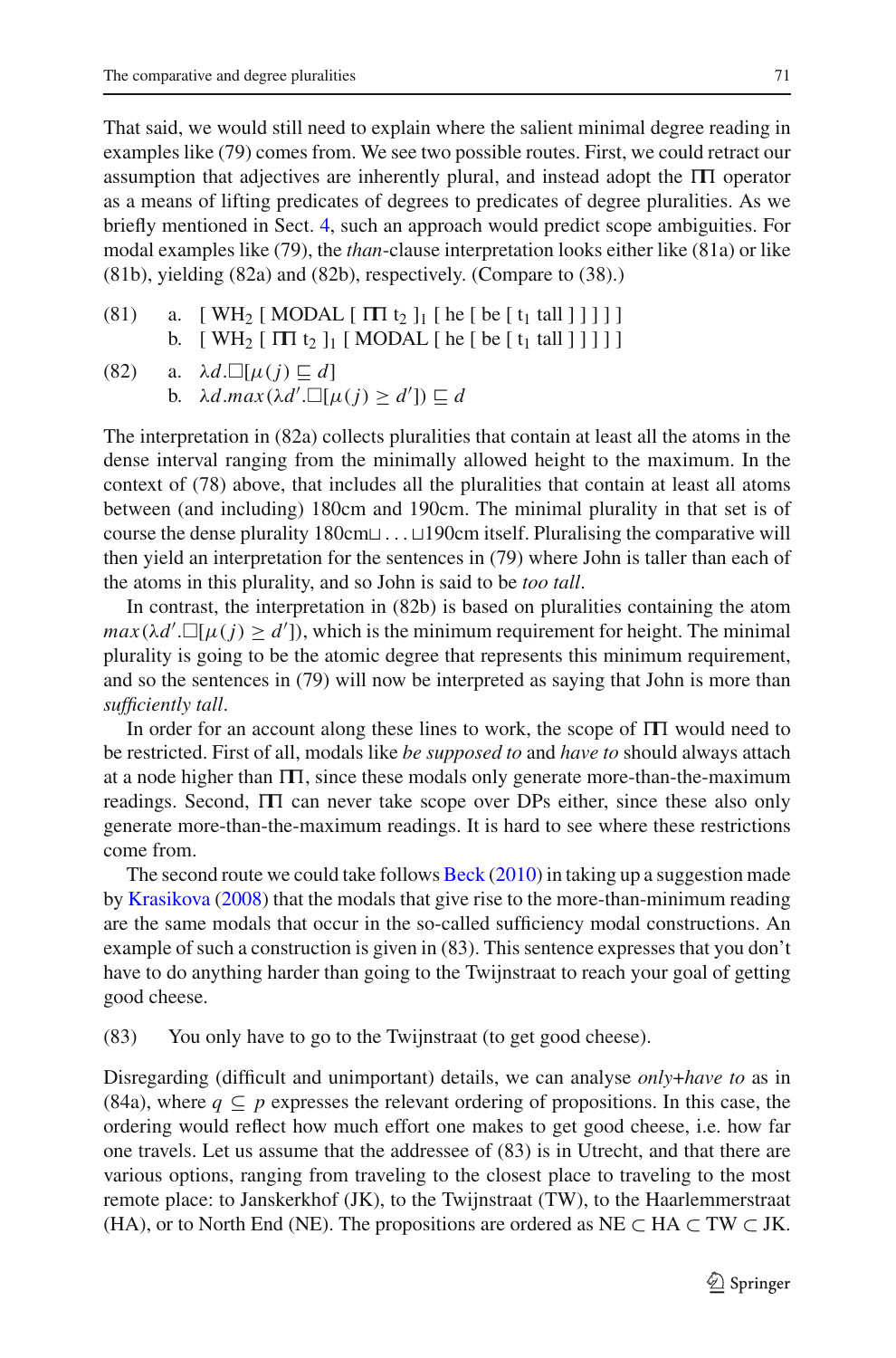The sentence in (83) is true if the Twijnstraat is the nearest location to the addressee that sells good cheese.

(84) a. [only have to]
$$
\begin{array}{ll}\n (p) = \Box \cup \{p'|p' \in Alt \land p' \subseteq p\} \land \\
\neg \Box \cup \{p'|p' \in Alt \land p' \subseteq p\} \\
\text{b. [only have to]} ([you go to the Twijnstraat]) \\
&= \Box(TW \lor HA \lor NE) \land \neg \Box(HA \lor NE)\n \end{array}
$$

Informally, only+ $\Box$  in (84a) is true of *p* if and only if (i) in all worlds in which the goal is met, either *p* or something higher on the scale is true; (ii) it is not the case that in all goal worlds, propositions higher in rank than *p* are true. Using (84a), (84b) [indeed](#page-32-26) [reflect](#page-32-26)s the correct interpretation.

Krasikova [\(2008\)](#page-32-26) and [Beck](#page-31-5) [\(2010\)](#page-31-5) assume that the silent counterpart of *only*, EXH, appears in *than*-clauses that yield the min-reading. We follow their assumption, arriving at (85a) as the interpretation for *than he has to be* in (79). As in the previous example, we have to furthermore assume a particular ordering of alternatives, as [Beck](#page-31-5) [\(2010\)](#page-31-5) does. More concretely, the alternatives have to be ordered by height: tall(j,200)  $\subset$  tall(j,190)  $\subset$  tall(j,180) (for discussion of this assumption, see Beck [\(2010](#page-31-5), pp.  $36-37)$ ).<sup>13</sup> We can then rewrite (85a) in a more transparent way as (85b). Given the requirements on male models discussed above, (85) will yield only a singleton set, {180} (John's minimal permissible height if he wants to become a model).

(85) a. 
$$
\lambda d.\Box \cup \{p'|p' \in Alt \land p' \subseteq (\mu(j) \sqsubseteq d)\} \land
$$
  
\n $\neg \Box \cup \{p'|p' \in Alt \land p' \subset (\mu(j) \sqsubseteq d)\}$   
\nb.  $\lambda d.\Box (\exists d' \ge d[j's height \sqsubseteq d']) \land \neg \Box (\exists d' > d[j's height \sqsubseteq d'])$ 

Applying *min* to this set yields the only element, 180, and (79) is interpreted, correctly, to mean that John exceeds 180 cm, the minimal requirement, not the maximal allowed height. Since the option of applying such EXH should only be open to the class of verbs that participate in sufficiency modal constructions, we now have an independent restriction for min-readings, which carves out the right class of modal verbs (see [Krasikova 2008;](#page-32-26) [Beck 2010](#page-31-5) for discussion).

We now turn to the second potentially problematic class of examples that we inherit from adapting Beck's approach, viz. indefinites, numerals, and the like. Before we turn to the problems, we would first like to show that one type of indefinite-like quantification is handled properly in our analysis (and Beck's, for that matter; see Sect. [3\)](#page-5-0). Referential indefinites are entirely unproblematic, as is shown in  $(86)$ . (This naturally goes for any referential DP.)

- (86) a. John is taller than some (particular) friend of mine.
	- b.  $\lambda d$ . *f*'s height  $\Box d$ *where f is the particular friend the speaker has in mind*

<span id="page-27-0"></span><sup>&</sup>lt;sup>13</sup> There is another order of alternatives we have to postulate when pluralities enter the picture: they have to be ordered by the part-of relation. For example, tall(j,180  $\sqcup$  181  $\sqcup$  182) ⊂ tall(j,180  $\sqcup$  181) ⊂ tall(j,180). This scale is easy to justify, as it follows entailment relations between propositions.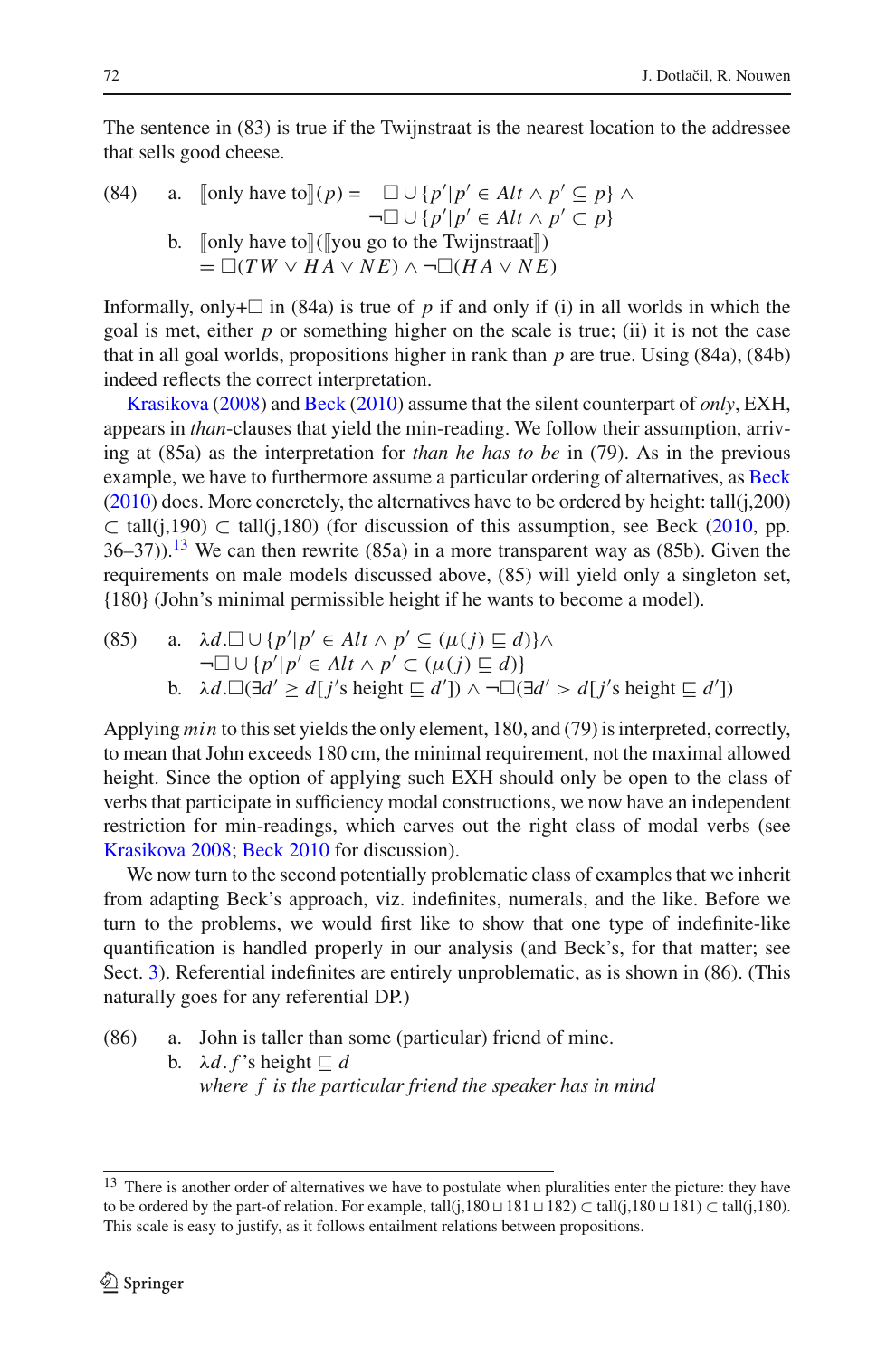But what happens if an indefinite is given a non-referential interpretation? Take, for example, (87) and assume *one of his classmates* is interpreted with narrow scope, non-referentially.

(87) John is taller than one of his classmates is.

On Beck's approach, the *than*-clause would first collect the most informative intervals such that there exists a classmate whose height is in that interval. This yields the set of heights of the individual classmates. The second step in Beck's selection approach then picks the maximum degree from that set. As a result, Beck predicts (87) to have a more-than-maximum reading. She argues that this is a good result, since her intuitions tell her that certain German counterparts of (87) are ambiguous between a maximum and a referential reading. Our own intuitions are rather different. We think that both the Dutch and the Czech counterpart of (87) lack the more-than-maximum reading. It is beyond the scope of this paper to settle the empirical issue of which indefinites, if any, give rise to more-than-maximum readings in *than*-clauses. Interestingly, though, for better or for worse, the predictions of our approach actually differ from Beck's, just like our intuitions do. To see this, say that there are only two classmates; one is 170 cm tall and one 190 cm. On our account, the *than*-clause of (87) would start out as returning those pluralities *d* such that there exists a classmate of John's such that his or her height is included in *d*. Then, before the minimality operator applies, we have a set of pluralities some of which contain the degree 170 as an atomic part, some of which contain 190 as an atomic part, and some of which contain both. Applying *min* in (87), repeated below, now yields undefinedness, since there are two *d*'s in this set that have no parts that are also in the set, namely the atoms 170 and 190.

(88) Definition of *min* (repeated):  $min(D_{\langle d,t\rangle}) = \iota d \ldotp d \in D \land \neg \exists d' [d' \in D \land d' \sqsubset d]$ 

Up to now, all the examples we have looked at had *than*-clauses that collected a set of pluralities with a unique minimum. But as the above discussion shows, not all *than*clauses provide such a unique minimal degree. Without amendment, our approach predicts that existential quantifiers in *than*-clauses yield undefinedness. In other words, indefinites can only be interpreted referentially.

For disjunction and *any*, where no referential readings are available, we reach the problematic prediction that they lack an interpretation in comparatives. This is clearly incorrect.

- (89) a. John is taller than Abby or Bill are. b. *min*(λ*d*.Abby's height  $\subseteq$  *d* ∨ Bill's height  $\subseteq$  *d*) is undefined (90) a. John is taller than anyone else is.
	- b.  $min(\lambda d.\exists x (x \neq \text{John} \land \mu(x) \sqsubseteq d))$  is undefined

In fact, it is not just existential quantifiers that create multiple minima. Any quantifier with multiple witnesses does so, and so any non-universal quantifier would yield undefinedness unless it is scoped out of the *than*-clause. Two examples would be (91a) and (91b).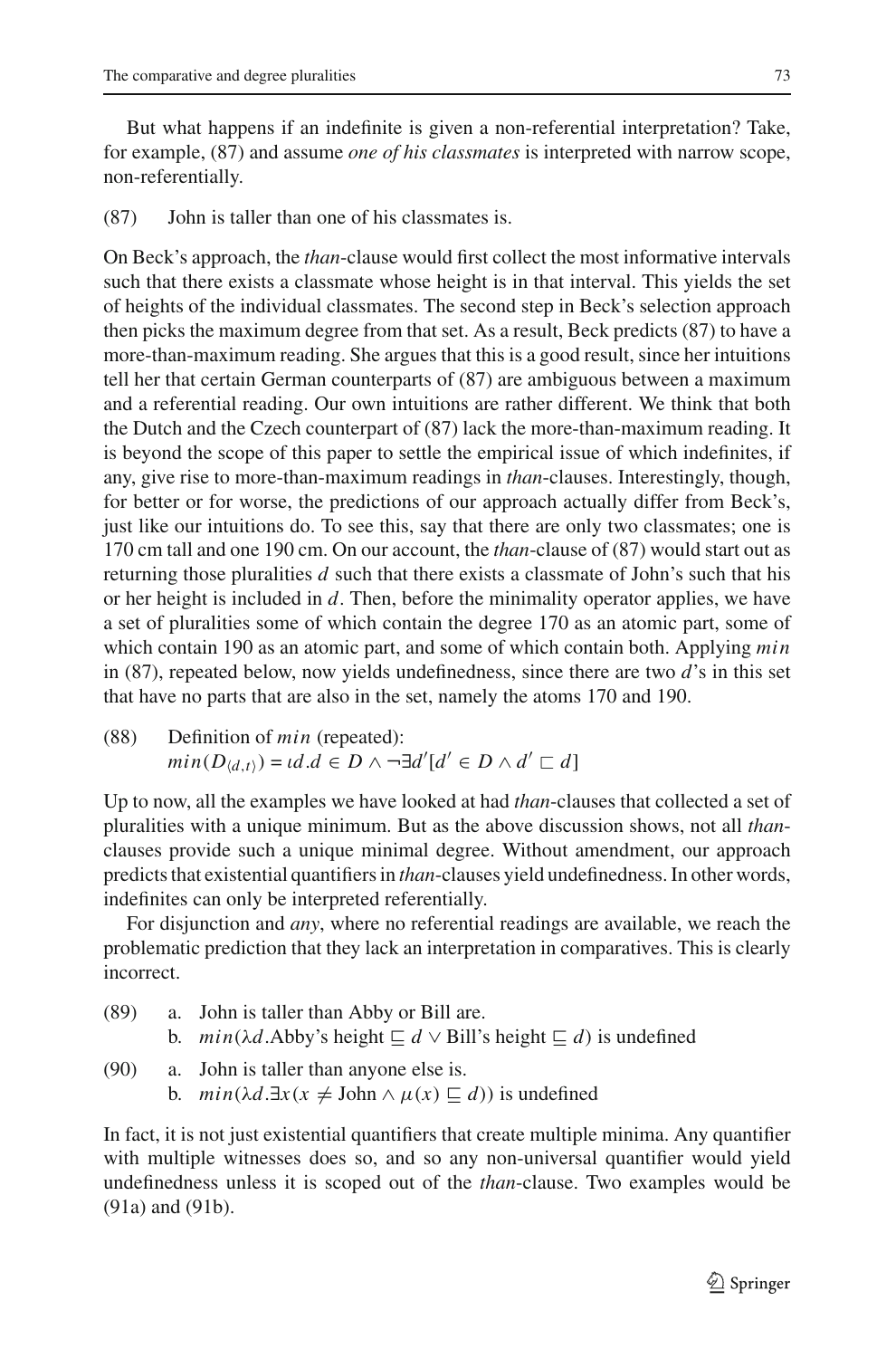- (91) a. John is taller than exactly five girls are.
	- b. John is taller than most girls are.

For (91a), undefinedness can be avoided by following Beck in assuming that the nonmonotone quantifier can scope outside of the *than*-clause. This step yields (92), which is the correct interpretation.<sup>[14](#page-29-0)</sup>

(92) 
$$
\exists! x_{\# 5}[\text{girls}(x) \land min(\lambda d.\forall y \le x[Atom(y) \rightarrow y's height \sqsubseteq d])
$$

$$
\in {^*\lambda d'.\mu(j) > d'}
$$

This analysis rests on the assumption that modified numerals are like indefinites in that they may escape scope islands. It is not very clear whether this assumption is warranted [\(Winter 1997\)](#page-33-12). What *is* clear, though, is that such an analysis would not work for (91b): distributive quantifiers like *most* are definitely very faithful to scope islands. And if scoping out is not an option, our approach would predict (91b) to be uninterpretable. This is clearly a wrong prediction, and for that reason, we think that a slight modification of our minimality operator is warranted.

The idea is to substitute the iota operator with a choice function, which picks a random minimum degree from the set, as in (93). (The choice function is then existentially bound at the matrix level.)

(93) Modified definition of *min*:  $min(D_{\langle d,t\rangle}) = f(\lambda d.d \in D \wedge \neg \exists d'[d' \in D \wedge d' \sqsubset d])$ 

This does not affect our analysis of universal quantifiers (and modals) because until the introduction of non-universals, the set of degrees of *than*-clauses always consisted of only one plurality. It leads to a slight modification of our explanation why negative quantifiers are banned from *than*-clauses, as in (76): this example now expresses that John is taller than some degree, which is totally uninformative. Most importantly, however, (93) has an effect on (87), since (93) effectively amounts to saying that nonuniversal quantifiers always yield a forced referential-like interpretation. The *than*clause in (87) would now yield a single degree, the height of some classmate of John's. For (91a), we still have to require that the exhaustivity operator, forced by *exactly*, can scope at the matrix level, an assumption we share with negation approaches [\(Gajewski](#page-32-14) [2008;](#page-32-14) [Alrenga and Kennedy 2014](#page-31-7)). However, unlike [Beck](#page-31-5) [\(2010\)](#page-31-5), we now can get rid of the wide scope of the quantifier itself. This is a positive result, given the reservations we expressed above with respect to the assumption that modified numerals have wide scope capabilities.

Definition (93) also makes correct predictions for (91b). In a nutshell, the approach predicts that this sentence says that John is taller than the tallest girl in some *minimal witness*to *most girls*. The weakest instance of that requirement is satisfied when John's

<span id="page-29-0"></span><sup>&</sup>lt;sup>14</sup> We make two simplifying assumptions in the notation: first, we assume that the whole quantifier undergoes QR into the matrix clause. A choice-functional approach, which is more standard with indefinites, would yield just the same results, as shown in [Beck](#page-31-5) [\(2010\)](#page-31-5). Second, we notate the "exactly" meaning using ∃!*x*#5, which is just an abbreviation for saying that five elements satisfy the scope, and no greater number does.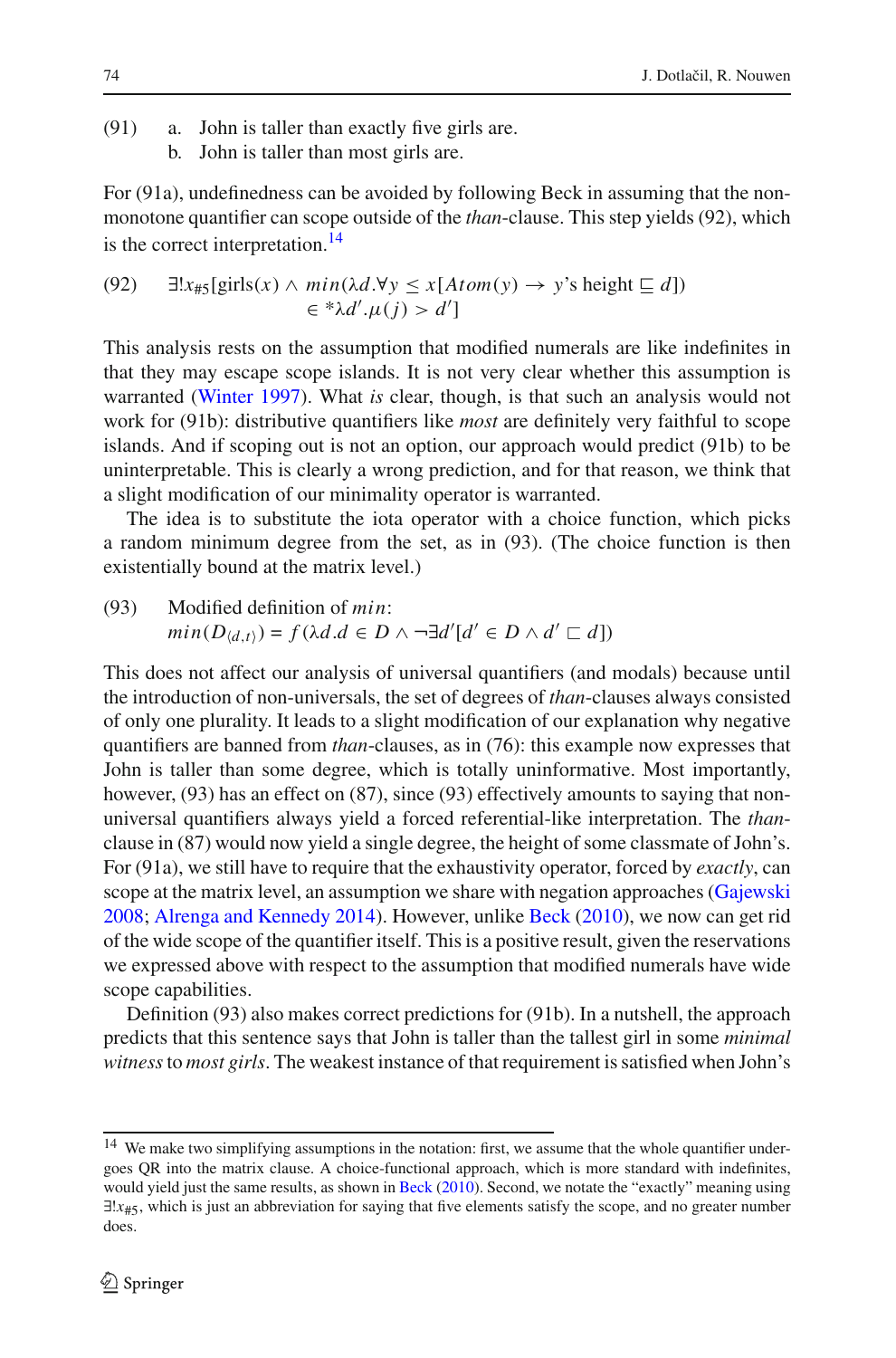height is compared to that majority of girls that contains only the shortest possible girls. And so the sentence is interpreted as John being taller than 50 % of the girls.

Use of (93) would still misfire with disjunctions and indefinites like *anyone*, which would not have the observed max-readings in *than*-clauses (but rather than being undefined, as was the case before, they would now receive min-readings). It is conceivable that *any* gives rise to the max-reading by other means. [Aloni and Roelofsen](#page-31-17) [\(2014\)](#page-31-17) argue that *any* in *than*-clauses is interpreted as a free choice item, which would explain why it forces the same interpretation as universal quantifiers. We are not sure whether such an analysis could be extended to disjunction.

We are aware of one analysis which, we think, is particularly successful in assigning the correct interpretation to a wide range of quantifiers in *than*-clauses: the so-called '*no more* analysis' by [Alrenga and Kennedy](#page-31-7) [\(2014\)](#page-31-7). It is therefore interesting to note that that analysis, while being clearly superior to ours and Beck's with respect to the cases discussed in the current section, does not seem to be capable of deriving the results that were the main topic of the rest of our paper. (See also Fleisher, to appear.) This is because the proposal in [Alrenga and Kennedy](#page-31-7) [\(2014\)](#page-31-7) is a sub-type of negation approaches, and just like other analyses in that tradition, their account destroys the information regarding individual degrees contributed by quantifiers in *than*-clauses. Narrowing the gap between our adaptation of Beck's selection strategy and the *no more* analysis will be an interesting task for the future.

#### **8 Conclusion**

In her 2006 paper, Heim slightly diverges from the interval theory of comparatives by letting adjectives like *tall* relate an individual and a set of degrees. The difference betw[een](#page-33-8) [her](#page-33-8) [account](#page-33-8) [and](#page-33-8) [similar](#page-33-8) [analyses,](#page-33-8) [such](#page-33-8) [as](#page-33-8) [those](#page-33-8) [of](#page-33-8) Schwarzschild and Wilkinson [\(2002\)](#page-33-8) and [Beck](#page-31-5) [\(2010](#page-31-5)), among others, is that the latter analyses impose an extra condition on arguments of adjectives: sets of degrees must be dense, that is, they must form an interval. But while [Heim](#page-32-15) [\(2006](#page-32-15)) drops this restriction, she notes that no empirical facts drive this decision.

It is common to model pluralities as sets, and thus our paper can be seen as a defence of Heim's treatment of adjectives. In contrast to [Heim](#page-32-15) [\(2006](#page-32-15)), however, we provided arguments that dropping the interval condition is a necessary step forward: the reformulation of an interval theory using degree pluralities allowed us to correctly analyse differentials (Sect. [5\)](#page-14-0) and cumulative readings of comparatives (Sect. [6\)](#page-17-0). Furthermore, these cases, we argued, are problematic for other accounts of comparatives. At the same time, the use of degree pluralities provides a comparable empirical coverage as [Beck](#page-31-5) [\(2010](#page-31-5)) regarding the interpretations encountered for the full range of quantifiers in *than*-clauses of non-differential comparatives (Sect. [7\)](#page-24-0).

Over the past three decades, the interpretation of the comparative has proven to be a remarkably difficult puzzle to solve. Progress has been steady, but slow. The reason for this is probably that the semantics of the comparative intersects a great number of phenomena, ranging from scalarity, ellipsis, and scope to (possibly) negation. As we have pointed out, part of the enigmatic nature of the semantics of *-er* may be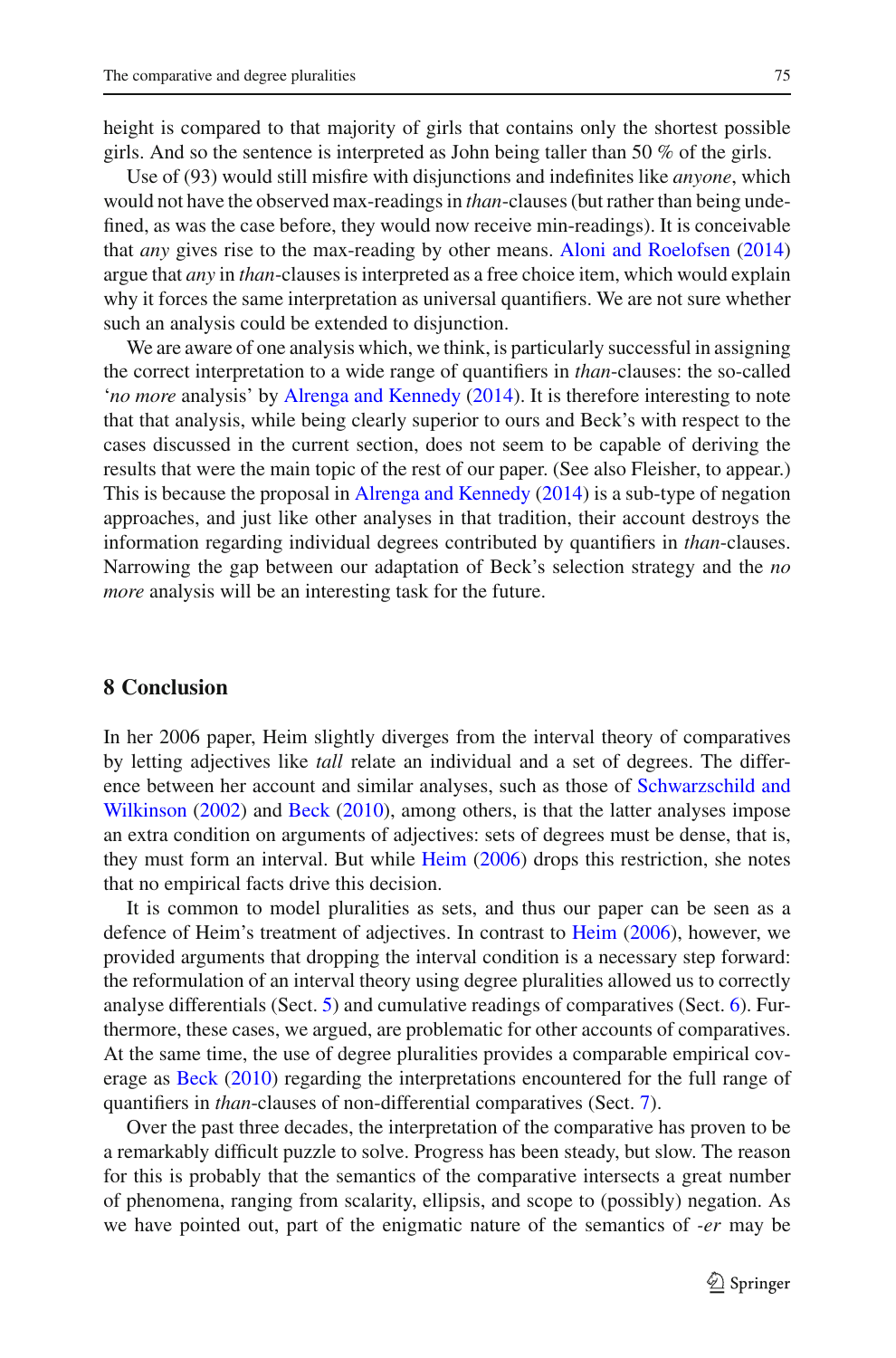explained by recognising that *plurality* is yet another phenomenon inherently tied to the comparative.

**Acknowledgments** The research leading to these results has received funding from the Netherlands Organisation for Scientific Research (NWO) VENI Grant 257.80.005 (Jakub Dotlaˇcil) and VIDI Grant 276.70.017 (both authors) as well as from the European Research Council under the European Union's Seventh Framework Programme (FP/2007-2013) / ERC Grant Agreement no. 313502 (Rick Nouwen), which we hereby gratefully acknowledge. For discussion and comments, we would like to thank Sigrid Beck, Adrian Brasoveanu, Emmanuel Chemla, Nicholas Fleisher, Berit Gehrke, Nathan Klinedinst, Yaron McNabb, Philippe Schlenker, Benjamin Spector, and Yasutada Sudo, as well as audiences at the Workshop on (Co-)Distributivity at Paris 8 and local colloquia at J.W. Goethe Universität Frankfurt, UCL London, Radboud Universiteit Nijmegen, Universität Tübingen, and Universiteit Utrecht.

**Open Access** This article is distributed under the terms of the Creative Commons Attribution 4.0 International License [\(http://creativecommons.org/licenses/by/4.0/\)](http://creativecommons.org/licenses/by/4.0/), which permits unrestricted use, distribution, and reproduction in any medium, provided you give appropriate credit to the original author(s) and the source, provide a link to the Creative Commons license, and indicate if changes were made.

## **References**

- <span id="page-31-17"></span>Aloni, M., and F. Roelofsen. 2014. Indefinites in comparatives. *Natural Language Semantics* 22(2): 145– 167.
- <span id="page-31-7"></span>Alrenga, P., and C. Kennedy. 2014. No more shall we part: Quantifiers in English comparatives. *Natural Language Semantics* 22(1): 1–53.
- <span id="page-31-1"></span>Artstein, R., and N. Francez. 2003. Plural times and temporal modification. In *Proceedings of the 14th Amsterdam Colloquium*, ed. P. Dekker, and R. van Rooy, 63–68. Amsterdam: ILLC.
- <span id="page-31-5"></span>Beck, S. 2010. Quantifiers in *than*-clauses. *Semantics & Pragmatics* 3: 1–72.
- <span id="page-31-3"></span>Beck, S. 2012. Lucinda driving too fast again: the scalar properties of ambiguous *than*-clauses. *Journal of Semantics* 29: 1–63.
- <span id="page-31-4"></span>Beck, S. 2014. Plural predication and quantifier 'than'-clauses. In *The art and craft of semantics: A Festschrift for Irene Heim*, ed. L. Crnic, and U. Sauerland. MITWPL 70, 91–115. Cambridge, Mass.: **MIT**
- <span id="page-31-13"></span>Beck, S., and U. Sauerland. 2000. Cumulation is needed: A reply to Winter (2000). *Natural Language Semantics* 8(4): 349–371.
- <span id="page-31-2"></span>Beck, S., and Y. Sharvit. 2002. Pluralities of questions. *Journal of Semantics* 19(2): 105–157.
- <span id="page-31-10"></span>Bhatt, R., and R. Pancheva. 2004. Late merge of degree clauses. *Linguistic Inquiry* 35: 1–45.
- <span id="page-31-0"></span>Brasoveanu, A. 2008. Donkey pluralities: Plural information states versus non-atomic individuals. *Linguistics and Philosophy* 31(2): 129–209.
- <span id="page-31-8"></span>Bresnan, J. 1973. Syntax of the comparative clause construction in English. *Linguistic Inquiry* 4(3): 275– 343.
- <span id="page-31-9"></span>Carlson, G. 1977. Amount relatives. *Language* 53: 520–542.
- <span id="page-31-12"></span>Champollion, L. 2010a. Cumulative readings of *every* do not provide evidence for events and thematic roles. In *Proceedings of the 17th Amsterdam Colloquium 2009*, ed. M. Aloni, and K. Schulz. Amsterdam: Springer.
- <span id="page-31-14"></span>Champollion, L. 2010b. Parts of a whole: Distributivity as a bridge between aspect and measurement. Ph. D. thesis, University of Pennsylvania, Philadelphia.
- <span id="page-31-11"></span>Chomsky, N. 1977. On wh-movement. In *Formal syntax*, ed. P. Culicover, T. Wasow, and A. Akmajian, 71–132. New York: Academic Press.
- <span id="page-31-6"></span>Dalrymple, M., M. Kanazawa, S. Mchombo, and S. Peters. 1998. Reciprocal expressions and the concept of reciprocity. *Linguistics and Philosophy* 21: 159–210.
- <span id="page-31-16"></span>Davies, M. 2008. The corpus of contemporary american english (coca): 385 million words, 1990–present. [http://www.americancorpus.org.](http://www.americancorpus.org)
- <span id="page-31-15"></span>Dotlačil, J. 2010. Anaphora and distributivity: A study of *same*, *different*, reciprocals and others. Ph. D. thesis, LOT.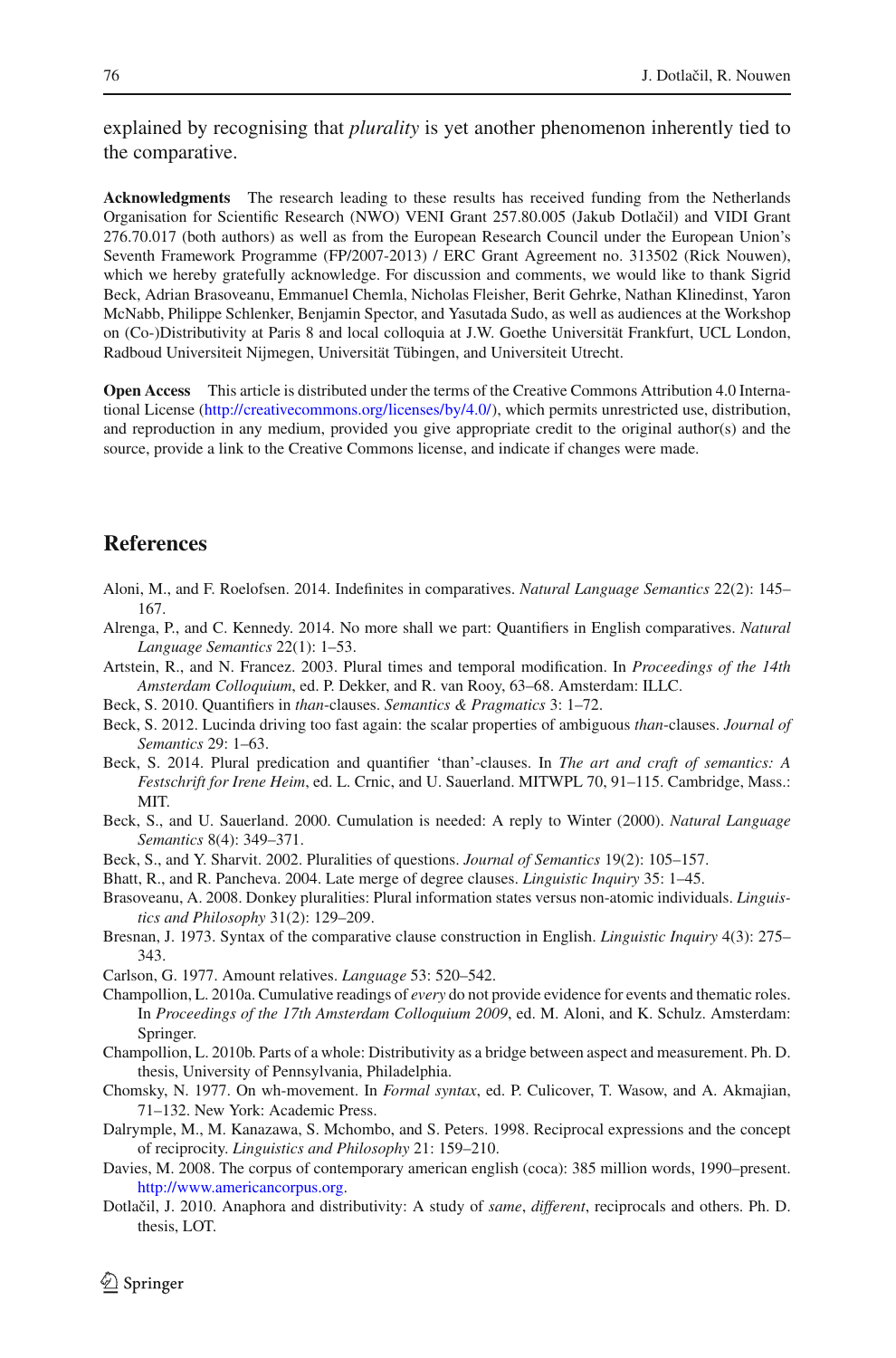- <span id="page-32-23"></span>Dowty, D.R., and B. Brodie. 1984. The semantics of "floated" quantifiers in a transformational grammar. In *Proceedings of WCCFL 3*, ed. M. Cobler, S. MacKaye, and M.T. Wescoat, 75–90. Stanford, CA: CSLI Publications.
- Fintel, K. von, and S. Iatridou. 2005. What to do if you want to go to Harlem: Anankastic conditionals and related matters. Manuscript, MIT. [http://web.mit.edu/fintel/www/harlem-rutgers.pdf.](http://web.mit.edu/fintel/www/harlem-rutgers.pdf)
- <span id="page-32-12"></span>Fitzgibbons, N., Y. Sharvit, and J. Gajewski. 2008. Plural superlatives and distributivity. In *Proceedings of SALT 18*, ed. T. Friedman and S. Ito, 302–318. Ithaca, N.Y.: CLC Publications.
- Fleisher, N. (To appear). Comparing theories of quantifiers in *than* clauses: lessons from downward-entailing differentials. *Semantics and Pragmatics*.
- <span id="page-32-14"></span>Gajewski, J. 2008. More on quantifiers in comparative clauses. In *Proceedings of SALT 18*, ed. T. Friedman and S. Ito, 340–357. Ithaca, N.Y.: CLC Publications.
- <span id="page-32-1"></span>Gillon, B. 1987. The readings of plural noun phrases in English. *Linguistics and Philosophy* 10: 199–219.
- <span id="page-32-20"></span>Heim, I. 2000. Degree operators and scope. In *Proceedings of SALT 10*, ed. B. Jackson and T. Matthews, 40–64. Ithaca, N.Y.: CLC Publications.
- <span id="page-32-15"></span>Heim, I. 2006. Remarks on comparative clauses as generalized quantifiers. Manuscript, MIT. Online at [http://semanticsarchive.net/Archive/mJiMDBlN/comparatives%20as%20GQs.](http://semanticsarchive.net/Archive/mJiMDBlN/comparatives%20as%20GQs)
- <span id="page-32-22"></span>Heim, I., and A. Kratzer. 1998. *Semantics in generative grammar*. Oxford: Blackwell Publishing.
- <span id="page-32-0"></span>Hoeksema, J. 1983. Plurality and conjunction. In *Studies in modeltheoretic semantics*, ed. A. ter Meulen, 63–83. Dordrecht: Foris.
- <span id="page-32-25"></span>Hoeksema, J. 1996. Floating quantifiers, partitives and distributivity. In *Partitives: Studies on the syntax and semantics of partitive and related constructions*, ed. J. Hoeksema, 57–106. Berlin: Mouton de Gruyter.
- <span id="page-32-18"></span>Kennedy, C. 1997. Projecting the adjective: The syntax and semantics of gradability and comparison. PhD. Thesis, UC San Diego.
- <span id="page-32-19"></span>Kennedy, C. 2002. Comparative deletion and optimality in syntax. *Natural Language & Linguistic Theory* 20(3): 553–621.
- <span id="page-32-26"></span>Krasikova, S. 2008. Quantifiers in comparatives. In *Proceedings of SuB12*, ed. A. Grønn, 337–352. Oslo: ILOS.
- <span id="page-32-7"></span>Kratzer, A. 2003. The event argument and the semantics of verbs. Manuscript, University of Massachusetts at Amherst; 4 chapters. [http://semanticsarchive.net.](http://semanticsarchive.net)
- <span id="page-32-3"></span>Krifka, M. 1989. Nominal reference, temporal constitution, and quantification in event semantics. In *Semantics and contextual expressions*, ed. R. Bartsch, J. van Benthem, and P. van Emde Boas, 75–115. Dordrecht: Foris.
- <span id="page-32-8"></span>Krifka, M. 1996. Parametrized sum individuals for plural reference and partitive quantification. *Linguistics and Philosophy* 19: 555–598.
- Landman, F. 1989. Groups. Part I, II. *Linguistics and Philosophy* 12(559–605): 723–744.
- <span id="page-32-5"></span><span id="page-32-4"></span>Landman, F. 1996. Plurality. In *The handbook of contemporary semantic theory*, ed. S. Lappin, 425–457. Dordrecht: Blackwell.
- <span id="page-32-6"></span>Landman, F. 2000. *Events and plurality*. Dordrecht: Kluwer.
- <span id="page-32-17"></span>Larson, R. 1988. Scope and comparison. *Linguistics and Philosophy* 11: 1–26.
- <span id="page-32-21"></span>Lasersohn, P. 1998. Generalized distributivity operators. *Linguistics and Philosophy* 21(1): 83–93.
- <span id="page-32-2"></span>Link, G. 1983. The logical analysis of plurals and mass terms: a lattice- theoretical approach. In *Meaning, use and interpretation of language*, ed. R. Bäuerle, C. Schwarze, and A. von Stechow, 302–323. Berlin: de Gruyter.
- <span id="page-32-24"></span>Link, G. 1987. Generalised quantifiers and plurals. In *Generalised quantifiers: Linguistic and logical approaches (Studies in linguistics and philosophy 31)*, ed. P. Gårdenfors, 151–180. Dordrecht: Reidel.
- <span id="page-32-11"></span>Matushansky, O., and E.G. Ruys. 2006. Meilleurs voeux: Quelques notes sur la comparaison plurielle. In *Empirical issues in formal syntax and semantics 6*, ed. O. Bonami and P.C. Hofherr, 309–330. Paris: Presses de l'Université de Paris-Sorbonne.
- <span id="page-32-13"></span>May, R. 1985. *Logical form: Its structure and derivation*. Cambridge, Mass.: MIT Press.
- <span id="page-32-9"></span>Nouwen, R. 2003. Complement anaphora and interpretation. *Journal of Semantics* 20(1): 73–113.
- <span id="page-32-10"></span>Nouwen, R. 2007. On dependent pronouns and dynamic semantics. *Journal of Philosophical Logic* 36(2): 123–154.
- <span id="page-32-16"></span>Nouwen, R. 2015. Plurality. In *Cambridge handbook of semantics*, ed. M. Aloni and P. Dekker. Cambridge: Cambridge University Press.